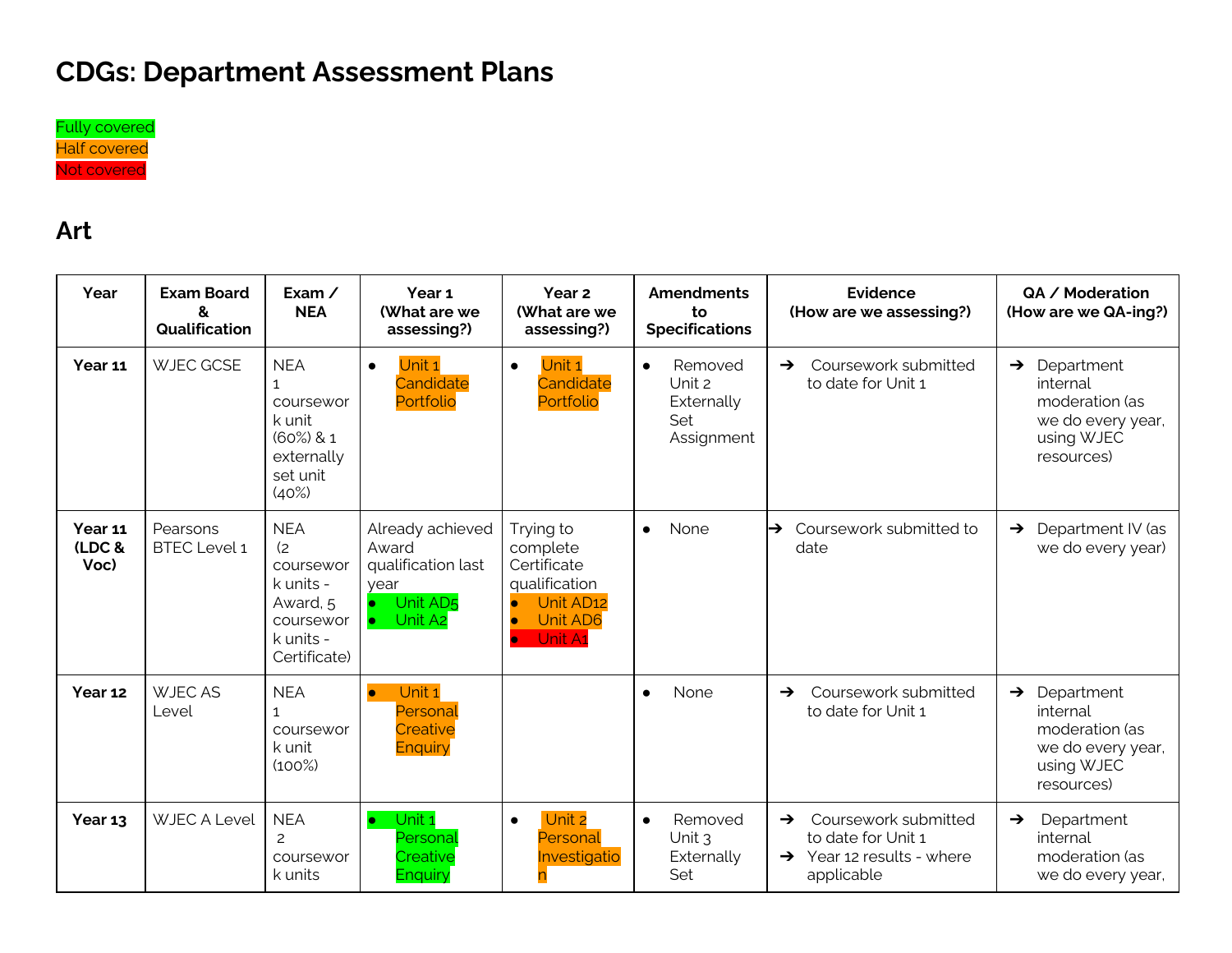|  | $40\%$ &<br>34%) & 1<br>externally<br>set unit<br>(24%) | (awarded last<br>year) | Assignment |  | using WJEC<br>resources) |
|--|---------------------------------------------------------|------------------------|------------|--|--------------------------|
|--|---------------------------------------------------------|------------------------|------------|--|--------------------------|

#### **Business Studies**

| Year                      | <b>Exam Board</b><br>&<br>Qualification                   | Exam $\angle$<br><b>NEA</b>       | Year 1<br>(What are we<br>assessing?) | Year 2<br>(What are we<br>assessing?)                                            | <b>Amendments</b><br>to<br><b>Specifications</b>                                                                                                                                                                                                               | Evidence<br>(How are we assessing?)                                                                                                                                                                    | QA / Moderation<br>(How are we QA-ing?)                                                                                                                            |
|---------------------------|-----------------------------------------------------------|-----------------------------------|---------------------------------------|----------------------------------------------------------------------------------|----------------------------------------------------------------------------------------------------------------------------------------------------------------------------------------------------------------------------------------------------------------|--------------------------------------------------------------------------------------------------------------------------------------------------------------------------------------------------------|--------------------------------------------------------------------------------------------------------------------------------------------------------------------|
| Year 11                   | Pearson BTEC<br>L2 Flrst Award                            | 25% Exam<br>75%<br>Coursewo<br>rk | Unit 1<br>Unit <sub>3</sub>           | Unit 2<br>$\bullet$<br>examinatio<br>Unit 4<br>$\bullet$<br>Promoting<br>a Brand | Confirmatio<br>$\bullet$<br>n received<br>from<br>Pearson<br>that exam<br>Unit 2 can<br>be entered<br>as CDG<br>$\bullet$                                                                                                                                      | Unit 1,3,4 internally<br>$\rightarrow$<br>assessed then externally<br>verified by Pearson via<br>standards verification<br>process<br>$\rightarrow$ Unit 2 examination unit<br>(CDG)                   | Internal<br>$\rightarrow$<br>verification of<br>student work as<br>per department<br>QAs schedule<br>Unit 2 HR has<br>$\rightarrow$<br>evidence for CDG<br>entries |
| Year 12<br>and<br>Year 13 | Pearson BTEC<br>L <sub>3</sub> Sub Dip<br><b>Business</b> | 100%<br>coursewor<br>k            | Units 1,2,3<br>$\bullet$              | Units<br>$\bullet$<br>4,13,36<br>$\bullet$                                       | Unit 2 will<br>$\bullet$<br>be CDG<br><b>HR</b> needs to<br>$\bullet$<br>assess<br>progress<br>against<br>units 4 and<br>36 to<br>decide<br>which will<br>be which<br>will be<br>sampled as<br>a complete<br>unit of work.<br>This is to be<br>decided<br>once | All units internally<br>$\rightarrow$<br>assessed, then verified<br>via Pearsons standards<br><b>verification process</b><br>$\rightarrow$<br>Decision to be made<br>upon students return to<br>school | Internal<br>$\rightarrow$<br>verification of<br>student work as<br>per department<br>QA schedule<br>$\rightarrow$                                                  |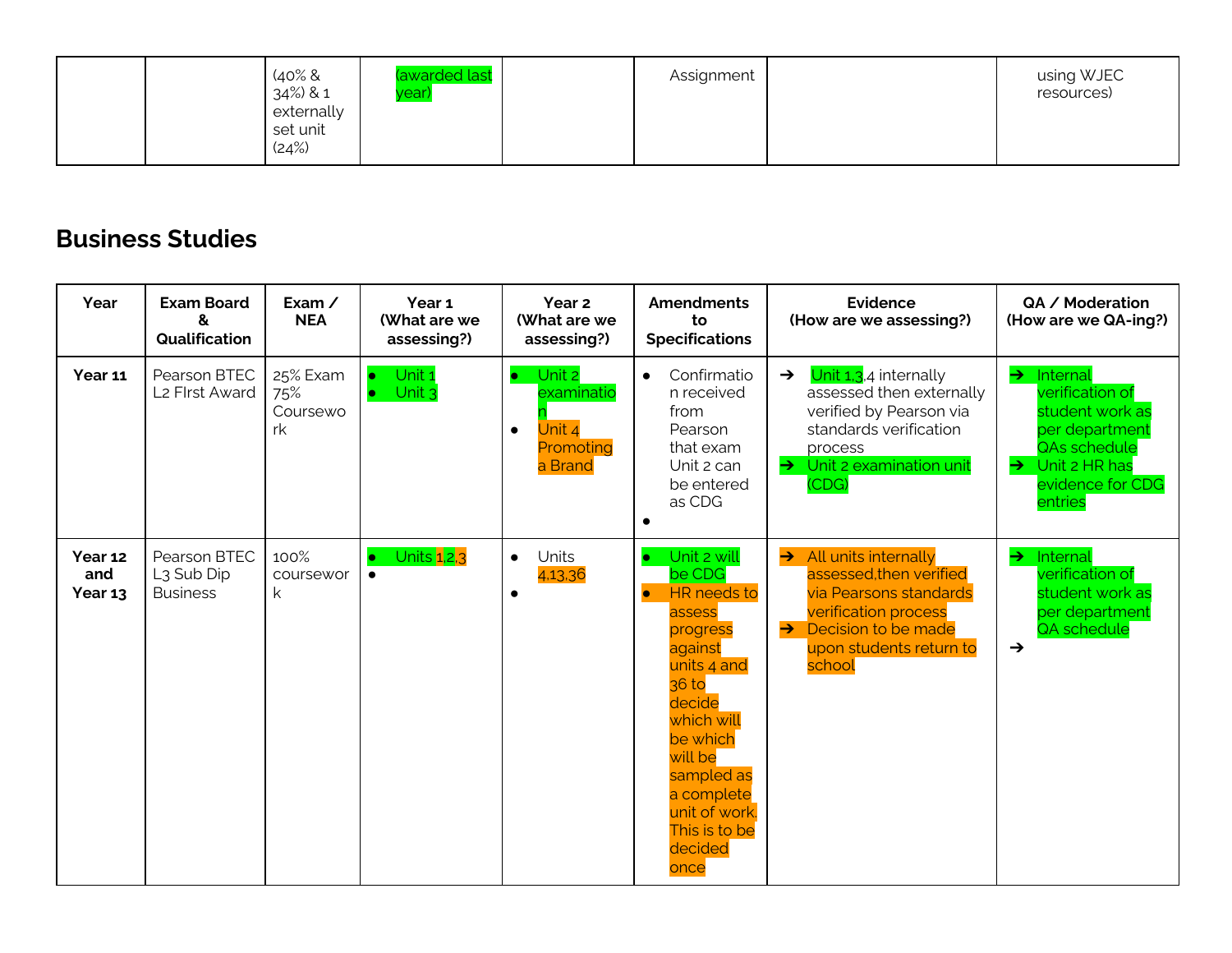|  |  | students                         |  |
|--|--|----------------------------------|--|
|  |  | <mark>return to</mark><br>school |  |

### **Childcare**

| Year           | <b>Exam Board</b><br>&<br>Qualification | Exam $\angle$<br><b>NEA</b>          | Year 1<br>(What are we<br>assessing?)                                                                                          | Year 2<br>(What are we<br>assessing?)                                                 | <b>Amendments</b><br>to<br><b>Specifications</b> | <b>Evidence</b><br>(How are we assessing?)                                                                           | QA / Moderation<br>(How are we QA-ing?)                 |
|----------------|-----------------------------------------|--------------------------------------|--------------------------------------------------------------------------------------------------------------------------------|---------------------------------------------------------------------------------------|--------------------------------------------------|----------------------------------------------------------------------------------------------------------------------|---------------------------------------------------------|
| <b>Year 11</b> | Pearson                                 | 3 units<br>examined<br>and 2<br>C/W. | Unit 1<br><b>Patterns of</b><br>Developmen<br>- Examined<br>- Completed<br>Unit 2 -<br>Promoting<br>Developmen<br>t - CW - CAG | Unit 3<br><b>Principles</b><br>of early<br>years - CW<br>Students<br>will<br>complete | None, other<br>than CAG in<br>vear 10.           | External Exam -<br>$\rightarrow$<br>Complete<br>Coursework - Internally<br>$\rightarrow$<br>and external moderation. | Internal and<br>$\rightarrow$<br>external<br>moderation |

### **Construction**

| Year    | <b>Exam Board</b><br>Qualification | Exam $\angle$<br><b>NEA</b>            | Year 1<br>(What are we<br>assessing?)                                                                                                                | Year 2<br>(What are we<br>assessing?)                                                                                                               | <b>Amendments</b><br>to<br><b>Specifications</b> | <b>Evidence</b><br>(How are we assessing?)                                                                                                                                                                                                                             | QA / Moderation<br>(How are we QA-ing?)                                                                                                                             |
|---------|------------------------------------|----------------------------------------|------------------------------------------------------------------------------------------------------------------------------------------------------|-----------------------------------------------------------------------------------------------------------------------------------------------------|--------------------------------------------------|------------------------------------------------------------------------------------------------------------------------------------------------------------------------------------------------------------------------------------------------------------------------|---------------------------------------------------------------------------------------------------------------------------------------------------------------------|
| Year 11 | Pearson                            | 3 units of<br>c'work<br>1 exam<br>unit | <b>Unit 2 -</b><br>construction<br>and design<br><b>CAG</b><br>awarded)<br>Unit 1 - exam<br>unit (most<br>learners<br>were entered<br>for this unit) | <b>Unit 6 -</b><br><b>Exploring</b><br>Carpentry<br><b>Principles</b><br>and<br><b>Techniques</b><br>(this was<br>done from<br>Sept - Dec<br>and is | N/A                                              | $\rightarrow$ CAG used for unit 2<br>(completed in year 10),<br>Link to CAG for unit 2<br>exam unit completed<br>→<br>already (although some<br>learners would have<br>had an opportunity to<br>resit. Past papers could<br>be given to other<br>learners who have not | IV used to<br>$\rightarrow$<br>moderate<br>remaining units,<br>even if these units<br>are not fully<br>completed<br>Teacher marking/<br>$\rightarrow$<br>moderation |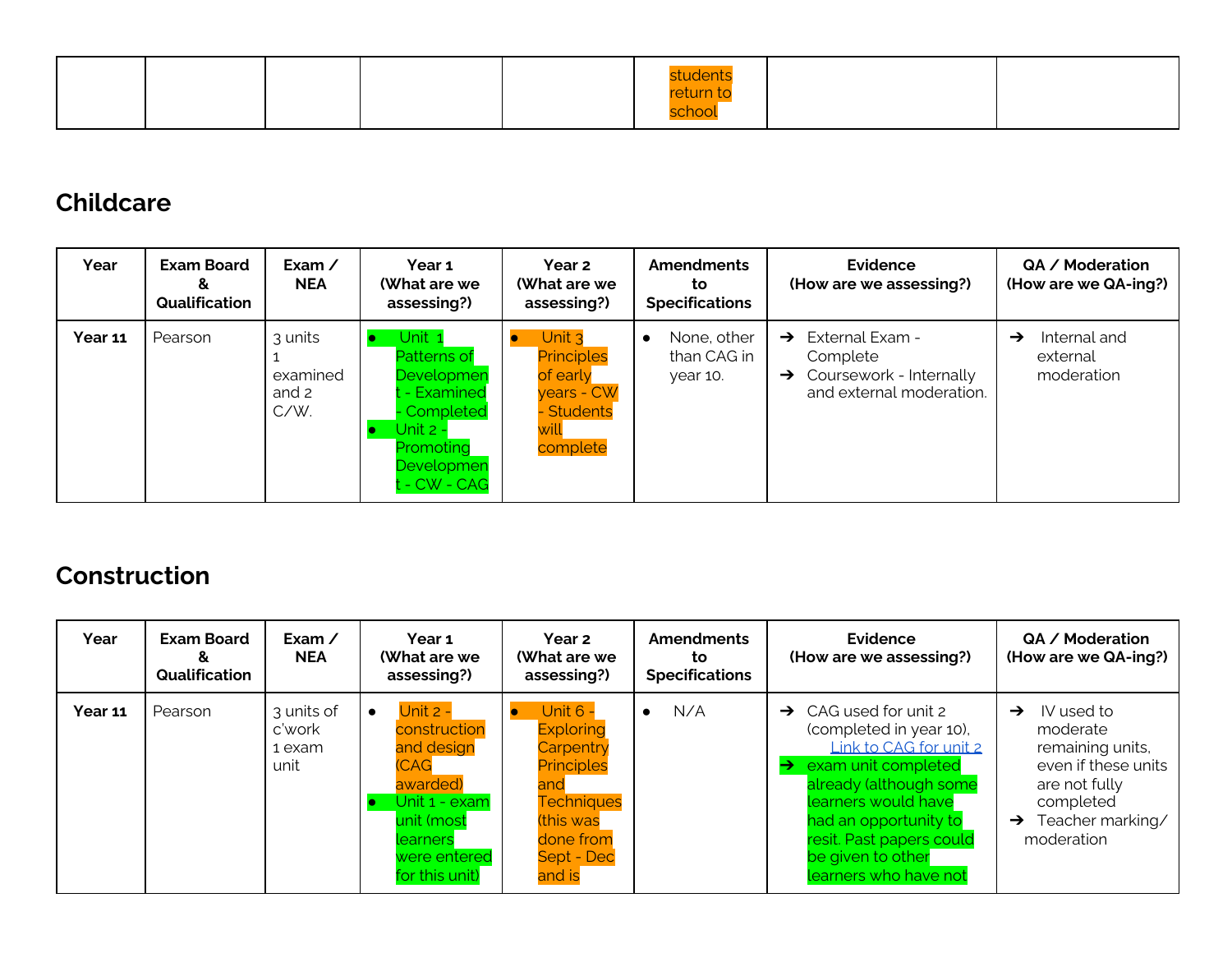|  | almost fully<br>completed<br>apart from<br>some prac<br>elements)<br>Unit $3 -$<br><b>Scientific</b><br>and<br><b>Mathematic</b><br><b>Applications</b><br><b>Construction</b><br>(currently<br>working on<br>this unit) | had an opportunity to<br>undertake attempt 1 at<br>exam (but awaiting<br>informations from<br>Pearson before making<br>this decision)<br>$\rightarrow$ Coursework completed<br>so far |
|--|--------------------------------------------------------------------------------------------------------------------------------------------------------------------------------------------------------------------------|---------------------------------------------------------------------------------------------------------------------------------------------------------------------------------------|
|--|--------------------------------------------------------------------------------------------------------------------------------------------------------------------------------------------------------------------------|---------------------------------------------------------------------------------------------------------------------------------------------------------------------------------------|

#### **Drama**

| Year    | <b>Exam Board</b><br>Qualification | Exam $\angle$<br><b>NEA</b>                   | Year 1<br>(What are we<br>assessing?)                                    | Year 2<br>(What are we<br>assessing?)                                                                                                                                    | <b>Amendments</b><br>to<br><b>Specifications</b>                  | <b>Evidence</b><br>(How are we assessing?)                                                                                                                                                                                                                                                                 | QA / Moderation<br>(How are we QA-ing?)                                                                                                |
|---------|------------------------------------|-----------------------------------------------|--------------------------------------------------------------------------|--------------------------------------------------------------------------------------------------------------------------------------------------------------------------|-------------------------------------------------------------------|------------------------------------------------------------------------------------------------------------------------------------------------------------------------------------------------------------------------------------------------------------------------------------------------------------|----------------------------------------------------------------------------------------------------------------------------------------|
| Year 11 | <b>WJEC</b><br><b>GCSE</b> Drama   | NEA Unit 1<br>$(60\%)$<br>Exam Unit<br>3(40%) | <b>NEA Unit 1</b><br>$\bullet$<br><b>Devised</b><br>theatre<br>$\bullet$ | <b>Section A</b><br>$\bullet$<br>Mock<br>papers<br><b>Section B</b><br>Theatre<br>reviews<br>Monoloque<br>performanc<br>e tol<br>enhance<br>original unit<br>2 guidance. | No unit 2<br>$\bullet$<br>(20%) hence<br>unit 1 being<br>$(60\%)$ | Video recording of<br>$\rightarrow$<br>rehearsals of devised<br>theatre.<br>Written<br>$\rightarrow$<br>portfolio/evaluation of<br>unit 1 process.<br>Teacher observation of<br>→<br>practical skills.<br>Video recording of<br>$\rightarrow$<br>monologue<br>performances.<br>Mock papers for Unit 3<br>→ | Using WJEC<br>$\rightarrow$<br>resources<br>depending on<br>what is published.<br>Moderation of<br>$\rightarrow$<br>work with LL & EP. |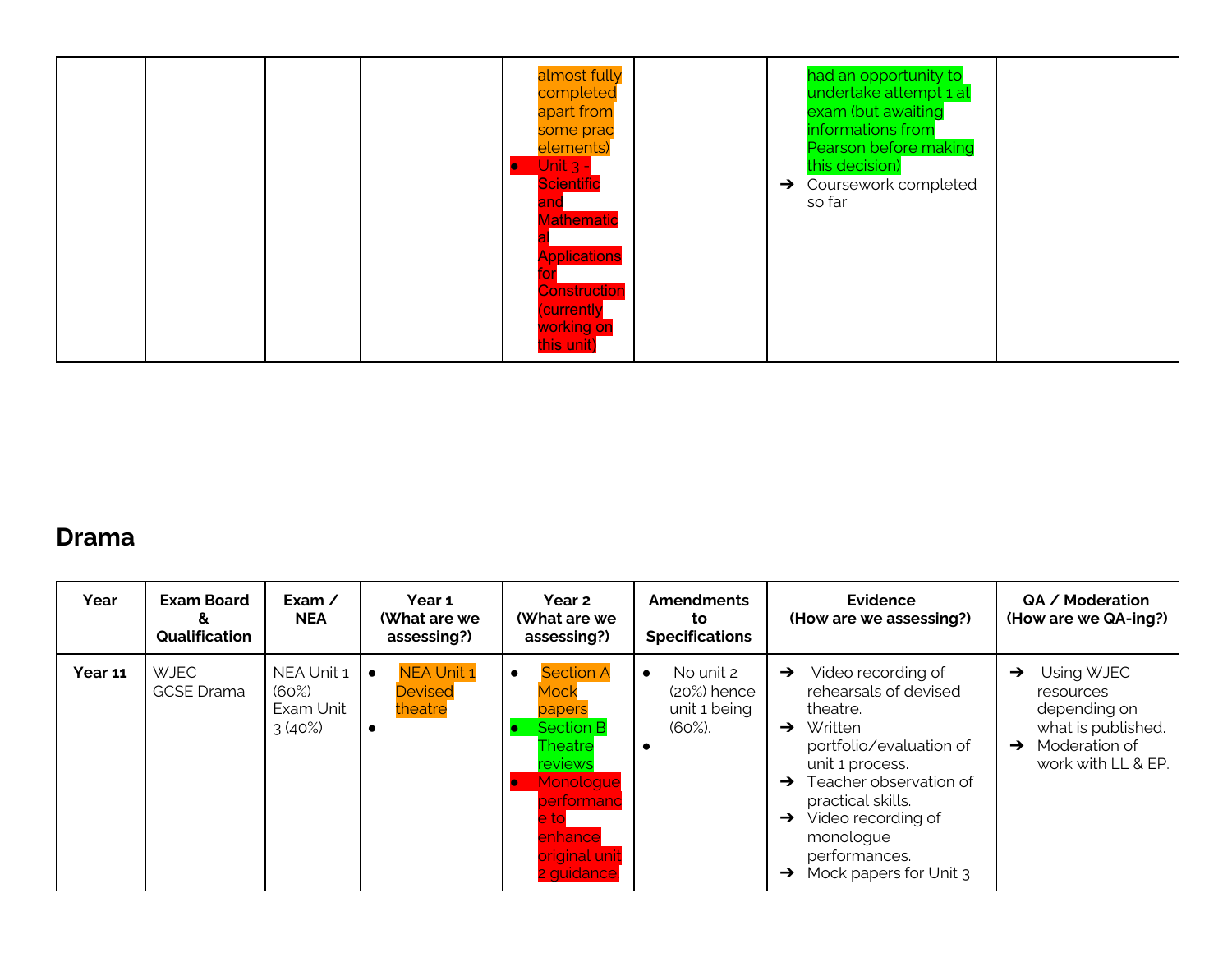|         |                                            |         |                                                                                                   |                                                                                                                                                                                                    |                                                                                                                                                                                                                                         | Section A -average<br>mark.<br>$\rightarrow$ Three theatre reviews<br>for Section B - average<br>mark.                                                                                                                                                    |                                                                                                                                        |
|---------|--------------------------------------------|---------|---------------------------------------------------------------------------------------------------|----------------------------------------------------------------------------------------------------------------------------------------------------------------------------------------------------|-----------------------------------------------------------------------------------------------------------------------------------------------------------------------------------------------------------------------------------------|-----------------------------------------------------------------------------------------------------------------------------------------------------------------------------------------------------------------------------------------------------------|----------------------------------------------------------------------------------------------------------------------------------------|
| Year 12 | <b>BTEC Pearson</b><br>Performing<br>Arts  | 6 units | <b>Principles of</b><br>$\bullet$<br>Acting<br>TV & Film<br><b>Auditions for</b><br><b>Actors</b> |                                                                                                                                                                                                    | <b>Not</b><br>$\bullet$<br>confirmed<br>yet.                                                                                                                                                                                            | Coursework evidence<br>$\rightarrow$<br>as normal.<br>$\rightarrow$ Adapted version of the<br>spec - keeping in line<br>with all assignment<br>criteria. Students have<br>recorded meetings and<br>read<br>throughs/performances<br>via google meets etc. | LL & EP to<br>$\rightarrow$<br>moderate work.<br>$\rightarrow$ Currently Pearson<br>are still<br>completing<br>external<br>moderation. |
| Year 13 | <b>BTEC Pearson</b><br>Performing<br>Arts. | 6 units | Cashed CAG<br>$\bullet$<br>grades                                                                 | <b>Auditions</b><br>$\bullet$<br>for Actors<br>Performanc<br>$\bullet$<br>e to an<br>audience<br>Principles<br>$\bullet$<br>of acting<br><b>Site</b><br>$\bullet$<br><b>Specific</b><br>performanc | Reduction<br>$\bullet$<br>of one unit<br>only 5<br>needing to<br>be<br>submitted.<br>However, at<br>$\bullet$<br>the moment<br>no units can<br>be finished<br>due to<br>criteria e.g.<br>having to<br>perform to<br>a live<br>audience. | Coursework evidence<br>$\rightarrow$<br>Adapted version of the<br>$\rightarrow$<br>spec - keeping in line<br>with all assignment<br>criteria as much as<br>possible. E.g. Recording<br>performance at home<br>rather than live<br>performance.            | $\rightarrow$ LL & EP to<br>moderate work.<br>$\rightarrow$ Currently Pearson<br>are still<br>completing<br>external<br>moderation.    |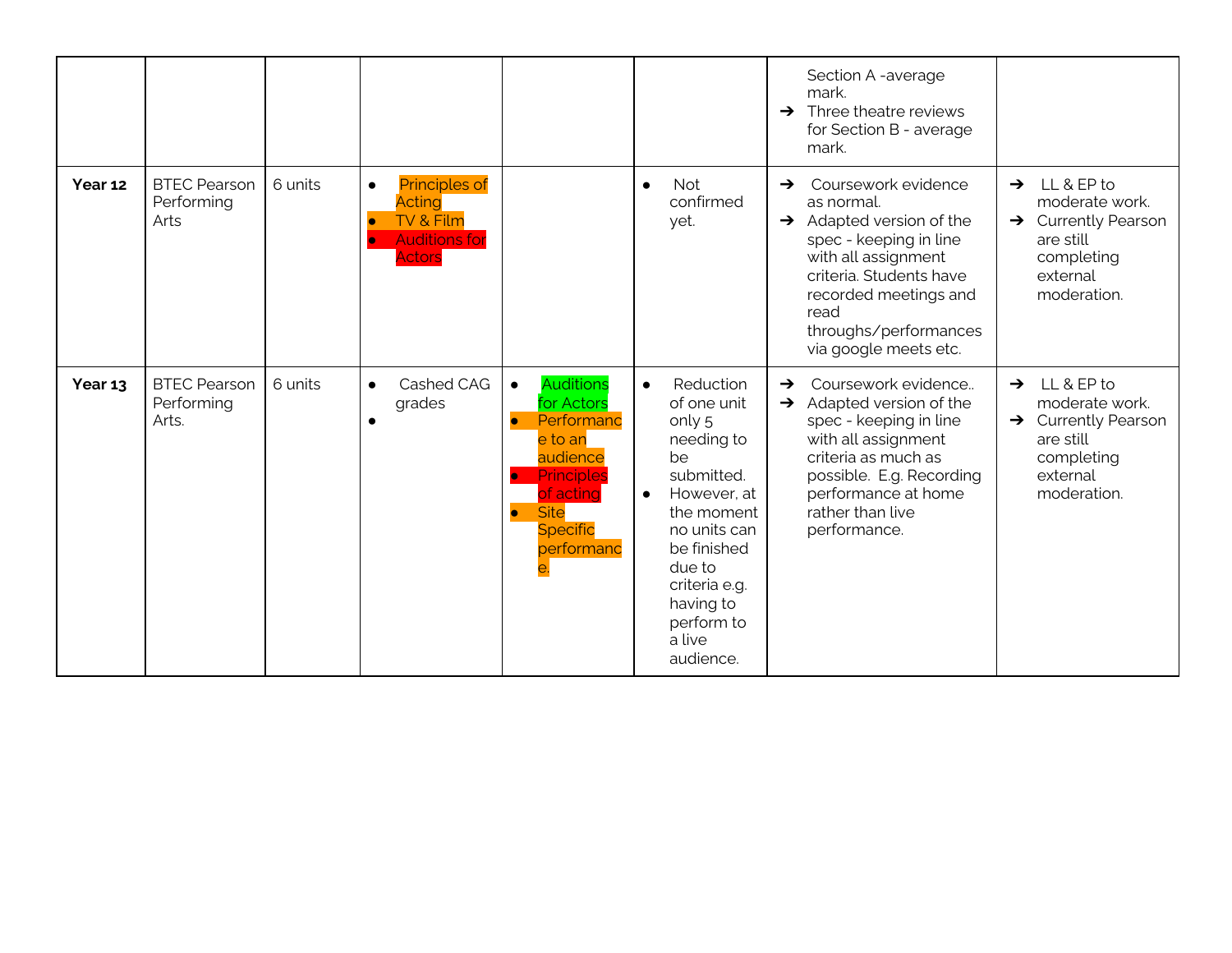# **English Language**

| Year                                                                                                                                                                                                    | <b>Exam Board</b><br>&<br>Qualification | Exam /<br><b>NEA</b>                                                                         | Year 1<br>(What are we<br>assessing?)                                        | Year 2<br>(What are we<br>assessing?)                                                | <b>Amendments</b><br>to<br><b>Specifications</b>                                                                                                        | <b>Evidence</b><br>(How are we assessing?)                                                                                                                                                                  | QA / Moderation<br>(How are we QA-ing?)                                                                                                                                         |
|---------------------------------------------------------------------------------------------------------------------------------------------------------------------------------------------------------|-----------------------------------------|----------------------------------------------------------------------------------------------|------------------------------------------------------------------------------|--------------------------------------------------------------------------------------|---------------------------------------------------------------------------------------------------------------------------------------------------------|-------------------------------------------------------------------------------------------------------------------------------------------------------------------------------------------------------------|---------------------------------------------------------------------------------------------------------------------------------------------------------------------------------|
| Year 11<br>(& Y <sub>12</sub><br><b>Resits -</b><br>some<br>concern<br>with<br>attendan<br>ce to<br>lessons -<br>will need<br>to<br>complete<br>the<br>assessm<br>ents to<br>be able<br>to do a<br>CDG) | WJEC GCSE                               | Unit 1:<br>NEA (20%)<br>Unit 2:<br>Exam Unit<br>$(40\%)$<br>Unit $3$ :<br>Exam Unit<br>(40%) | Unit 2 -<br>$\bullet$<br>mostly<br>covered but<br>not assessed.<br>$\bullet$ | <b>Unit 1 -</b><br>$\bullet$<br><u>Individual</u><br>presentatio<br>$\bullet$ Unit 3 | only 1 S&L<br>$\bullet$<br>task<br>Unit $3 -$ only<br>$\bullet$<br>1 writing<br>task in<br>Section B<br>and<br>reduction in<br>time to 1<br>$1/2$ hours | Unit 1 - individual<br>$\rightarrow$<br>presentation to be<br>moderated<br>$\rightarrow$ Unit 2 - Adapted WJEC<br>paper<br>$\rightarrow$ Unit 3 - Adapted WJEC<br>paper<br>$\rightarrow$ School assessments | Using WJEC<br>$\rightarrow$<br>resources<br>Teachers marking<br>$\rightarrow$<br>a particular<br>question for every<br>student<br>Internal<br>$\rightarrow$<br>moderation of IP |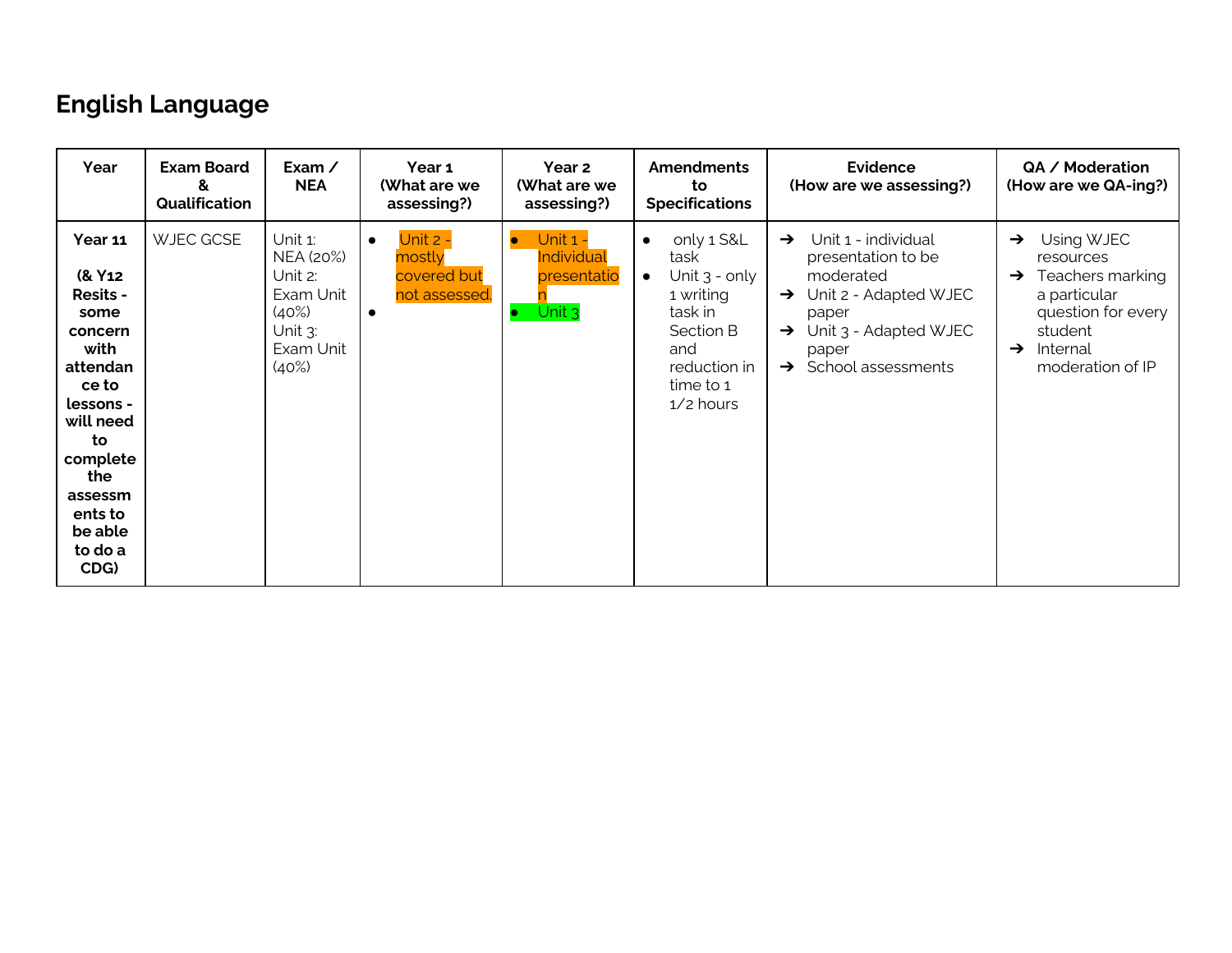# **English Literature**

| Year    | <b>Exam Board</b><br>&<br>Qualification | Exam /<br><b>NEA</b>                                                                                        | Year 1<br>(What are we<br>assessing?)                                                                                                                                                                                                                                                                      | Year 2<br>(What are we<br>assessing?)                | <b>Amendments</b><br>to<br><b>Specifications</b>                  | <b>Evidence</b><br>(How are we assessing?)                                                                                | QA / Moderation<br>(How are we QA-ing?)                                                                                                                                              |
|---------|-----------------------------------------|-------------------------------------------------------------------------------------------------------------|------------------------------------------------------------------------------------------------------------------------------------------------------------------------------------------------------------------------------------------------------------------------------------------------------------|------------------------------------------------------|-------------------------------------------------------------------|---------------------------------------------------------------------------------------------------------------------------|--------------------------------------------------------------------------------------------------------------------------------------------------------------------------------------|
| Year 10 | WJEC GCSE                               | Unit 1:<br>Exam Unit<br>(60%)<br>Unit $3$ :<br>Shakespe<br>are and<br>Poetry<br>Compariso<br>n<br>NEA (40%) | Unit 1 -<br>$\bullet$<br><b>Of Mice and</b><br>$\bullet$<br><mark>Men</mark> and<br>unseen<br>poetry<br>comparison<br>$\bullet$ Unit 3<br>Poetry<br>Comparison - will<br>finish in school<br><b>Shakespeare -</b><br>not started                                                                           | N/A<br>$\bullet$<br>$\bullet$                        | Only sit 1<br>$\bullet$<br>exam unit<br>Unit 1 or 2)<br>$\bullet$ | $\rightarrow$ Unit 1 - Adapted WJEC<br>paper<br>$\rightarrow$ Unit 3 -1 NEA<br>$\rightarrow$ School assessments           | Using WJEC<br>$\rightarrow$<br>resources<br>$\rightarrow$ Teachers marking<br>a particular<br>question for every<br>student<br>$\rightarrow$ Internal<br>moderation of<br><b>NEA</b> |
| Year 11 | WJEC GCSE                               | Unit 2b:<br>Exam Unit<br>Unit $3$ :<br><b>NEA</b>                                                           | Unit $2 -$<br>$\bullet$<br>prose and<br>drama -<br>these will<br>need to be<br>recapped<br>Unit 3 - NEA<br>$\bullet$<br>- poetry<br>comparison -<br>3 classes did<br>not complete<br>in Year 10<br>due to<br>staffing<br><b>issues</b> - did<br>start it in Nov<br>but<br>unfinished<br>and<br>Shakespeare | Unit 2 texts<br>$\bullet$<br>need to be<br>revisited | Only sit 1<br>$\bullet$<br>exam unit<br>(Unit 1 or 2)             | $\rightarrow$ Unit 2 - Adapted WJEC<br>paper<br>$\rightarrow$ Unit 3 - 2 NEA tasks<br>School assessments<br>$\rightarrow$ | Using WJEC<br>$\rightarrow$<br>resources<br>$\rightarrow$ Teachers marking<br>a particular<br>question for every<br>student<br>$\rightarrow$ Internal<br>moderation of<br><b>NEA</b> |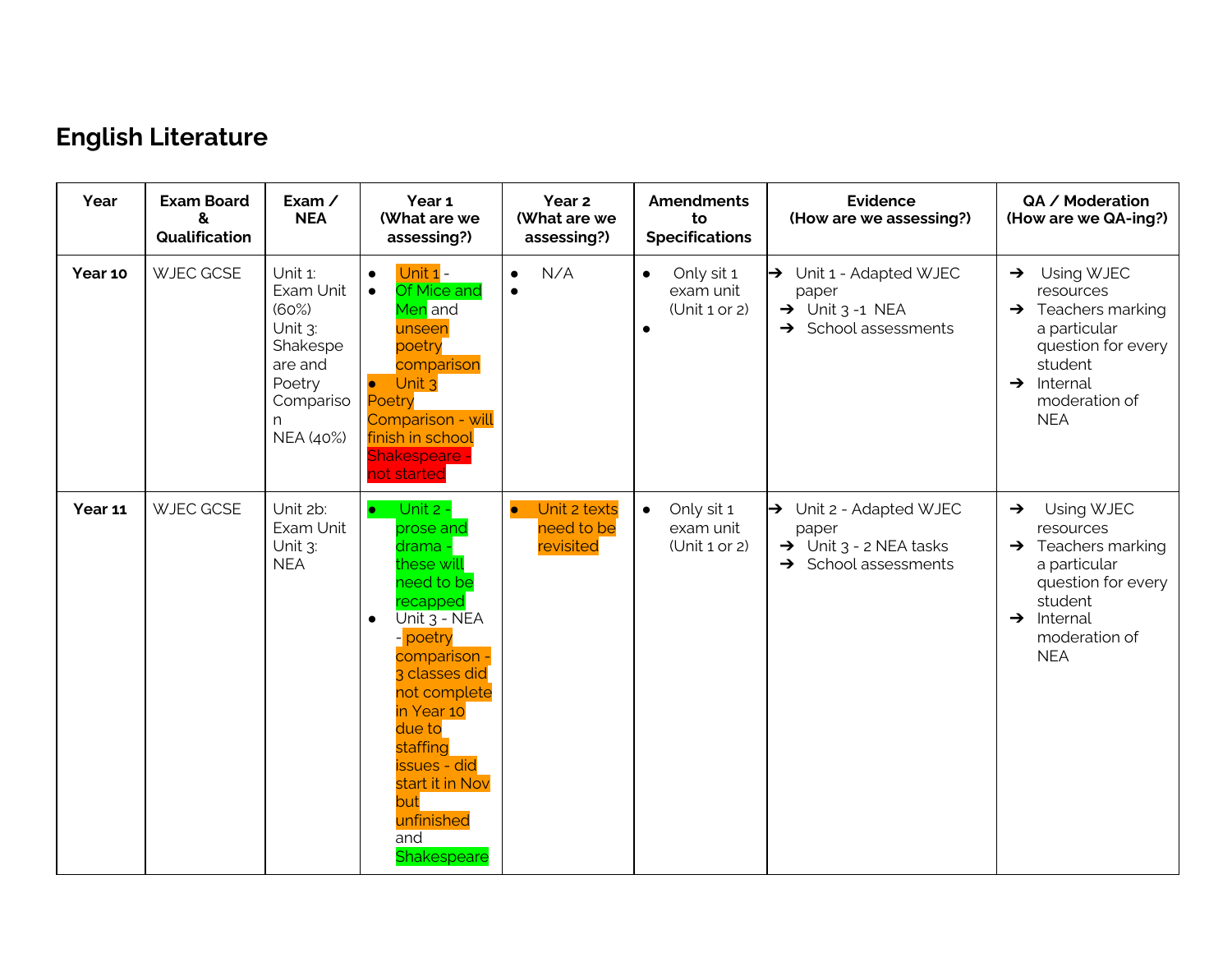| Year 12 | <b>WJEC GCE</b> | Unit 1:<br>Prose and<br>Drama<br>Exam Unit<br>Unit 2:<br>Poetry<br>Exam Unit                                   | Unit $1 - \overline{A}$<br>$\bullet$<br><b>Streetcar</b><br><b>Named</b><br>Desire -<br>essay<br>$\bullet$<br>The Mayor of<br>Casterbridge<br>extract and<br>essay<br>Unit 2 -<br>$\bullet$<br>extract<br>responses on<br>one poem<br>and poetry<br>comparison<br>essay | $\bullet$ Unit 3, 4<br>and 5                                                                                                                                                                                                                                                           | None<br>$\bullet$ | Unit 1 WJEC<br>$\rightarrow$<br>paper/dept created<br>question<br>$\rightarrow$ Unit 2 WJEC paper/dept<br>created question                               | Two AS teachers<br>$\rightarrow$<br>to moderate work<br>for both units |
|---------|-----------------|----------------------------------------------------------------------------------------------------------------|-------------------------------------------------------------------------------------------------------------------------------------------------------------------------------------------------------------------------------------------------------------------------|----------------------------------------------------------------------------------------------------------------------------------------------------------------------------------------------------------------------------------------------------------------------------------------|-------------------|----------------------------------------------------------------------------------------------------------------------------------------------------------|------------------------------------------------------------------------|
| Year 13 | <b>WJEC GCE</b> | Unit 3:<br>Poetry<br>Unit<br>(33.3%)<br>Unit 4:<br>Shakespe<br>are (33.3%)<br>Unit 5:<br><b>NEA</b><br>(33.3%) | CAG was<br>$\bullet$<br>cashed in                                                                                                                                                                                                                                       | Unit $3 -$<br>$\bullet$<br>Rossetti<br>poetry<br>extract and<br>essay<br>unseen<br>$\bullet$<br>poetry<br>comparison<br>Unit $4 -$<br>$\bullet$<br>Hamlet -<br>extract and<br><b>SSay</b><br>Unit 5 NEA<br>$\bullet$<br>- teaching<br>is finished<br>students<br>are now<br>writing it | None<br>$\bullet$ | $\rightarrow$ Unit 3 WJEC<br>paper/dept created<br>question<br>$\rightarrow$ Unit 4 WJEC paper/dept<br>created question<br>$\rightarrow$ Unit 5 NEA task | Two A'Level<br>$\rightarrow$<br>teachers to<br>moderate the<br>work.   |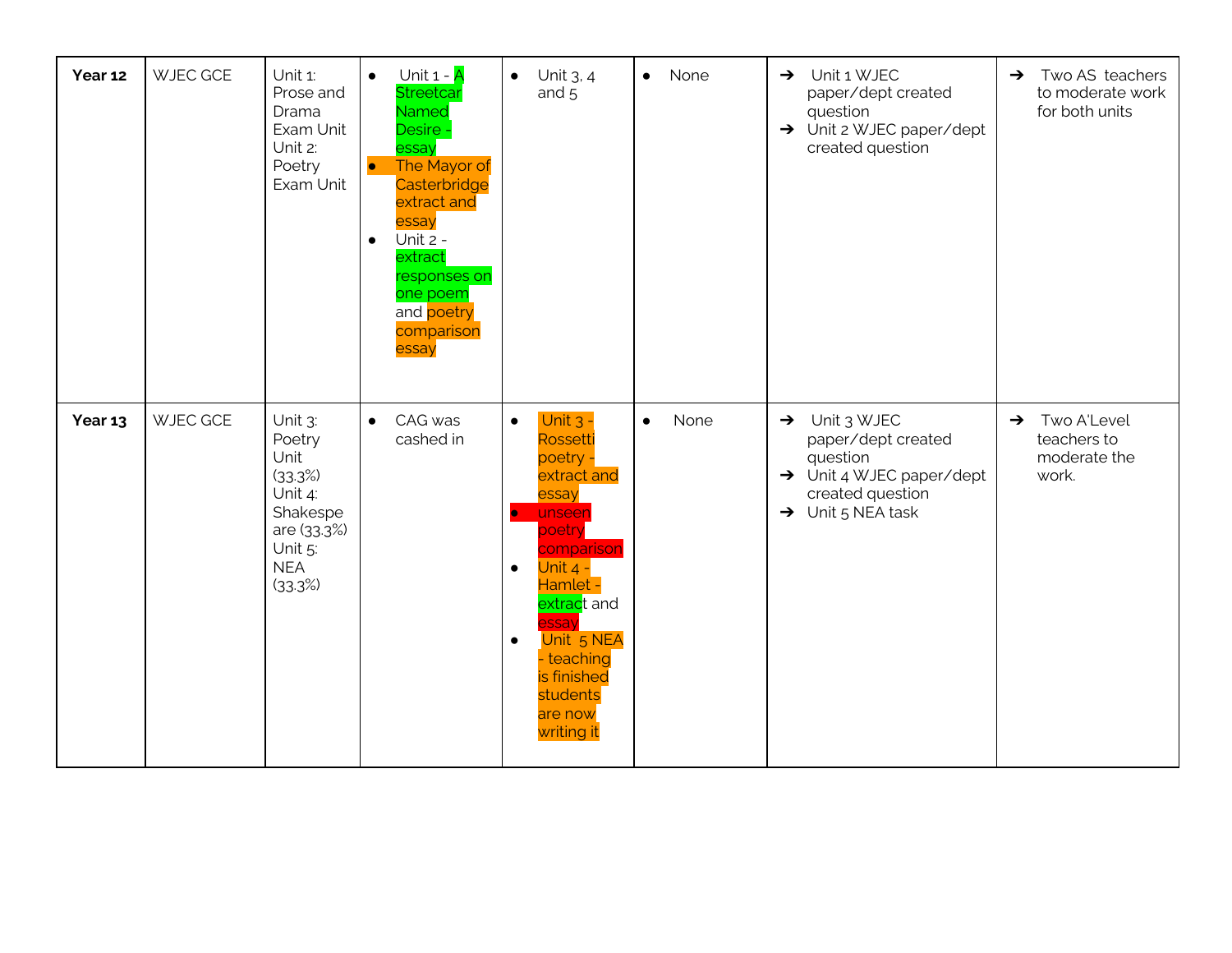## **Geography**

| Year    | <b>Exam Board</b><br>&<br>Qualification | Exam $\angle$<br><b>NEA</b>                                  | Year 1<br>(What are we<br>assessing?)                                                                                                                                                            | Year 2<br>(What are we<br>assessing?)                                                           | <b>Amendments</b><br>to<br><b>Specifications</b>                                                                                                                            | <b>Evidence</b><br>(How are we assessing?)                                                                                                                                                     | QA / Moderation<br>(How are we QA-ing?)                                                      |
|---------|-----------------------------------------|--------------------------------------------------------------|--------------------------------------------------------------------------------------------------------------------------------------------------------------------------------------------------|-------------------------------------------------------------------------------------------------|-----------------------------------------------------------------------------------------------------------------------------------------------------------------------------|------------------------------------------------------------------------------------------------------------------------------------------------------------------------------------------------|----------------------------------------------------------------------------------------------|
| Year 11 | WJEC, GCSE                              | Usually<br>80% exam,<br>20% NEA<br>but NEA<br>was<br>removed | Unit 1 -<br><b>Rivers and</b><br>Coasts, and<br><b>Urban Rural</b><br>Links                                                                                                                      | Unit 2 -<br>$\bullet$<br>Weather,<br>Climate and<br><b>Ecosystems</b><br>and<br>Developme<br>nt | <b>NEA</b><br>$\bullet$<br>removed<br>A few key<br>$\bullet$<br>questions<br>from each<br>unit<br>removed<br>(small<br>amount of<br>content)                                | Past papers completed<br>$\rightarrow$<br>in school as end of topic<br>tests<br>Adapted WJEC papers<br>$\rightarrow$<br>$\rightarrow$                                                          | $\rightarrow$ Internal<br>moderation of<br>past papers<br>$\rightarrow$ Anonymised<br>papers |
| Year 12 | WJEC, AS                                | 100%<br>exam                                                 | Unit 1 -<br>$\bullet$<br>Coasts and<br>Tectonic<br><b>Hazards</b><br>Unit 2 -<br>$\bullet$<br>Changing<br>Places and<br><b>Fieldwork</b>                                                         |                                                                                                 | No change<br>$\bullet$                                                                                                                                                      | Past Paper questions<br>$\rightarrow$<br>completed in school<br>Adapted WJEC paper<br>→<br>$\rightarrow$                                                                                       | $\overline{?}$<br>$\rightarrow$<br>$\rightarrow$                                             |
| Year 13 | WJEC A2                                 | 20% NEA.<br>40% exam<br>(other 40%<br>is year 12<br>units)   | Unit $3 -$<br>$\bullet$<br>Oceans and<br>Migration,<br><b>Water and</b><br>Carbon<br>Cycles<br>Unit 4 - <mark>China</mark><br>$\bullet$<br>and Energy<br>Unit 5 - NEA<br>- Individual<br>project |                                                                                                 | <b>NEA</b><br>$\bullet$<br>removed<br>Unit 4 - You<br>$\bullet$<br>usually pick<br>2 questions<br>(We pick<br>China and<br>Energy),<br>you now<br>only have to<br>pick one. | Past Papers completed<br>$\rightarrow$<br>in school<br>$\rightarrow$ Adapted WJEC papers<br>$\rightarrow$ NEA that has been<br>completed so far, before<br>it being removed from<br>assessment | $\overline{?}$<br>$\rightarrow$<br>$\rightarrow$                                             |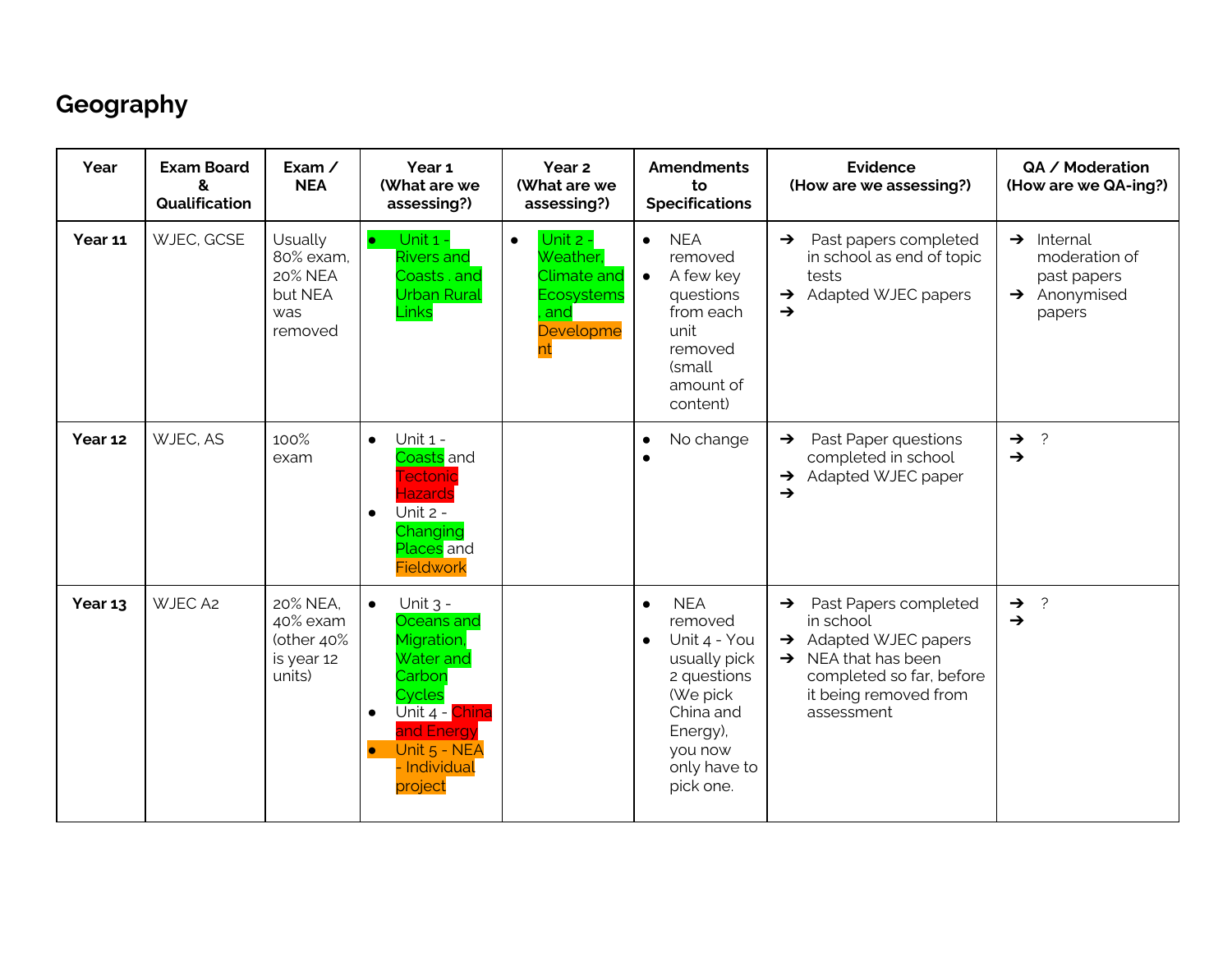## **Graphics (BTEC Art & Design)**

| Year    | <b>Exam Board</b><br>&<br>Qualification | Exam /<br><b>NEA</b>                             | Year 1<br>(What are we<br>assessing?)                               | Year 2<br>(What are we<br>assessing?)        | <b>Amendments</b><br>to<br><b>Specifications</b> | <b>Evidence</b><br>(How are we assessing?)                                                                                                                                                                                                           | QA / Moderation<br>(How are we QA-ing?)                                                                                                                                                                                                                     |
|---------|-----------------------------------------|--------------------------------------------------|---------------------------------------------------------------------|----------------------------------------------|--------------------------------------------------|------------------------------------------------------------------------------------------------------------------------------------------------------------------------------------------------------------------------------------------------------|-------------------------------------------------------------------------------------------------------------------------------------------------------------------------------------------------------------------------------------------------------------|
| Year 11 | Pearson                                 | 3 c'work<br>units and 1<br>exam unit<br>(unit 2) | Unit 2<br>$\bullet$<br>Unit 6<br>$\bullet$<br><b>Both submitted</b> | Unit 1<br>$\bullet$<br>Unit $3$<br>$\bullet$ | N/A<br>$\bullet$                                 | <b>Coursework completed</b><br>→<br>so far<br><b>CAGs awarded for units</b><br>→<br>$2$ and $6$<br>CAG likely to be<br>$\rightarrow$<br>submitted for Unit 3.<br><b>Feedback from SV</b><br>$\rightarrow$<br>process (likely Unit 1 will<br>be SV'd) | $\rightarrow$<br>Internal<br>moderation<br>Plus-<br>$\rightarrow$ At present we<br>understand that<br>Unit 1 will be SV'd<br>by an external<br>moderator. LP is<br>currently in<br>contact with this<br>person in the<br>hope that this will<br>take place. |

#### **Health & Social Care**

| Year           | <b>Exam Board</b><br>δ.<br>Qualification | Exam /<br><b>NEA</b> | Year 1<br>(What are we<br>assessing?)                                                             | Year 2<br>(What are we<br>assessing?)                                                                                | <b>Amendments</b><br>to<br><b>Specifications</b>                                                  | <b>Evidence</b><br>(How are we assessing?)                                                                              | QA / Moderation<br>(How are we QA-ing?) |
|----------------|------------------------------------------|----------------------|---------------------------------------------------------------------------------------------------|----------------------------------------------------------------------------------------------------------------------|---------------------------------------------------------------------------------------------------|-------------------------------------------------------------------------------------------------------------------------|-----------------------------------------|
| <b>Year 11</b> | Pearson                                  | C/W                  | Unit 1<br>Growth and<br>Developmen<br>t - Examined<br>- Complete<br>Unit 3<br>Communicati<br>on - | <b>Unit 2 Care</b><br>values -<br>Coursework<br>- Complete<br>(nearly)<br>Unit 6<br><b>Nutrition -</b><br>Coursework | Can CDG<br>one of the 2<br>optional<br>units this<br>year, but do<br>not think I<br>will need to. | $\rightarrow$ Completed coursework<br>Internal Moderation<br>$\rightarrow$<br>External Moderation<br>$\rightarrow$<br>→ | Internal<br>→<br>Moderation<br>→        |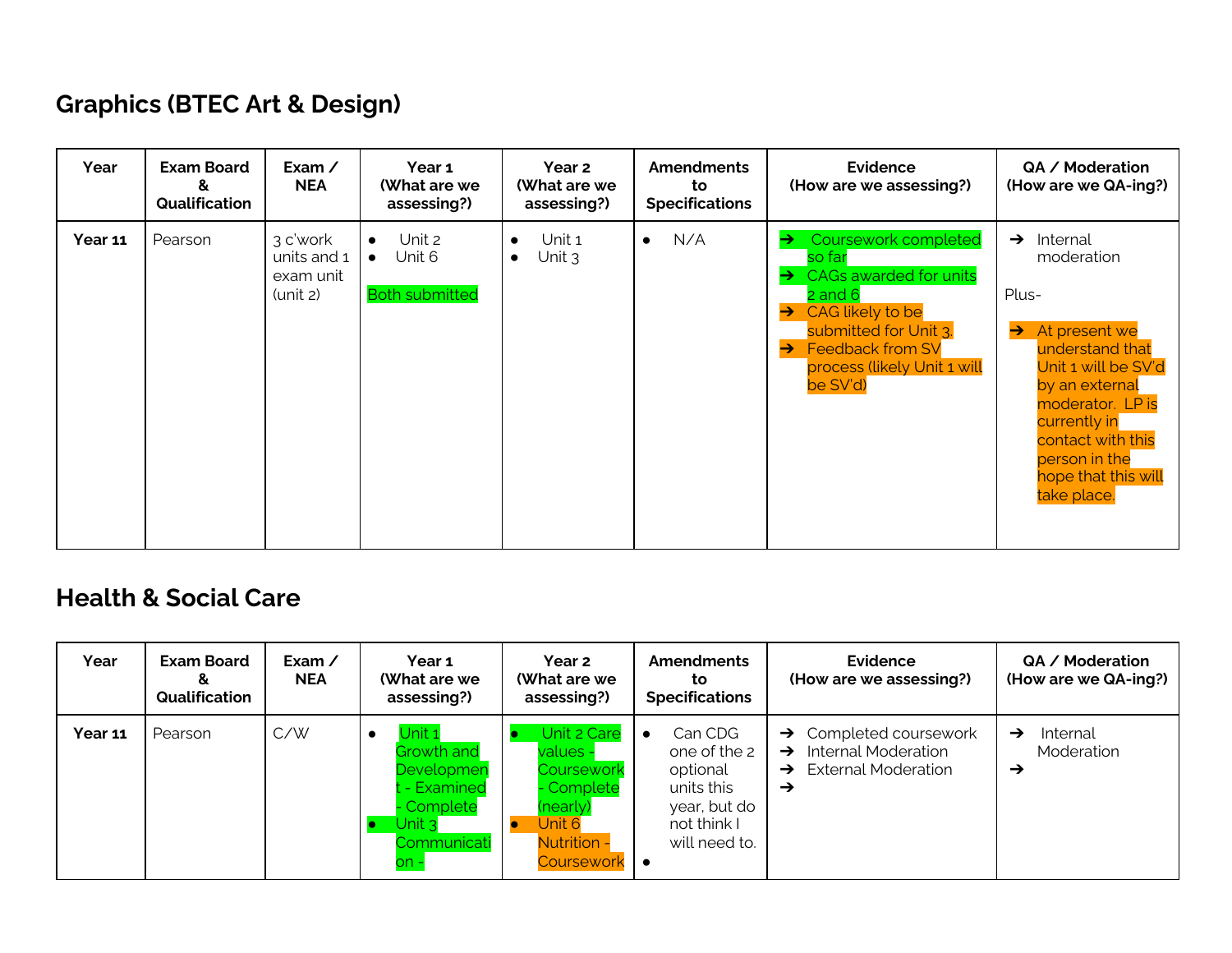|         |         |     | Coursework<br><b>CAG</b>                                                                                                                                  | <b>Started in</b><br>Jan, Can<br><b>CDG</b> but<br>will<br>probably<br>complete.                                               |                                                                                                                                               |                                                                                                                                            |                                         |
|---------|---------|-----|-----------------------------------------------------------------------------------------------------------------------------------------------------------|--------------------------------------------------------------------------------------------------------------------------------|-----------------------------------------------------------------------------------------------------------------------------------------------|--------------------------------------------------------------------------------------------------------------------------------------------|-----------------------------------------|
| Year 12 | Pearson | C/W | Unit 3 Health,<br>Safety and<br>Security in<br><b>HSC</b><br>Unit 1<br>Communicati<br>on in HSC<br>Unit 4<br>$\bullet$<br>Human<br>Lifespan<br>Developmen |                                                                                                                                | Can CDG<br>$\bullet$<br>one unit,<br>but do not<br>think I will<br>need to.                                                                   | <b>Completed Coursework</b><br>$\rightarrow$<br><b>Internal Moderation</b><br>$\rightarrow$<br><b>External Moderation</b><br>$\rightarrow$ | Internal<br>$\rightarrow$<br>Moderation |
| Year 13 | Pearson |     | Unit 3 Health,<br>Safety and<br>Security in HSC<br>Unit 1<br>Communication<br>in HSC<br>Unit 4 Human<br>Lifespan<br>Development                           | Unit 2<br>$\bullet$<br><b>Equality</b><br>Unit 12<br>$\bullet$<br>Public<br>Health<br>Unit 21<br>$\bullet$<br><b>Nutrition</b> | 1 unit in<br>$\bullet$<br>year 12 was<br>CAG<br>We can<br>$\bullet$<br>CDG a unit<br>this year,<br>this may<br>happen to<br>some<br>students. | Completed Coursework<br>$\rightarrow$<br><b>Internal Moderation</b><br>$\rightarrow$<br><b>External Moderation</b><br>$\rightarrow$        | Internal<br>$\rightarrow$<br>Moderation |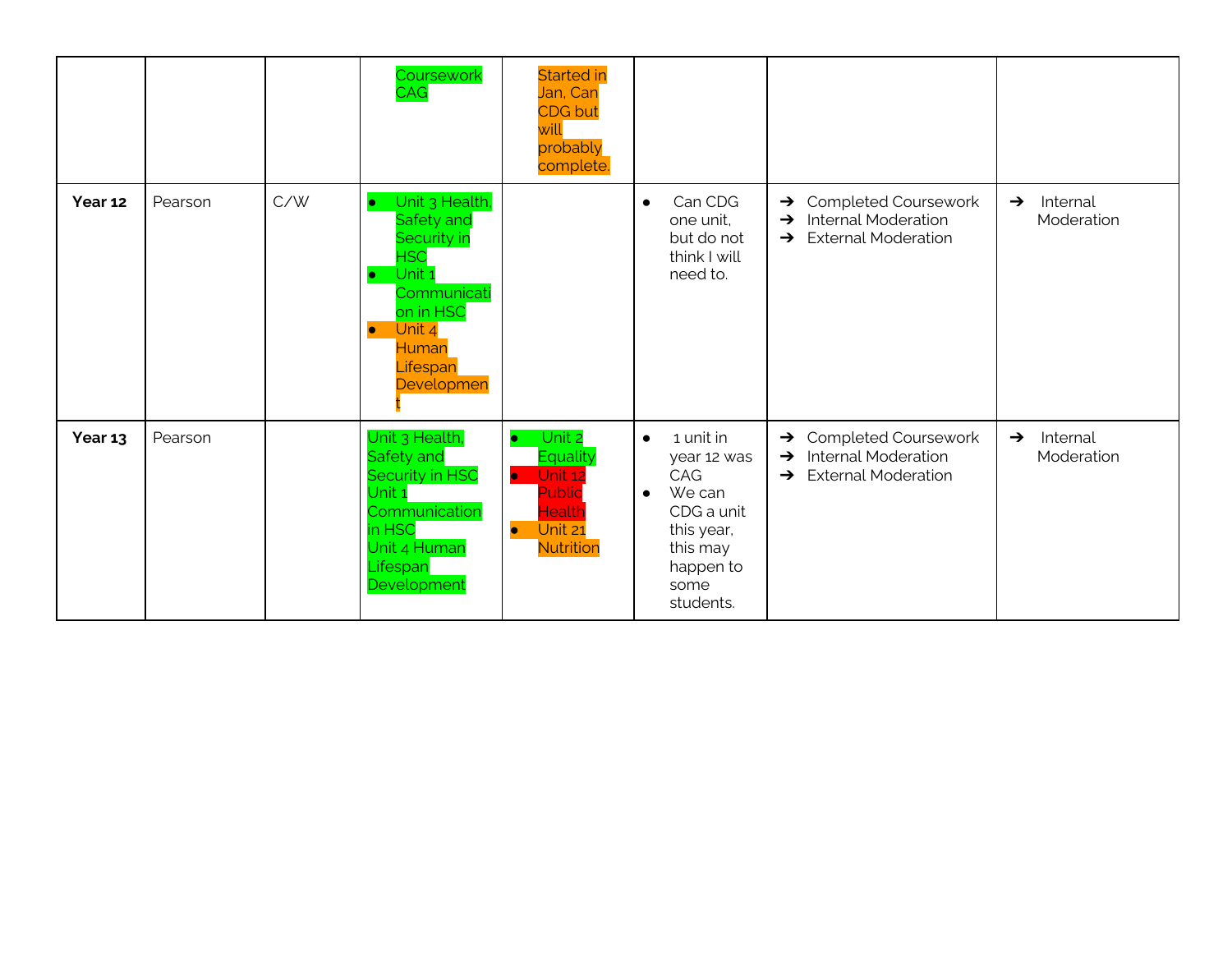## **History**

| Year    | <b>Exam Board</b><br>&<br><b>Qualification</b> | Exam $\angle$<br><b>NEA</b>                     | Year <sub>1</sub><br>(What are we<br>assessing?)                          | Year 2<br>(What are we<br>assessing?)     | <b>Amendments</b><br>to<br><b>Specifications</b>                                                                                                                     | <b>Evidence</b><br>(How are we assessing?)                                                                                                                                                            | QA / Moderation<br>(How are we QA-ing?)                                                                                                                                                          |
|---------|------------------------------------------------|-------------------------------------------------|---------------------------------------------------------------------------|-------------------------------------------|----------------------------------------------------------------------------------------------------------------------------------------------------------------------|-------------------------------------------------------------------------------------------------------------------------------------------------------------------------------------------------------|--------------------------------------------------------------------------------------------------------------------------------------------------------------------------------------------------|
| Year 11 | <b>WJEC</b><br><b>GCSE History</b>             | 80% exam.<br>20% NEA<br>(normally)              | - Unit 2: Germay<br>1919-39                                               | - Unit 1: DWR,<br>1930-51<br>- Unit 4 NEA | - Option of unit<br>to drop. We<br>dropped unit 3.                                                                                                                   | $\rightarrow$ Use NEAs - completed<br>Use school assessment<br>to date<br>$\rightarrow$ Students to complete 4<br>papers - 2 for DWR, 2 for<br>Germany.                                               | Internal<br>$\rightarrow$<br>moderation of<br>past paper<br>assessments - as<br>per usual.                                                                                                       |
| Year 12 | <b>WJEC</b><br><b>AS History</b>               | 100%<br>exam<br>$(40\% \text{ of A})$<br>Level) | Unit 1: Britain<br>1880-1980<br>Unit 2: Germany<br>1919-33                | N/A                                       | <b>No</b><br>amendments<br>made                                                                                                                                      | Use school assessment<br>$\rightarrow$<br>to date<br>$\rightarrow$ Two WJEC papers to be<br>used per unit.<br>Form of a mock, but<br>$\rightarrow$<br>where students prepare<br>with the paper first. | Internal<br>$\rightarrow$<br>moderation of<br>marking across<br>the units.                                                                                                                       |
| Year 13 | <b>WJEC</b><br>A Level<br>History              | 66% exam,<br>33% NEA<br>(60% of A<br>Level)     | Unit 3: France<br>1715-1815<br>Unit 4: Germany<br>1933-45<br>Unit 5 - NEA | N/A                                       | Shorter time<br>period question<br>was removed<br>from Unit 3 to<br>allow less<br>specific<br>coverage. Did<br>not make a<br>difference to<br>the teaching of<br>it. | Use school assessment<br>$\rightarrow$<br>to date<br>$\rightarrow$ Two WJEC papers to be<br>used per unit.<br>$\rightarrow$ Form of a mock, but<br>where students prepare<br>with the paper first.    | Moderation of<br>$\rightarrow$<br>NEA by<br>comparing to<br>previous samples<br>sent to the WJEC<br>(already done)<br>Internal<br>$\rightarrow$<br>moderation of<br>marking across<br>the units. |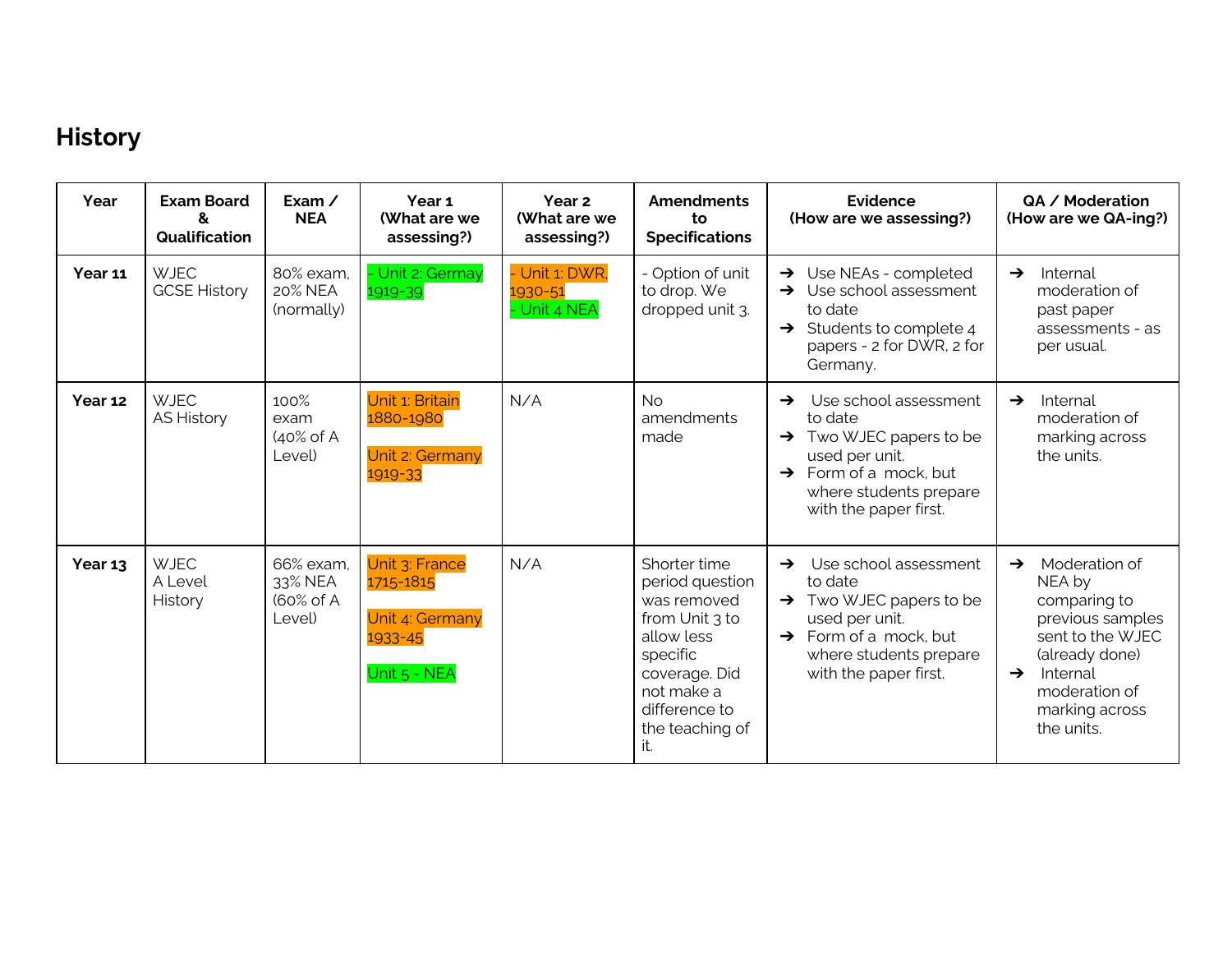#### **IT**

| Year                  | <b>Exam Board</b><br>&<br>Qualification            | Exam $\angle$<br><b>NEA</b> | Year 1<br>(What are we<br>assessing?)                                                                                                        | Year <sub>2</sub><br>(What are we<br>assessing?)                            | <b>Amendments</b><br>to<br><b>Specifications</b> | Evidence<br>(How are we assessing?)                                                                 | QA / Moderation<br>(How are we QA-ing?)                                                          |
|-----------------------|----------------------------------------------------|-----------------------------|----------------------------------------------------------------------------------------------------------------------------------------------|-----------------------------------------------------------------------------|--------------------------------------------------|-----------------------------------------------------------------------------------------------------|--------------------------------------------------------------------------------------------------|
| Year 11               | Pearson BTEC<br><b>ICT</b>                         |                             | Unit 10 CAG<br>Unit $1 -$<br>Online Test<br>completed                                                                                        | Unit 1 Test<br>$\bullet$<br>resit?<br>Unit $3 -$<br>$\bullet$<br>coursework |                                                  | Cag - Unit 10<br>$\rightarrow$<br>Online Test - Unit 1<br>→<br>Unit 3 - Coursework<br>$\rightarrow$ | Moderator has<br>$\rightarrow$<br>requested sample<br>from Unit 3                                |
| Year 11<br><b>VOC</b> |                                                    |                             | (One year course<br>$-$ Y <sub>11</sub> only)<br>A2- Developing a<br>progression plaN<br>IT8- Creating a<br>spreadsheet to<br>solve problems |                                                                             |                                                  | A2 booklet (core)<br>$\rightarrow$<br>IT8-assignments<br>$\rightarrow$                              | Some internal<br>$\rightarrow$<br>moderation<br>Awaiting possible<br>$\rightarrow$<br>moderation |
| Year 13               | Pearson:<br>Subsidiary<br>Diploma in<br><b>ICT</b> |                             | Unit 1 CAG<br>Unit 18 CAG<br>Unit 42 CAG                                                                                                     | Unit 2<br>Unit 4<br>Unit 23                                                 |                                                  | Year 1 CAG<br>⊢<br>Year 2 All coursework<br>$\rightarrow$                                           | Awaiting moderator<br>⊢<br>for any of the 3.<br>2nd year units?                                  |

## **Hospitality**

| Year    | <b>Exam Board</b><br>&<br>Qualification | Exam $\prime$<br><b>NEA</b> | Year 1<br>(What are we<br>assessing?) | <b>Year 2</b><br>(What are we<br>assessing?) | <b>Amendments</b><br>to<br><b>Specifications</b> | Evidence<br>(How are we assessing?)                                           | QA / Moderation<br>(How are we QA-ing?)                               |
|---------|-----------------------------------------|-----------------------------|---------------------------------------|----------------------------------------------|--------------------------------------------------|-------------------------------------------------------------------------------|-----------------------------------------------------------------------|
| Year 11 | Pearson                                 | coursewor<br>k units        | Unit 6:<br>Planning,<br>Preparing,    | Unit $1 -$<br>external<br>exam               | N/A                                              | CAG used for Unit 6 and<br>Unit 2 <u>Link to CAG for</u><br>Unit 6 and Unit 2 | $\rightarrow$ Unit 6, although<br>CAG awarded,<br>could still be IV'd |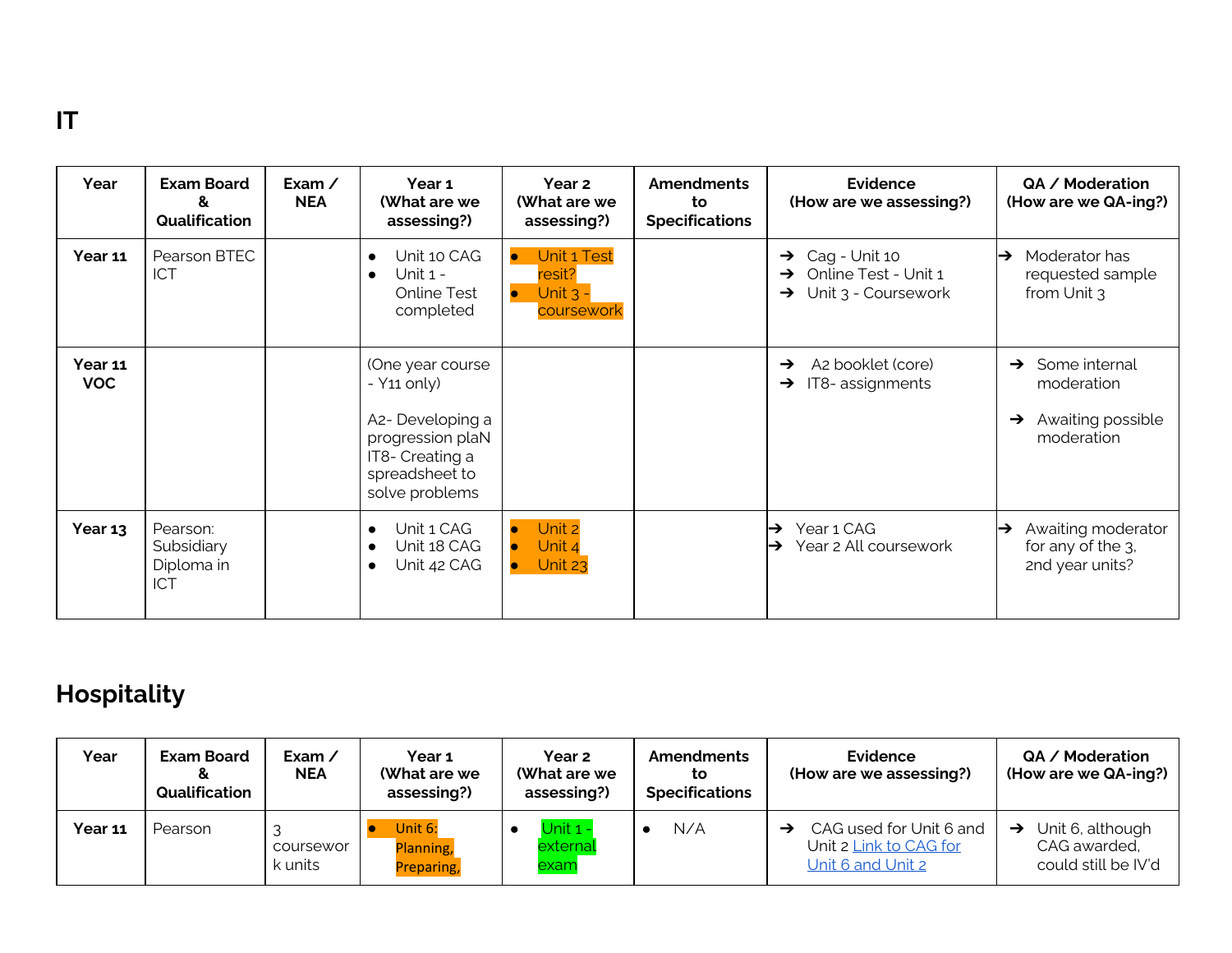|  | 1 exam<br>unit | <b>Cooking and</b><br><b>Finishing Food</b><br><b>CAG</b><br>awarded<br>Unit 2:<br><b>Working in the</b><br><b>Hospitality</b><br><b>IndustryCAG</b><br>awarded | Unit $3$<br><b>Current</b><br>unit) |  | External exam sat,<br>$\rightarrow$<br>awaiting exam results<br>(due 17th March 2021)<br>Current unit (unit 3) to be<br>$\rightarrow$<br>completed and assessed<br>Past papers could be<br>$\rightarrow$<br>given to other learners<br>who have not had an<br>opportunity to undertake<br>attempt 1 at exam (but<br>awaiting informations<br>from Pearson before<br>making this decision) | as it was almost<br>entirely<br>completed<br>$\rightarrow$ Unit 3 can be IV'd<br>if completed in<br>time<br>Awaiting further<br>$\rightarrow$<br>information re:<br>BTEC SV and<br>whether this will<br>still go ahead this<br>year |
|--|----------------|-----------------------------------------------------------------------------------------------------------------------------------------------------------------|-------------------------------------|--|-------------------------------------------------------------------------------------------------------------------------------------------------------------------------------------------------------------------------------------------------------------------------------------------------------------------------------------------------------------------------------------------|-------------------------------------------------------------------------------------------------------------------------------------------------------------------------------------------------------------------------------------|
|--|----------------|-----------------------------------------------------------------------------------------------------------------------------------------------------------------|-------------------------------------|--|-------------------------------------------------------------------------------------------------------------------------------------------------------------------------------------------------------------------------------------------------------------------------------------------------------------------------------------------------------------------------------------------|-------------------------------------------------------------------------------------------------------------------------------------------------------------------------------------------------------------------------------------|

## **LDC - Year 11**

| Subject                      | <b>Exam Board</b><br>δ.<br>Qualification | Exam $\angle$<br><b>NEA</b> | Year 1<br>(What are we<br>assessing?)                                                                                                      | Year 2<br>(What are we<br>assessing?)                                 | <b>Amendments</b><br>to<br><b>Specifications</b> | <b>Evidence</b><br>(How are we assessing?)                                                                                                                                                                                                                                           | QA / Moderation<br>(How are we QA-ing?)            |
|------------------------------|------------------------------------------|-----------------------------|--------------------------------------------------------------------------------------------------------------------------------------------|-----------------------------------------------------------------------|--------------------------------------------------|--------------------------------------------------------------------------------------------------------------------------------------------------------------------------------------------------------------------------------------------------------------------------------------|----------------------------------------------------|
| <b>Additional</b><br>English | <b>WJEC</b><br>Entry<br>Pathways         | <b>NEA</b>                  | <b>Exploring</b><br>$\bullet$<br>Narratives<br>Creating<br><b>Narrative</b><br><b>Exploring</b><br><b>Audio and</b><br><b>Visual Texts</b> | Shakespeare<br>Communicating<br><b>Experiences</b>                    | <b>NONE</b><br>$\bullet$                         | Coursework completed<br>$\rightarrow$<br>in school<br>Coursework completed<br>during Distance Learning<br>for some students (those<br>who engaged and could<br>be relied on as some<br>parents have completed<br>work for students and<br>this cannot be used)<br>Witness statements | Staff - all<br>$\rightarrow$<br>teachers this year |
| <b>Maths</b>                 | <b>WJEC</b><br>Entry<br>Pathways         | <b>NEA</b>                  | Introduction<br>to Whole<br>Numbers<br>Working with<br>fractions                                                                           | Using<br>$\bullet$<br>money<br>Working<br><b>D</b><br>with<br>numbers | <b>NONE</b><br>$\bullet$                         | Coursework completed<br>$\rightarrow$<br>in school                                                                                                                                                                                                                                   | Staff - all<br>$\rightarrow$<br>teachers this year |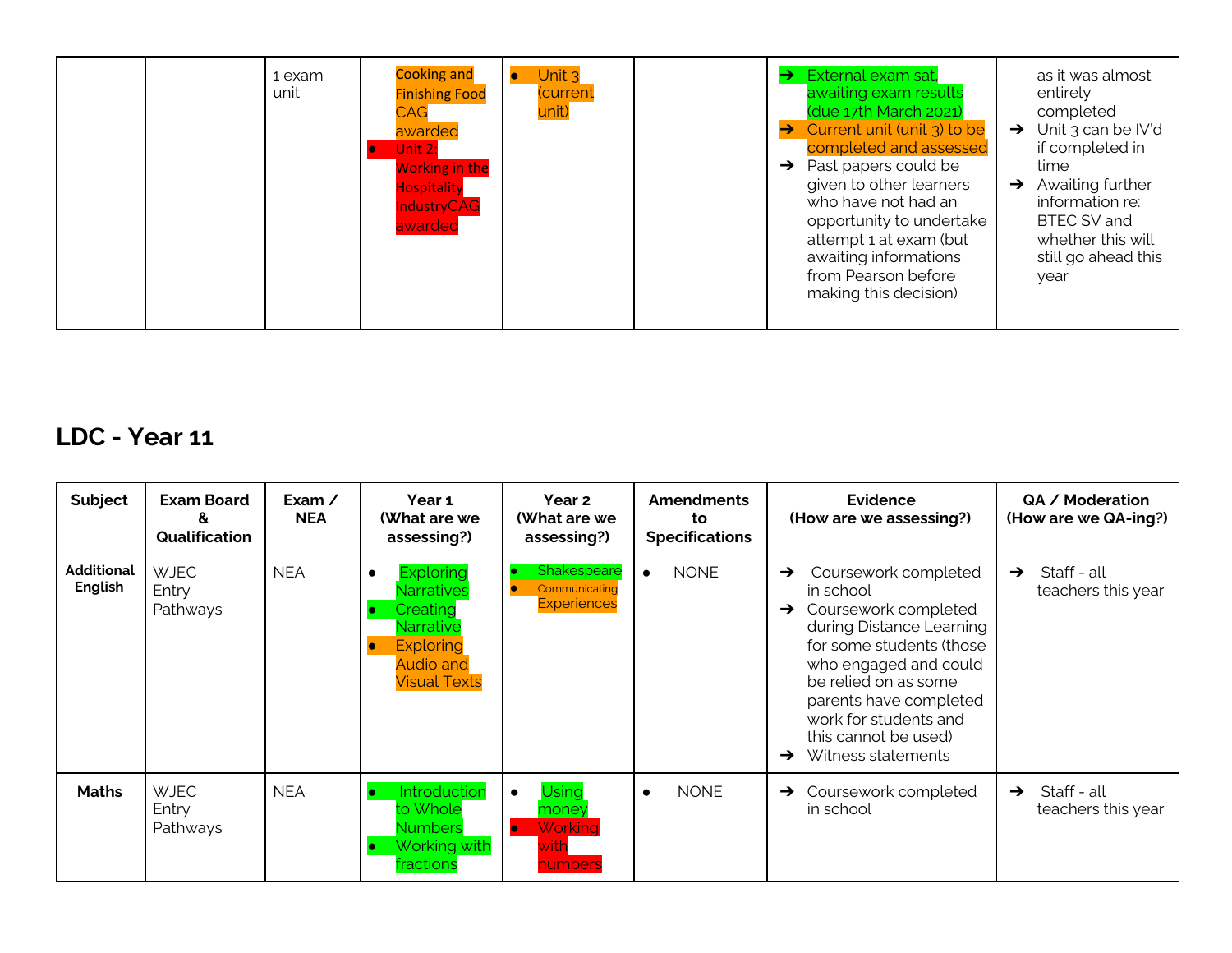|                                               |                                  |            | Working with<br>$\bullet$<br>measures                                                                                          | Data<br>$\bullet$<br><b>Handling</b>                                                                                                                                          |                          |                                                                                                                                                                                                                                                                                                                     |                                                    |
|-----------------------------------------------|----------------------------------|------------|--------------------------------------------------------------------------------------------------------------------------------|-------------------------------------------------------------------------------------------------------------------------------------------------------------------------------|--------------------------|---------------------------------------------------------------------------------------------------------------------------------------------------------------------------------------------------------------------------------------------------------------------------------------------------------------------|----------------------------------------------------|
| <b>Humanities</b>                             | <b>WJEC</b><br>Entry<br>Pathways | <b>NEA</b> | A British<br>$\bullet$<br>society in the<br>past<br><b>Ethics of</b><br>food<br>production<br>and the<br>consumer<br>Festivals | Sustainable<br><b>Tourism</b><br>Places of<br>worship                                                                                                                         | <b>NONE</b><br>$\bullet$ | Coursework completed<br>$\rightarrow$<br>in school<br>$\rightarrow$ Witness statements                                                                                                                                                                                                                              | Staff - all<br>$\rightarrow$<br>teachers this year |
| <b>ILS</b>                                    | <b>WJEC</b><br>Entry<br>Pathways | <b>NEA</b> | <b>Choices and</b><br><b>Decisions</b><br>Managing<br>social<br>relationships<br>Planning a<br>journey                         | Environmental<br>$\bullet$<br>awareness<br>Dealing<br>$\bullet$<br>with<br>Problems<br><b>Healthy</b><br>$\bullet$<br>Living<br>Health,<br>$\bullet$<br>safety and<br>hygiene | <b>NONE</b><br>$\bullet$ | Coursework completed<br>$\rightarrow$<br>in school<br>$\rightarrow$ Coursework completed<br>during Distance Learning<br>for some students (those<br>who engaged and could<br>be relied on as some<br>parents have completed<br>work for students and<br>this cannot be used)<br>Witness statements<br>$\rightarrow$ | Staff - all<br>$\rightarrow$<br>teachers this year |
| <b>ICT</b>                                    | <b>WJEC</b><br>Entry<br>Pathways | <b>NEA</b> | <b>Using</b><br>$\bullet$<br>presentation<br>software<br><b>Using email</b><br>Word<br>processing<br>software                  | Online<br>basics<br><b>IT User</b><br>Fundamentals                                                                                                                            | <b>NONE</b><br>$\bullet$ | Coursework completed<br>$\rightarrow$<br>in school<br>$\rightarrow$ Witness statements                                                                                                                                                                                                                              | Staff - all<br>$\rightarrow$<br>teachers this year |
| Creative.<br>media and<br>performance<br>arts | <b>WJEC</b><br>Entry<br>Pathways | <b>NEA</b> | Appraising<br>$\bullet$<br>music<br>$\bullet$                                                                                  | Appraising<br>$\bullet$<br>music<br>$\bullet$                                                                                                                                 | <b>NONE</b><br>$\bullet$ | Coursework completed<br>$\rightarrow$<br>in school<br>$\rightarrow$ Witness statements                                                                                                                                                                                                                              | Staff - all<br>$\rightarrow$<br>teachers this year |
| Personal<br>Progress                          | <b>WJEC</b><br>Entry<br>Pathways | <b>NEA</b> | Developing<br>۰<br>reading<br>Developing<br>Writing<br>Communication<br>skills                                                 | earning to<br>$\bullet$<br>learn<br>All about<br>me<br>Position<br>Sequencing                                                                                                 | <b>NONE</b><br>$\bullet$ | Coursework completed<br>$\rightarrow$<br>in school (including<br>photos)<br>$\rightarrow$ Transcripts                                                                                                                                                                                                               | Staff - all<br>$\rightarrow$<br>teachers this year |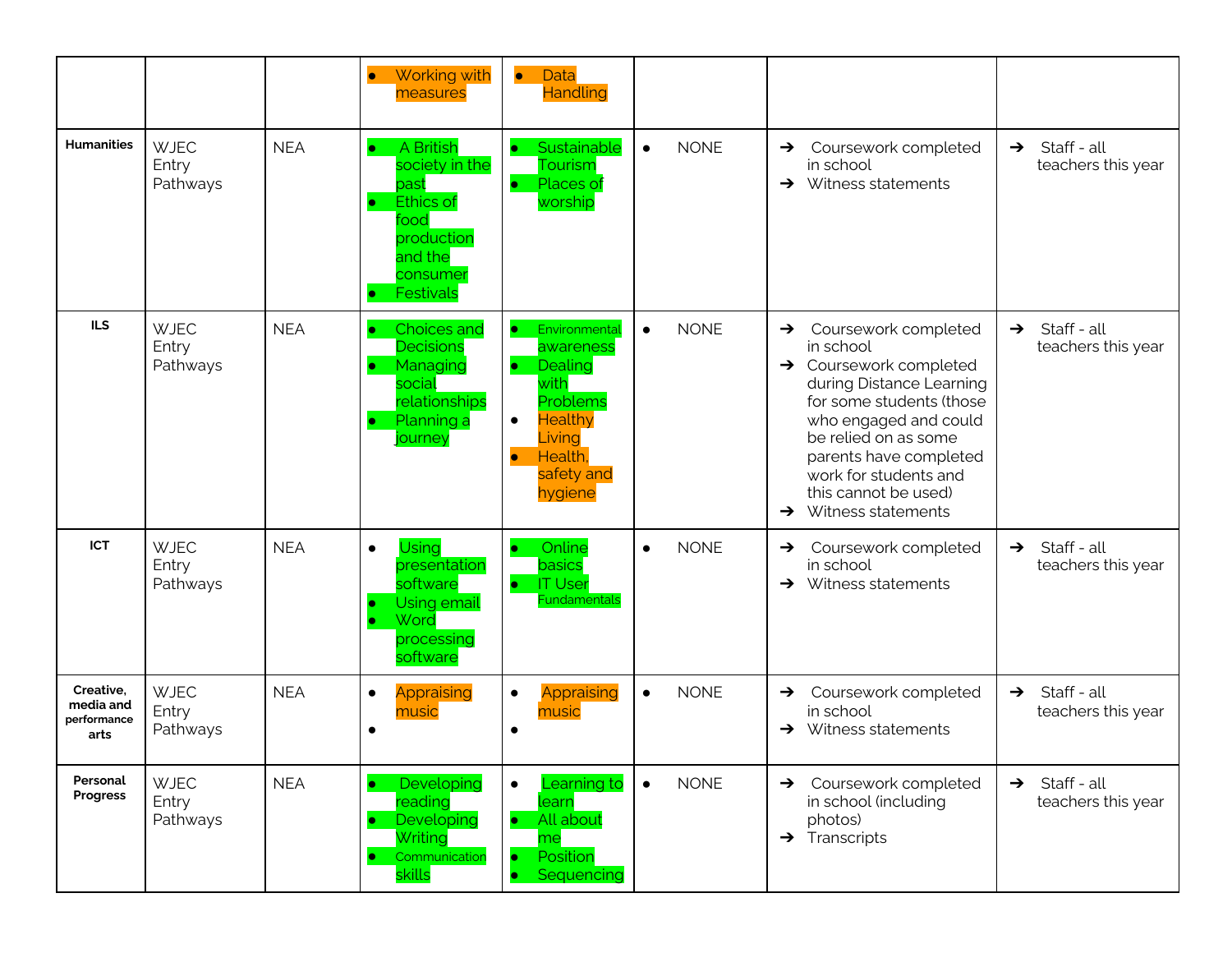|                                                         |                                  |            | Developing<br>number skills<br><b>Shape</b><br>Measure<br><b>Keeping safe</b><br><b>Looking and</b><br>acting the<br>part | and sorting<br>What is<br>$\bullet$<br>money<br>used for<br>Going<br>$\bullet$<br>places                                     |                          |                                                                                           |                                                    |
|---------------------------------------------------------|----------------------------------|------------|---------------------------------------------------------------------------------------------------------------------------|------------------------------------------------------------------------------------------------------------------------------|--------------------------|-------------------------------------------------------------------------------------------|----------------------------------------------------|
| Science<br><b>Today</b><br><b>Taught by</b><br>science) | <b>WJEC</b><br>Entry<br>Pathways | <b>NEA</b> | Work<br>$\bullet$<br>completed in<br>Year 10<br>cannot be<br>used due to<br>affecting<br>other<br>subjects                | <b>Health and</b><br>$\bullet$<br>safety<br>Working<br>o<br>with<br>electrical<br>circuits<br>Variation<br>and<br>adaptation | <b>NONE</b><br>$\bullet$ | Coursework completed<br>$\rightarrow$<br>in school<br>Witness statements<br>$\rightarrow$ | Staff - all<br>$\rightarrow$<br>teachers this year |

### **Maths**

| Year    | <b>Exam Board</b><br>æ.<br>Qualification                                           | Exam $\prime$<br><b>NEA</b>                                            | Year 1<br>(What are we<br>assessing?)                 | Year 2<br>(What are we<br>assessing?)              | <b>Amendments</b><br>to<br><b>Specifications</b>                        | Evidence<br>(How are we assessing?)                                                                                                                                                                                              | QA / Moderation<br>(How are we QA-ing?)                    |
|---------|------------------------------------------------------------------------------------|------------------------------------------------------------------------|-------------------------------------------------------|----------------------------------------------------|-------------------------------------------------------------------------|----------------------------------------------------------------------------------------------------------------------------------------------------------------------------------------------------------------------------------|------------------------------------------------------------|
| Year 11 | <b>WJEC</b><br><b>Mathematics</b><br><b>GCSE</b><br>and<br>Numeracy<br><b>GCSE</b> | 100%<br>Exam over<br>2 Units for<br>each<br>GCSE,<br>equal<br>weighing | (F) Grade<br>G/F<br>(I) Grade D/C<br>(H) Grade<br>C/B | (F) Grade E<br>(I) Grade B<br>(H) Grade<br>$A/A^*$ | Removal of<br>specified<br>topics to<br>lessen<br>curriculum<br>content | End of Year 10 WJEC<br>$\rightarrow$<br>past paper exams (Math<br>June 2019)<br>$\rightarrow$ Oct (Math 2016 P1)/Nov<br>(Num 2018 P1) in class<br>WJEC past paper exams<br>Online WJEC past<br>$\rightarrow$<br>papers as google | Using WJEC<br>$\rightarrow$<br>resources and<br>markscheme |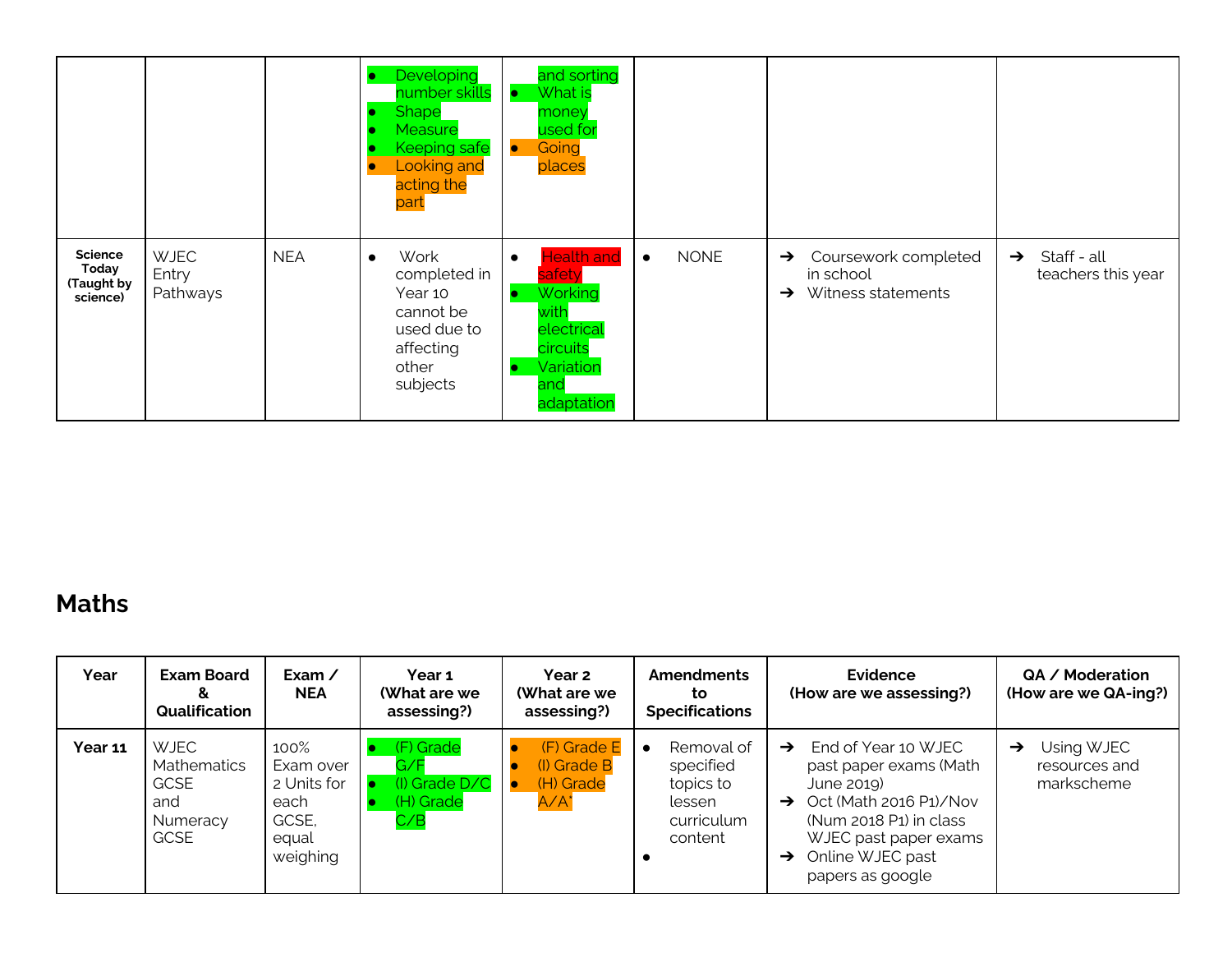|         |                                                     |                                                                             |                                                                      |                                                                                                    |                                                                                     | quizzes (Math June 2017,<br>June 2018, Nov 2018)                                                                                |                                                            |
|---------|-----------------------------------------------------|-----------------------------------------------------------------------------|----------------------------------------------------------------------|----------------------------------------------------------------------------------------------------|-------------------------------------------------------------------------------------|---------------------------------------------------------------------------------------------------------------------------------|------------------------------------------------------------|
| Year 12 | <b>WJEC</b><br><b>Mathematics</b><br>AS.            | 100%<br>exam<br>UNit 1<br>$(Pure) -$<br>25%<br>Unit 2<br>(Applied) -<br>15% | All AS pure<br>content<br><b>All AS</b><br><b>Applied</b><br>content |                                                                                                    |                                                                                     | Six week exam<br>$\rightarrow$<br>Eight week exam<br>$\rightarrow$<br>Online past papers<br>$\rightarrow$                       | Using WJEC<br>$\rightarrow$<br>resources and<br>markscheme |
| Year 13 | <b>WJEC</b><br><b>Mathematics</b><br>A <sub>2</sub> | 100%<br>exam<br>Unit 3<br>$(Pure) -$<br>35%<br>Unit 4<br>(Applied) -<br>25% |                                                                      | All A <sub>2</sub> pure<br>content<br>All A <sub>2</sub><br>$\bullet$<br><b>Applied</b><br>content | Removal of<br>$\bullet$<br>specific<br>topics to<br>reduce<br>curriculum<br>content | Eight week exam<br>$\rightarrow$<br>Topic assessments<br>$\rightarrow$<br>including live online<br>assessments<br>$\rightarrow$ | $\rightarrow$ All marked by<br>same teacher                |

### **Media**

| Year    | <b>Exam Board</b><br>&<br>Qualification               | Exam /<br><b>NEA</b>       | Year 1<br>(What are we<br>assessing?)                            | Year 2<br>(What are we<br>assessing?)               | <b>Amendments</b><br>to<br><b>Specifications</b>                | Evidence<br>(How are we assessing?)                                                                                                    | QA / Moderation<br>(How are we QA-ing?)                                                             |
|---------|-------------------------------------------------------|----------------------------|------------------------------------------------------------------|-----------------------------------------------------|-----------------------------------------------------------------|----------------------------------------------------------------------------------------------------------------------------------------|-----------------------------------------------------------------------------------------------------|
| Year 11 | Pearsons<br><b>BTEC</b><br>First Award in<br>Creative | <b>NEA 80%</b><br>Exam 20% | Unit 1-<br>Media<br>Sectors and<br><b>Audiences</b><br>(external | Unit 2<br>continued<br>3-Digital<br>Moving<br>Image | Delay to<br>Practical<br>aspects of<br>Unit 2 and $3$<br>due to | By the end of yr 10 most<br>$\rightarrow$<br>had sat external exam<br>$(unit_1)$<br>Unit 2 end of Unit<br>$\rightarrow$<br>Moderation. | QA & internal<br>→<br>Moderation falls in<br>line with BTEC<br>guidelines and<br>requirements. This |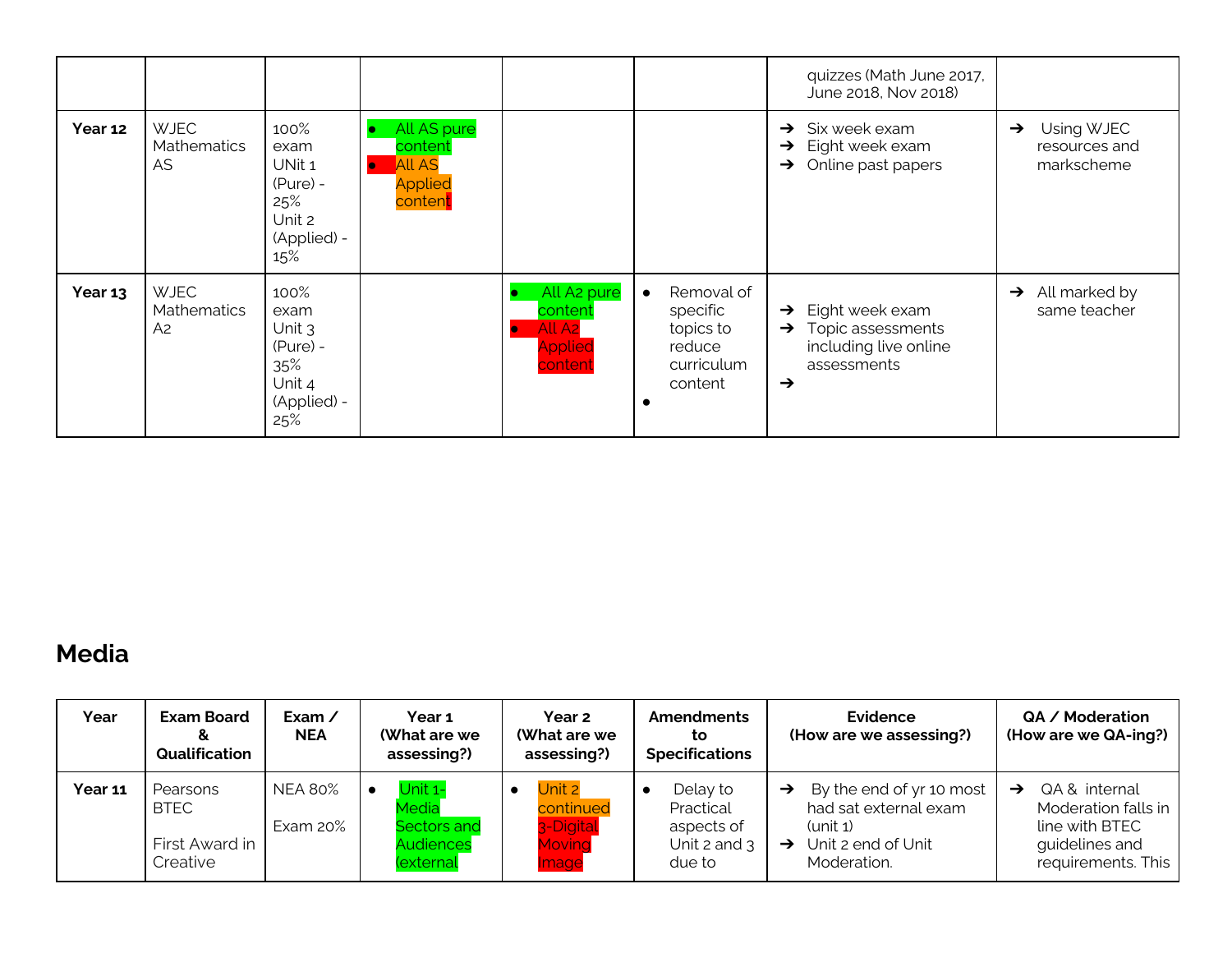|         | Digital Media<br>Production                                                         |            | exam)<br>Unit 2-<br>$\bullet$<br><b>Planning and</b><br>Pitching for a<br><b>Digital Media</b><br>Product.                              | Production<br>Unit 4-<br>$\bullet$<br>Digital<br><b>Audio</b><br>Production                                                              | grouping<br>and space<br>issues.<br>$\bullet$                                                              | $\rightarrow$ Assessed Units to date    | carried out at the<br>end of each unit.<br>$\rightarrow$<br>$\rightarrow$                                                                                                                                                                                                                                                                                                                                                                                     |
|---------|-------------------------------------------------------------------------------------|------------|-----------------------------------------------------------------------------------------------------------------------------------------|------------------------------------------------------------------------------------------------------------------------------------------|------------------------------------------------------------------------------------------------------------|-----------------------------------------|---------------------------------------------------------------------------------------------------------------------------------------------------------------------------------------------------------------------------------------------------------------------------------------------------------------------------------------------------------------------------------------------------------------------------------------------------------------|
| Year 12 | Pearsons<br><b>BTEC</b><br>Creative<br>Media<br>Production<br>Subsidiary<br>Level 3 | <b>NEA</b> | Unit<br>1-Pre-Produc<br>tion Tech<br>Unit 2-<br><b>Comms Skills</b><br>for CMP<br>Unit<br>22-Single<br>Camera<br>Productio<br>$\bullet$ | Unit 29-Music<br>Video<br>Production<br>$\bullet$                                                                                        | Delay to<br>$\bullet$<br>Practical<br>aspects of<br>Unit and<br>due to<br>grouping<br>and space<br>issues. | Assessed units to date<br>$\rightarrow$ | QA & internal<br>$\rightarrow$<br>Moderation falls in<br>line with BTEC<br>guidelines and<br>requirements. This<br>carried out at the<br>end of each unit.<br>$\rightarrow$<br>External<br>$\rightarrow$<br>moderator has<br>made contact for<br>external<br>moderation of<br>KS5 this term. RJ<br>to identify what<br>differences there<br>will be (if any) due<br>to covid.<br>External<br>$\rightarrow$<br>Moderators<br>Deadline May 21.<br>$\rightarrow$ |
| Year 13 | Pearsons<br><b>BTEC</b><br>Creative<br>Media<br>Production<br>Subsidiary<br>Level 3 | <b>NEA</b> | Unit<br>$\bullet$<br>3-Research<br><b>Tech for CMP</b><br><b>Unit 27-</b><br>$\bullet$<br><b>Factual</b><br>Programme<br>Production     | Unit<br>$\bullet$<br>26-Film<br><b>Studies</b><br><b>Unit 27-</b><br>$\bullet$<br><b>Factual</b><br>Programme<br>Production<br>continued | Delay to<br>$\bullet$<br>Practical<br>aspects of<br>Unit and<br>due to<br>grouping<br>and space<br>issues. | Assessed units to date<br>$\rightarrow$ | QA & internal<br>$\rightarrow$<br>Moderation falls in<br>line with BTEC<br>guidelines and<br>requirements. This<br>carried out at the<br>end of each unit.<br>$\rightarrow$<br>External moderator<br>has made contact for<br>external moderation of<br>KS5 this term. RJ to<br>identify what<br>differences there will<br>be (if any) due to                                                                                                                  |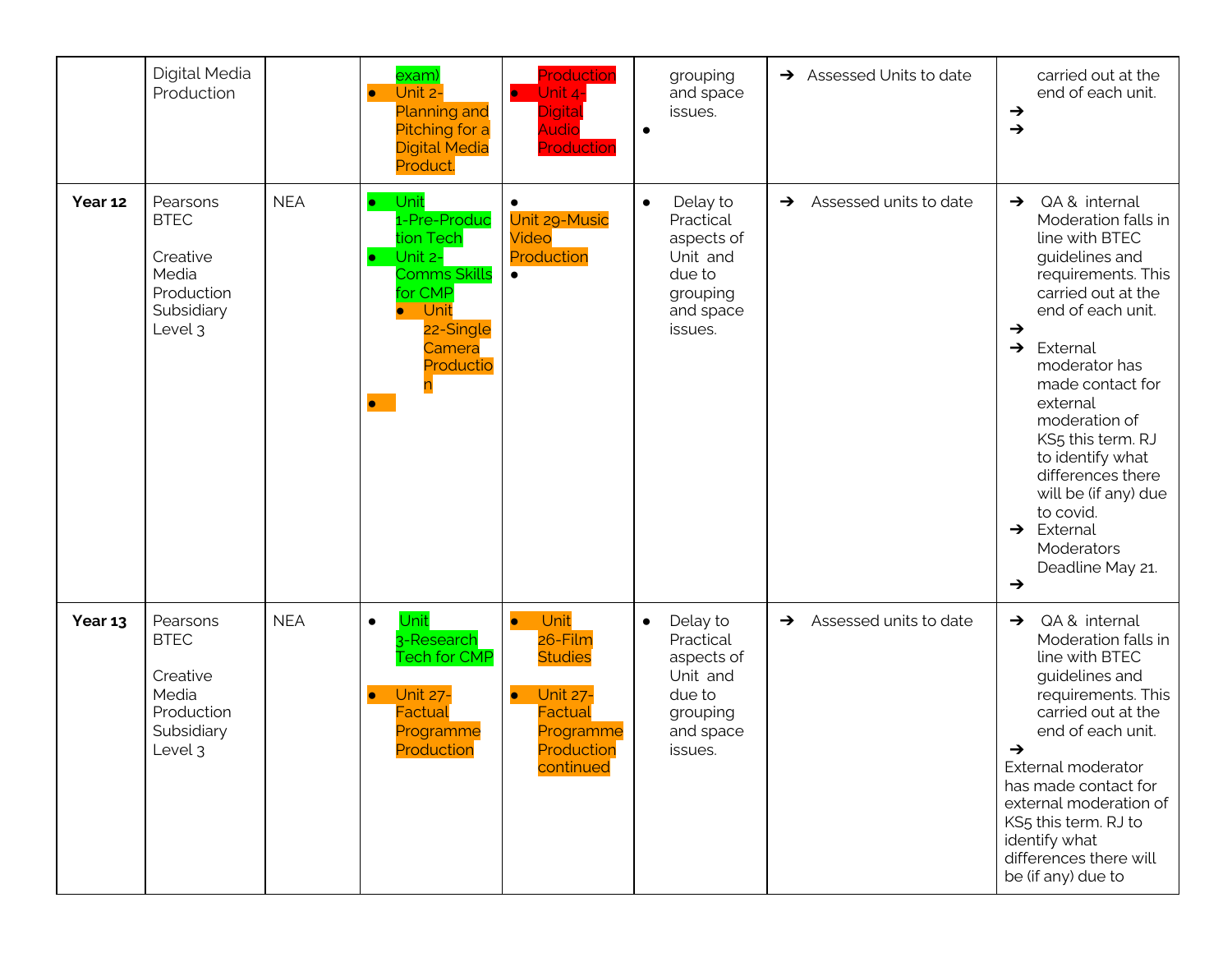|  |  |  |  | covid.<br>External<br>Moderators<br>Deadline May 21.<br>$\rightarrow$ |
|--|--|--|--|-----------------------------------------------------------------------|
|  |  |  |  |                                                                       |

## **Music**

| Year           | <b>Exam Board</b><br>&<br>Qualificatio<br>n | Exam $\angle$<br><b>NEA</b>                                    | Year 1<br>(What are we<br>assessing?)  | Year 2<br>(What are we<br>assessing?) | <b>Amendments</b><br>to<br><b>Specifications</b>                                                                                  | <b>Evidence</b><br>(How are we assessing?)                                                                                                                                 | QA / Moderation<br>(How are we QA-ing?)                                                  |
|----------------|---------------------------------------------|----------------------------------------------------------------|----------------------------------------|---------------------------------------|-----------------------------------------------------------------------------------------------------------------------------------|----------------------------------------------------------------------------------------------------------------------------------------------------------------------------|------------------------------------------------------------------------------------------|
| <b>Year 11</b> | WJEC GCSE                                   | 30% COmp<br>30%<br>Performanc<br>e<br>40%<br>Listening<br>exam | Performance<br>General<br>music theory | Compositio<br>Set works<br>performanc | 1 x comp<br>$\bullet$<br>with no<br>additional<br>notes.<br>$1 \times$<br>$\bullet$<br>performanc<br>e with<br>programme<br>notes | Recording of<br>$\rightarrow$<br>performance and written<br>programme notes.<br>Recording & score of<br>$\rightarrow$<br>composition.<br>Exam Past Papers<br>$\rightarrow$ | <b>WJEC Mark</b><br>$\rightarrow$<br><b>Schemes</b><br>Dept. Moderation<br>$\rightarrow$ |

**PE**

| Year    | <b>Exam Board</b><br>Qualification | Exam /<br><b>NEA</b> | Year 1<br>(What are we<br>assessing?) | Year 2<br>(What are we<br>assessing?)    | <b>Amendments</b><br>to<br><b>Specifications</b> | Evidence<br>(How are we assessing?)                                                                     | QA / Moderation<br>(How are we QA-ing?)                                         |
|---------|------------------------------------|----------------------|---------------------------------------|------------------------------------------|--------------------------------------------------|---------------------------------------------------------------------------------------------------------|---------------------------------------------------------------------------------|
| Year 11 | WJEC GCSE                          | 50% Exam<br>50% NEA  | 1. Health, training<br>and exercise   | 2. Exercise<br>physiology<br>3. Movement | All theory<br>content must<br>be covered so      | School assessments<br>Adapted WJEC papers<br>$\rightarrow$<br>Practical Activity marks<br>$\rightarrow$ | $\rightarrow$ Using WJEC past<br>paper resources<br>$\rightarrow$ Standardising |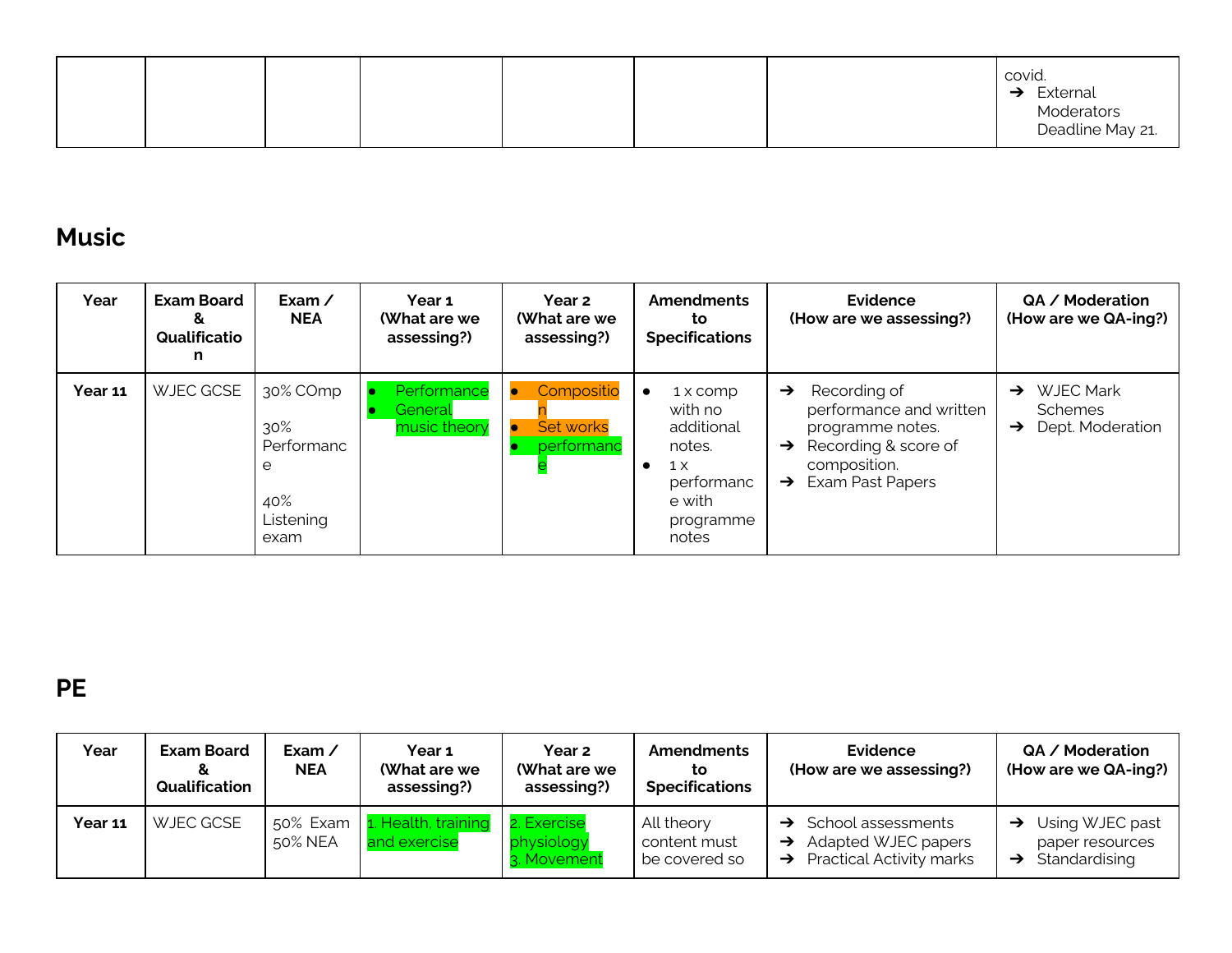|  | 2. Exercise<br>physiology<br><b>Netball</b> | analysis<br>4. Psychology<br>of sport and<br>physical activity | no change.<br>Written<br>Coursework has<br>been removed. |  | marking by having<br>single staff mark<br>Anonymised<br>papers (as above)<br>$\rightarrow$ All practical marks |
|--|---------------------------------------------|----------------------------------------------------------------|----------------------------------------------------------|--|----------------------------------------------------------------------------------------------------------------|
|  | Football                                    |                                                                | NEA practical                                            |  | were moderated<br>by a second                                                                                  |
|  | Gymnastics                                  | Socio-cultural                                                 | assessments                                              |  | member of staff.                                                                                               |
|  |                                             | <b>issues in sport</b>                                         | reduced to two                                           |  |                                                                                                                |
|  |                                             | and physical                                                   | activities and                                           |  |                                                                                                                |
|  |                                             | activity                                                       | removal of                                               |  |                                                                                                                |
|  |                                             | Rounders                                                       | compulsory<br>individual and                             |  |                                                                                                                |
|  |                                             |                                                                | team activity to                                         |  |                                                                                                                |
|  |                                             | <b>Cross Country</b>                                           | be submitted.                                            |  |                                                                                                                |
|  |                                             |                                                                |                                                          |  |                                                                                                                |
|  |                                             | Persona<br>Survival                                            |                                                          |  |                                                                                                                |

## **PE - Sport**

| Year    | <b>Exam Board</b><br>ଧ⊻<br>Qualification                                           | Exam $\angle$<br><b>NEA</b> | Year 1<br>(What are we<br>assessing?)                                       | <b>Year 2</b><br><b>(What are we</b><br>assessing?)                                                                                 | <b>Amendments</b><br>to<br><b>Specifications</b>                                                | <b>Evidence</b><br>(How are we assessing?)                                                                                           | QA / Moderation<br>(How are we QA-ing?)                                                |
|---------|------------------------------------------------------------------------------------|-----------------------------|-----------------------------------------------------------------------------|-------------------------------------------------------------------------------------------------------------------------------------|-------------------------------------------------------------------------------------------------|--------------------------------------------------------------------------------------------------------------------------------------|----------------------------------------------------------------------------------------|
| Year 11 | Pearson<br><b>BTEC Level 2</b><br>Certificate in<br>Leadership<br>Through<br>Sport | <b>NEA</b>                  | Unit 3 Technical<br>Skills and<br>Tactical<br><b>Awareness for</b><br>Sport | <b>Unit 1 Planning</b><br>and Leading<br><b>Sports Activities</b><br><b>Unit 8 Planning</b><br>and Running a<br><b>Sports Event</b> | CAG awarded<br>for Unit 3 in<br>Year 10<br>Can CDG one of<br>the 2 optional<br>units this year, | Completed coursework<br>$\rightarrow$<br>Internal Verification as<br>→<br>per course guidelines<br><b>External Verification</b><br>→ | Internal<br>$\rightarrow$<br>verification<br>External<br>$\rightarrow$<br>Verification |
| Year 12 | Pearson<br>BTEC Level 3<br>Subsidiary<br>Diploma in<br>Sport                       | <b>NEA</b>                  | Unit 1 Principles<br>of Anatomy and<br>Physiology in<br>Sport<br>Unit 2 The |                                                                                                                                     |                                                                                                 | Completed coursework<br>$\rightarrow$<br>Internal Verification as<br>→<br>per course guidelines                                      | Internal<br>$\rightarrow$<br>verification<br>$\rightarrow$                             |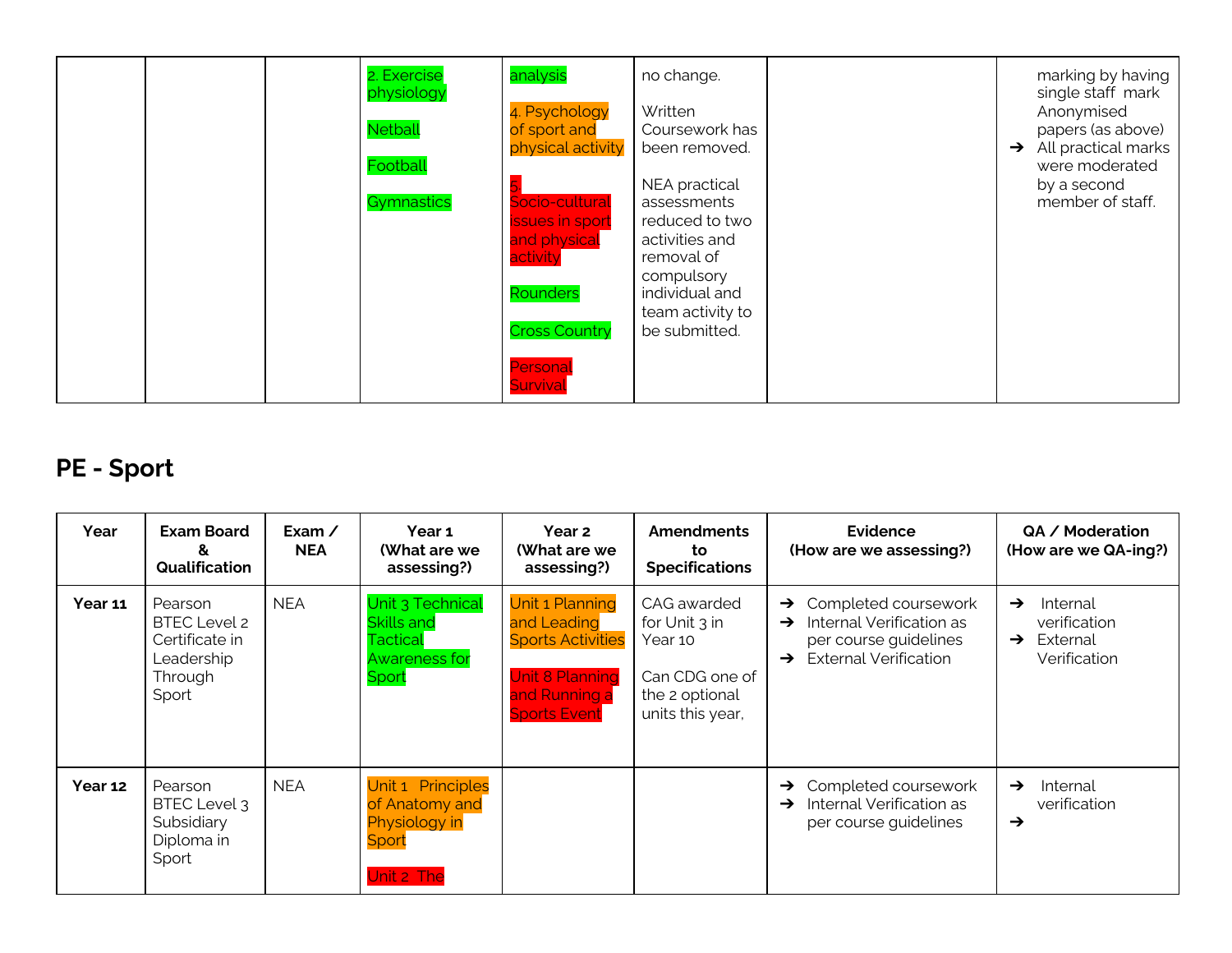|         |                                                                     |            | Physiology of<br><b>Fitness</b><br><b>Unit 3 Assessing</b><br><b>Risk in Sport</b><br>Unit 7 Fitness<br><b>Testing for Sport</b><br>and Exercise                                                                         |                                                                                                                             |                                                                                                           |                                                                                                             |                                           |
|---------|---------------------------------------------------------------------|------------|--------------------------------------------------------------------------------------------------------------------------------------------------------------------------------------------------------------------------|-----------------------------------------------------------------------------------------------------------------------------|-----------------------------------------------------------------------------------------------------------|-------------------------------------------------------------------------------------------------------------|-------------------------------------------|
| Year 13 | Pearson<br><b>BTEC Level 3</b><br>Subsidiary<br>Diploma in<br>Sport | <b>NEA</b> | Unit 1 Principles<br>of Anatomy and<br>Physiology in<br>Sport<br>Unit 2 The<br>Physiology of<br><b>Fitness</b><br>Unit 3 Assessing<br><b>Risk in Sport</b><br>Unit 7 Fitness<br><b>Testing for Sport</b><br>and Exercise | Unit 5 Sports<br>Coaching<br><b>Unit 8 Practical</b><br><b>Team Sports</b><br>Unit 26 Work<br><b>Experience in</b><br>Sport | CAG awarded<br>for Units 1, 2<br>and 3 in Year 12<br>Can CDG one of<br>the 2 optional<br>units this year, | Completed coursework<br>$\rightarrow$<br>Internal Verification as<br>$\rightarrow$<br>per course guidelines | Internal<br>$\rightarrow$<br>verification |

## **Photography**

| Year    | <b>Exam Board</b><br>Qualification | Exam $\prime$<br><b>NEA</b> | Year <sub>1</sub><br>(What are we<br>assessing?) | <b>Year 2</b><br>(What are we<br>assessing?) | <b>Amendments</b><br>to<br><b>Specifications</b> | Evidence<br>(How are we assessing?)             | QA / Moderation<br>(How are we QA-ing?)  |
|---------|------------------------------------|-----------------------------|--------------------------------------------------|----------------------------------------------|--------------------------------------------------|-------------------------------------------------|------------------------------------------|
| Year 11 | WJEC GCSE                          | <b>NEA</b><br>coursewor     | Unit 1<br>Candidate<br>Portfolio                 | $J$ nit 1<br>Candidate<br>Portfolio          | Removed<br>Unit 2<br>Externally                  | Coursework submitted<br>→<br>to date for Unit 1 | Department<br>internal<br>moderation (as |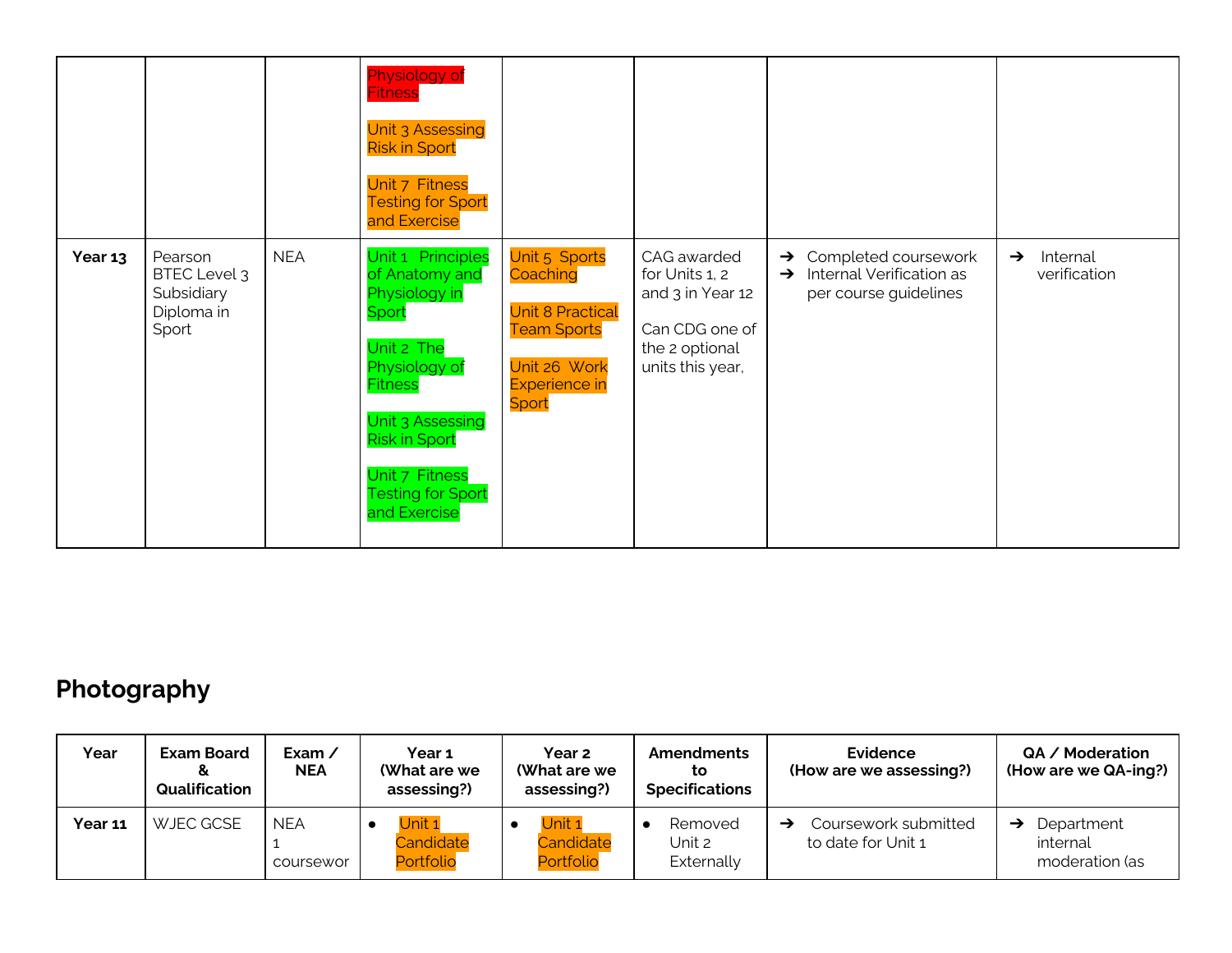|         |                        | k unit<br>$(60\%) 81$<br>externally<br>set unit<br>(40%)                                           |                                                                            |                                                 | Set<br>Assignment                                                   |                                                                                                                       | we do every year,<br>using WJEC<br>resources)                                                              |
|---------|------------------------|----------------------------------------------------------------------------------------------------|----------------------------------------------------------------------------|-------------------------------------------------|---------------------------------------------------------------------|-----------------------------------------------------------------------------------------------------------------------|------------------------------------------------------------------------------------------------------------|
| Year 12 | <b>WJECAS</b><br>Level | <b>NEA</b><br>coursewor<br>k unit<br>$(100\%)$                                                     | Unit 1<br>Personal<br>Creative<br><b>Enquiry</b>                           | $\bullet$                                       | None<br>$\bullet$                                                   | Coursework submitted<br>$\rightarrow$<br>to date for Unit 1                                                           | Department<br>$\rightarrow$<br>internal<br>moderation (as<br>we do every year,<br>using WJEC<br>resources) |
| Year 13 | WJEC A Level           | <b>NEA</b><br>2<br>coursewor<br>k units<br>$40\%$ &<br>34%) & 1<br>externally<br>set unit<br>(24%) | Unit 1<br>Personal<br>Creative<br><b>Enquiry</b><br>(awarded last<br>year) | Unit 2<br>$\bullet$<br>Personal<br>Investigatio | Removed<br>$\bullet$<br>Unit $3$<br>Externally<br>Set<br>Assignment | Coursework submitted<br>$\rightarrow$<br>to date for Unit 1<br>Year 12 results (where<br>$\rightarrow$<br>applicable) | Department<br>$\rightarrow$<br>internal<br>moderation (as<br>we do every year,<br>using WJEC<br>resources) |

## **Product Design**

| Year    | <b>Exam Board</b><br>Qualification | Exam $\prime$<br><b>NEA</b>          | Year 1<br>(What are we<br>assessing?) | <b>Year 2</b><br>(What are we<br>assessing?) | <b>Amendments</b><br>to<br><b>Specifications</b> | Evidence<br>(How are we assessing?)                           | QA / Moderation<br>(How are we QA-ing?)         |
|---------|------------------------------------|--------------------------------------|---------------------------------------|----------------------------------------------|--------------------------------------------------|---------------------------------------------------------------|-------------------------------------------------|
| Year 12 | WJEC - GCE<br>Product<br>Design    | Exam and<br><b>NEA</b><br>(practical | Exam and<br><b>NEA</b>                | Exam and<br>$\bullet$<br>NEA<br>(cannot be   | NEA no<br>longer<br>externally                   | NEA/ Coursework unit<br>completed so far<br>(awaiting adapted | Internal cross<br>moderation<br>Continuation of |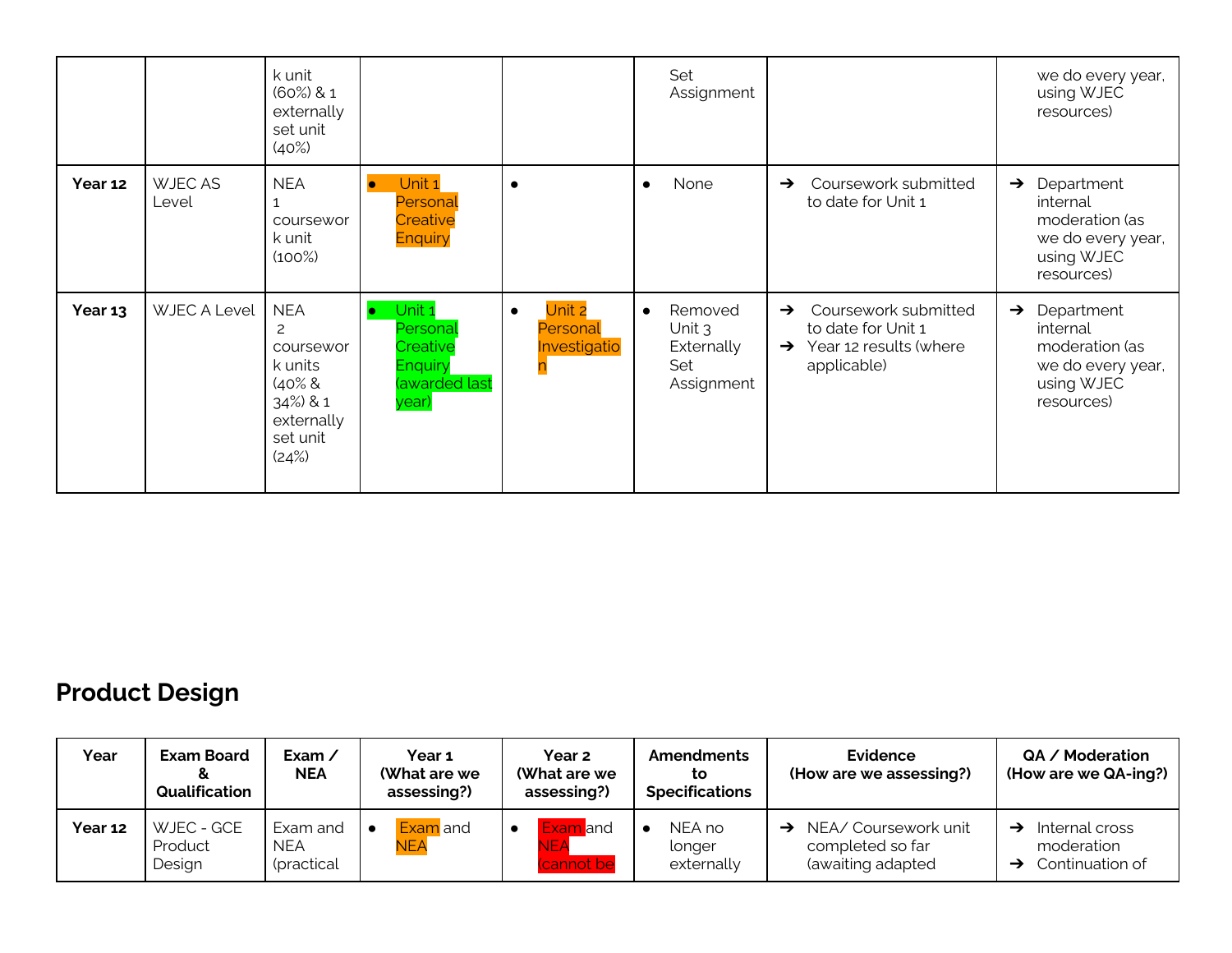|         |                                 | design<br>and make<br>project)                                         |                                                          | started until<br>September<br>of that year)   | moderated<br>or required<br>to be<br>completed<br>due to lack<br>of<br>workshop<br>time.<br>However<br>can be used<br>as evidence<br>towards<br>elements of<br>the<br>specificatio<br>n.<br>$\bullet$                                   | markscheme from<br>WJEC)<br>$\rightarrow$ Product Analysis Task<br>$\rightarrow$ Past papers/questions<br>already used throughout<br>the year to assess K&U<br>$\rightarrow$ We will use the<br>recommended past<br>papers to replace<br>assessment for Unit 1<br>$\rightarrow$ Skills based activities -<br>such as drawing skills as<br>these can be completed<br>at home and without a<br>workshop.                                                                                                                                                                                                                                          | Internal marking<br>of past papers<br>following the<br>guidance set out<br>by the WJEC.                                                                                          |
|---------|---------------------------------|------------------------------------------------------------------------|----------------------------------------------------------|-----------------------------------------------|-----------------------------------------------------------------------------------------------------------------------------------------------------------------------------------------------------------------------------------------|-------------------------------------------------------------------------------------------------------------------------------------------------------------------------------------------------------------------------------------------------------------------------------------------------------------------------------------------------------------------------------------------------------------------------------------------------------------------------------------------------------------------------------------------------------------------------------------------------------------------------------------------------|----------------------------------------------------------------------------------------------------------------------------------------------------------------------------------|
| Year 13 | WJEC - GCE<br>Product<br>Design | Exam and<br><b>NEA</b><br>(practical<br>design<br>and make<br>project) | Exam Unit 1<br>$\bullet$<br>and NEA Unit<br>2 (Both CAG) | Exam Unit 3<br>$\bullet$<br>and NEA<br>Unit 4 | NEA no<br>$\bullet$<br>longer<br>externally<br>moderated<br>or required<br>to be<br>completed<br>due to lack<br>of<br>workshop<br>time.<br>However<br>can be used<br>as evidence<br>towards<br>elements of<br>the<br>specificatio<br>n. | $\rightarrow$ NEA / Coursework unit<br>from Year 12 carried<br>forward and improved<br>for submission in year 13<br>as recommended by the<br>WJEC up to and<br>including a prototype for<br>most students with a<br>small number with a<br>completed end product.<br>$\rightarrow$ Product Analysis Task<br>$\rightarrow$ Past papers/questions<br>already used throughout<br>the year to assess K&U<br>$\rightarrow$ We will use the<br>recommended past<br>papers to replace<br>assessment for Unit 3<br>$\rightarrow$ Skills based activities -<br>such as drawing skills as<br>these can be completed<br>at home and without a<br>workshop. | <b>Internal cross</b><br>$\rightarrow$<br>moderation<br>$\rightarrow$ Continuation of<br>Internal marking<br>of past papers<br>following the<br>guidance set out<br>by the WJEC. |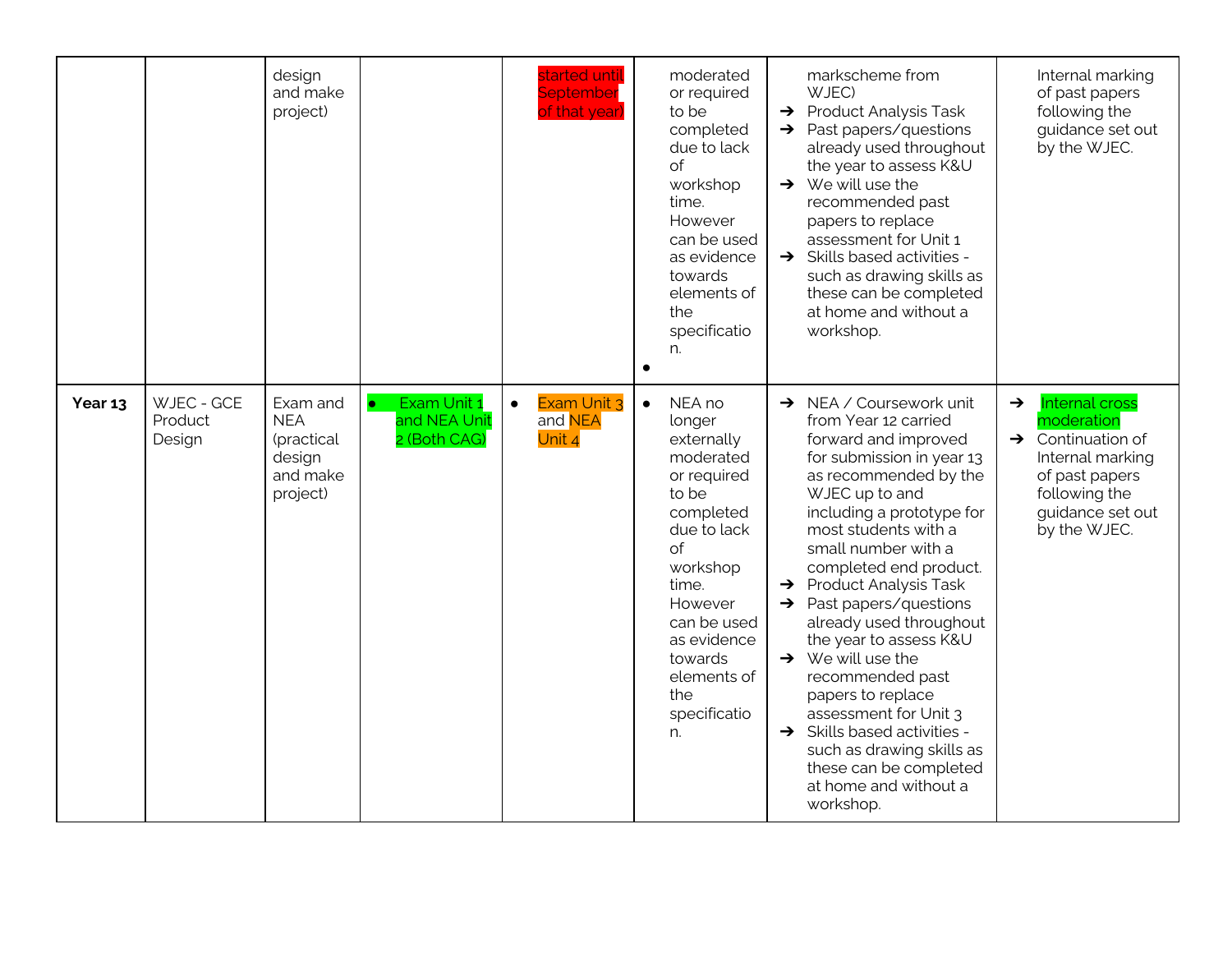# **Psychology**

| Year    | <b>Exam Board</b><br>&<br>Qualification | Exam $\angle$<br><b>NEA</b> | Year 1<br>(What are we<br>assessing?)                                                                                                                           | Year <sub>2</sub><br>(What are we<br>assessing?)                                                                                                                  | <b>Amendments</b><br>to<br><b>Specifications</b>                                                                                                                                                                                         | <b>Evidence</b><br>(How are we assessing?)                                                                                                   | QA / Moderation<br>(How are we QA-ing?)                                                                                                                                                                                                                                                                                                                                                       |
|---------|-----------------------------------------|-----------------------------|-----------------------------------------------------------------------------------------------------------------------------------------------------------------|-------------------------------------------------------------------------------------------------------------------------------------------------------------------|------------------------------------------------------------------------------------------------------------------------------------------------------------------------------------------------------------------------------------------|----------------------------------------------------------------------------------------------------------------------------------------------|-----------------------------------------------------------------------------------------------------------------------------------------------------------------------------------------------------------------------------------------------------------------------------------------------------------------------------------------------------------------------------------------------|
| Year 12 | <b>WJECAS</b>                           | 100%<br>Exam                | Unit 1:<br><b>Biological</b><br>Psychodyna<br>nic<br>Behaviourism<br>Cognitive<br>Positive<br>Unit <sub>2</sub><br>Research<br><b>Methods</b><br><b>Debates</b> |                                                                                                                                                                   | None<br>$\bullet$                                                                                                                                                                                                                        | $\rightarrow$ WJEC past paper<br>questions<br>Exam answers / end of<br>$\rightarrow$<br>unit tests from previous<br>lessons / topics         | Using WJEC resources<br>$\rightarrow$ Standardising<br>marking (KM<br>examined Unit 2<br>for WJEC on all<br>suggested papers<br>and has attended<br>training events on<br>these, EE has<br>examined unit 1<br>so will lead on<br>standandardisatio<br>n)<br>$\rightarrow$ Moderation<br>between EE and<br>KM<br>$\rightarrow$ Marking question<br>by question rather<br>than whole<br>papers) |
| Year 13 | WJEC A2                                 | 100%<br>Exam                | Unit 2<br>Research<br><b>Methods</b>                                                                                                                            | Unit 3<br>Crime<br>Schizophre<br>nia<br><b>Stress</b><br>Controverisi<br>$\bullet$<br>Unit 4<br>Resarch<br><b>Methods</b><br>Personal<br>$\bullet$<br>nvestigatio | No cultural<br>$\bullet$<br>bias (so<br>only 4 out<br>of 5<br>controversi<br>es need to<br>be covered)<br>Only 1 of<br>$\bullet$<br>the $2$<br>personal<br>investigatio<br>ns to be<br>covered (<br>perception<br>of exercise<br>on well | WJEC adapted past<br>$\rightarrow$<br>paper questions<br>$\rightarrow$ Exam answers / end of<br>unit tests from previous<br>lessons / topics | Using WJEC<br>$\rightarrow$<br>resources<br>$\rightarrow$ Standardising<br>marking<br>$\rightarrow$ Moderation<br>between EE and<br>KM<br>$\rightarrow$ Marking question<br>by question rather<br>than whole<br>papers)                                                                                                                                                                       |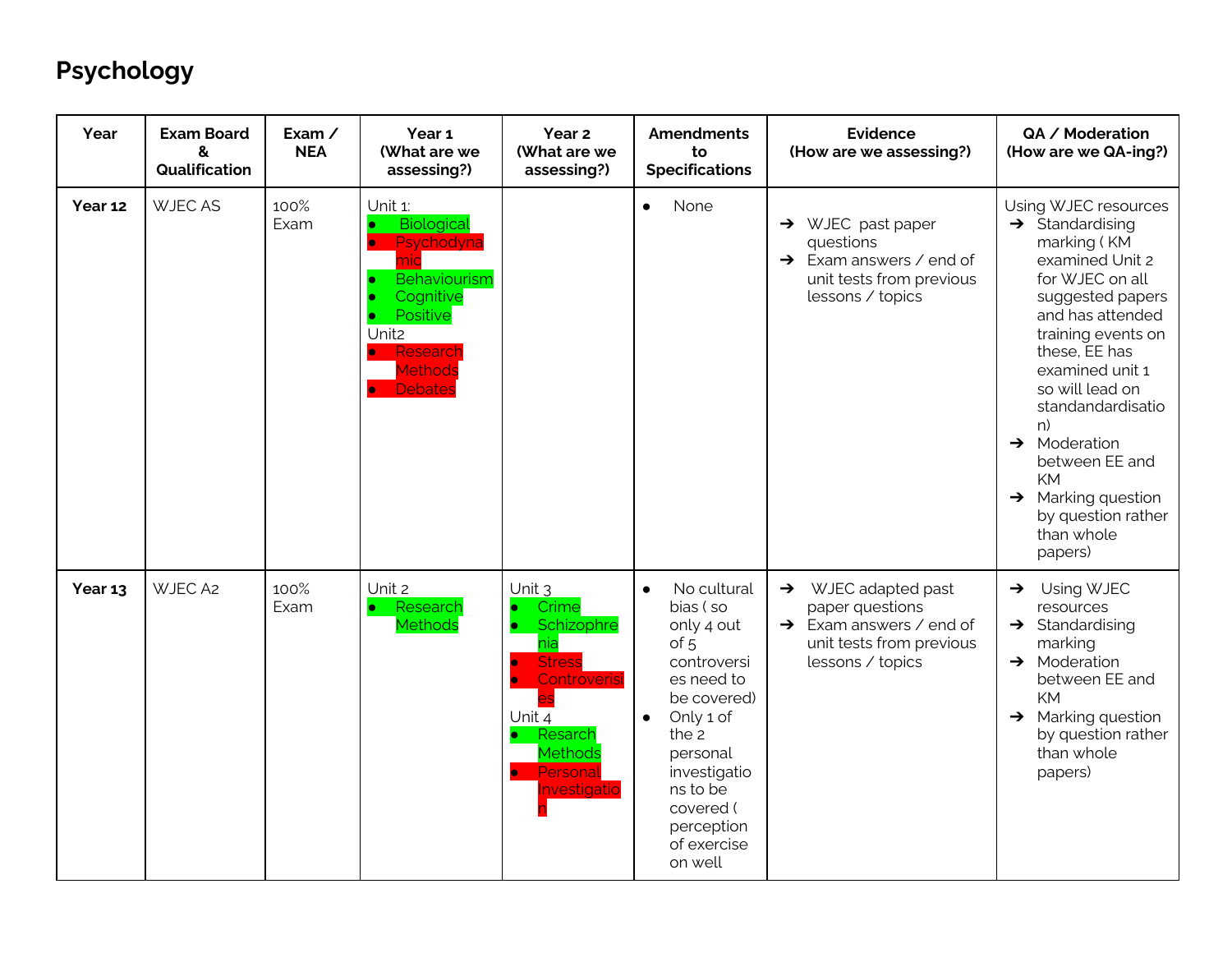|  | being)                                                                                                   |
|--|----------------------------------------------------------------------------------------------------------|
|  | No need to<br>cover Unit 2<br>RM content<br>of Milgram<br>and<br>Kohlberg (<br>rest of unit 2<br>stands) |

#### **Public Services**

| Year    | <b>Exam Board</b><br>&<br>Qualification | Exam $\prime$<br><b>NEA</b> | Year 1<br>(What are we<br>assessing?)                                         | Year 2<br>(What are we<br>assessing?) | <b>Amendments</b><br>to<br><b>Specifications</b> | <b>Evidence</b><br>(How are we assessing?)                                   | QA / Moderation<br>(How are we QA-ing?)                                    |
|---------|-----------------------------------------|-----------------------------|-------------------------------------------------------------------------------|---------------------------------------|--------------------------------------------------|------------------------------------------------------------------------------|----------------------------------------------------------------------------|
| Year 11 | Pearson Level<br>$1$ in P/S.            | <b>NEA</b>                  | Unit 1<br>Progression<br>Plan<br>Unit 2 Being<br>Organised in<br>volunteering | N/A<br>$\bullet$<br>$\bullet$         | <b>NONE</b>                                      | Coursework submitted<br>$\rightarrow$<br>to date as normal.<br>$\rightarrow$ | Internal and<br>$\rightarrow$<br>external<br>moderation as<br>normal.<br>→ |

## **Religious Studies**

| Year    | <b>Exam Board</b><br>Qualification | Exam ∕<br><b>NEA</b> | Year 1<br>(What are we<br>assessing?) | Year 2<br>(What are we<br>assessing?) | <b>Amendments</b><br>to<br><b>Specifications</b> | Evidence<br>(How are we assessing?) | QA / Moderation<br>(How are we QA-ing?) $ $ |
|---------|------------------------------------|----------------------|---------------------------------------|---------------------------------------|--------------------------------------------------|-------------------------------------|---------------------------------------------|
| Year 11 | <b>WJEC Short</b>                  | 100%                 | Islam - core                          | Christianity                          | Optionality -                                    | WJEC adapted past<br>$\rightarrow$  | Using WJEC                                  |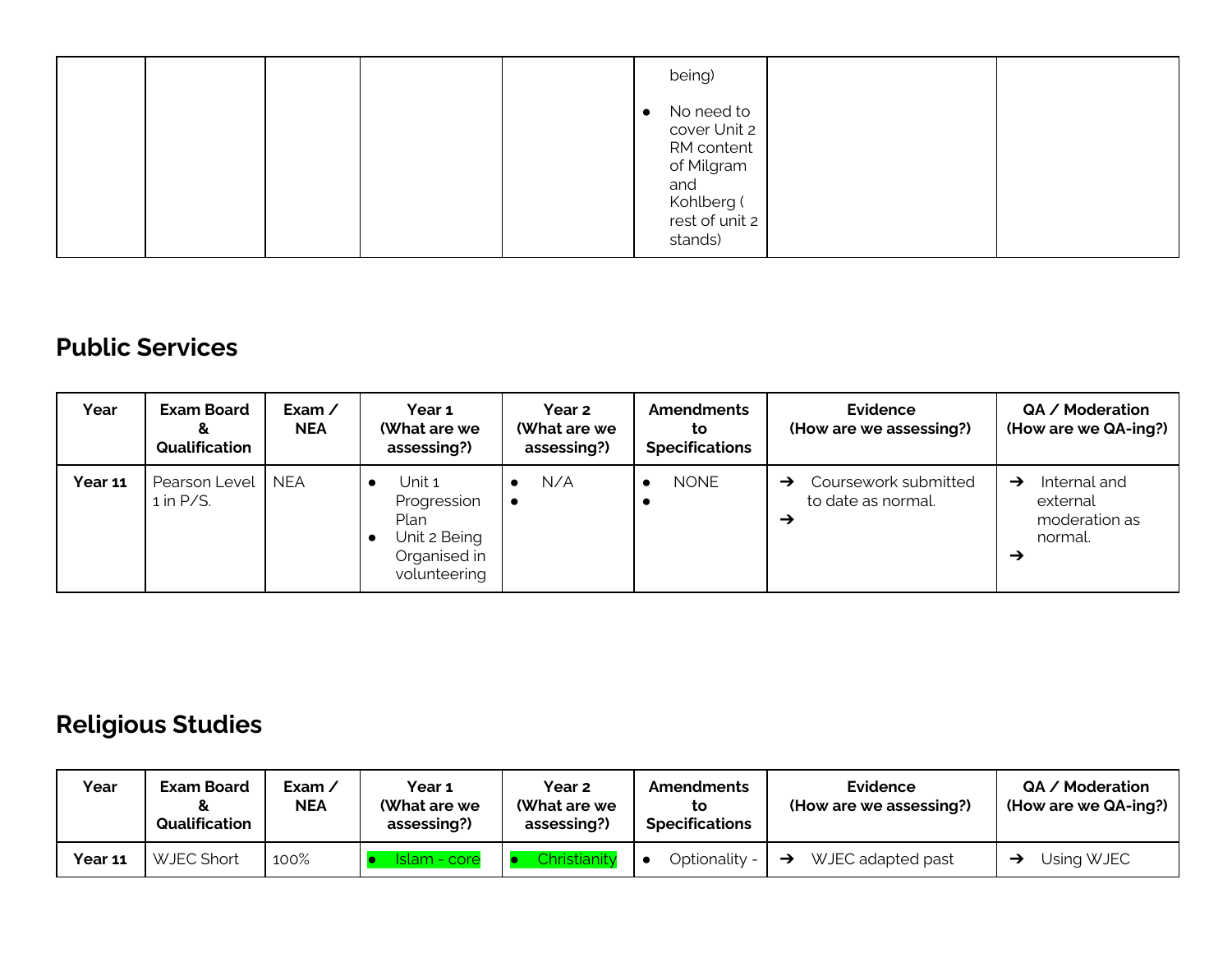|         | Course GCSE                                        | exam<br>(usually<br>one two<br>hour<br>paper)<br>Four<br>sections                                                                                                                                                                     | $\bullet$ | beliefs.<br>teachings<br>and practices<br>Usually we<br>would<br>complete<br>Issues of life<br>and death<br>here, but<br>didn't due to<br>topics<br>(abortion etc)<br>being<br>sensitive. | - core<br>beliefs,<br>teachings<br>and<br>practices<br><b>Issues</b> of<br>$\bullet$<br>life and<br>death<br>Usually would<br>have completed<br>Good and Evil<br>here but have<br>dropped this<br>part of the<br>course. | drop one of<br>the usual<br>four units<br>(we<br>dropped<br>Good and<br>Evil).      | paper questions<br>$\rightarrow$ Exam answers from<br>previous lessons /<br>topics            | resources<br>$\rightarrow$ Standardising<br>marking by having<br>single staff mark<br>another class<br>(eliminating<br>teacher bias)<br>$\rightarrow$ Anonymised<br>papers (as above)<br>$\rightarrow$ Moderation |
|---------|----------------------------------------------------|---------------------------------------------------------------------------------------------------------------------------------------------------------------------------------------------------------------------------------------|-----------|-------------------------------------------------------------------------------------------------------------------------------------------------------------------------------------------|--------------------------------------------------------------------------------------------------------------------------------------------------------------------------------------------------------------------------|-------------------------------------------------------------------------------------|-----------------------------------------------------------------------------------------------|-------------------------------------------------------------------------------------------------------------------------------------------------------------------------------------------------------------------|
| Year 13 | <b>WJEC A level</b><br>Religious<br><b>Studies</b> | 100%<br>exam<br>(usually<br>two<br>exams in<br>$Y12 -$<br>Introductio<br>n to Ethics<br>and<br>Philosoph<br>y and<br><b>Introductio</b><br>n to<br>Buddhism,<br>three<br>exams in<br>$Y13 -$<br>Buddhism,<br>Ethics and<br>Philosoph. | $\bullet$ | AS content                                                                                                                                                                                | <b>Buddhism</b><br>$\bullet$<br>Four<br>:heme<br><b>Ethics</b><br>Philosophy                                                                                                                                             | Theme 4 of<br>$\bullet$<br>Philosophy<br>- Religious<br>language<br>was<br>dropped. | WJEC adapted past<br>$\rightarrow$<br>paper questions.<br>> Previous essays (timed<br>essays) | $\rightarrow$ Using WJEC<br>resources<br>$\rightarrow$ Anonymised<br>paper                                                                                                                                        |

#### **Science - Double Award**

| Year | <b>Exam Board</b><br>Qualification | Exam.<br><b>NEA</b> | Year 1<br>(What are we<br>assessing?) | Year <sub>2</sub><br>(What are we<br>assessing? | Amendments<br>to<br><b>Specifications</b> | Evidence<br>(How are we assessing?) | / Moderation<br>QA.<br>(How are we QA-ing?) |
|------|------------------------------------|---------------------|---------------------------------------|-------------------------------------------------|-------------------------------------------|-------------------------------------|---------------------------------------------|
|------|------------------------------------|---------------------|---------------------------------------|-------------------------------------------------|-------------------------------------------|-------------------------------------|---------------------------------------------|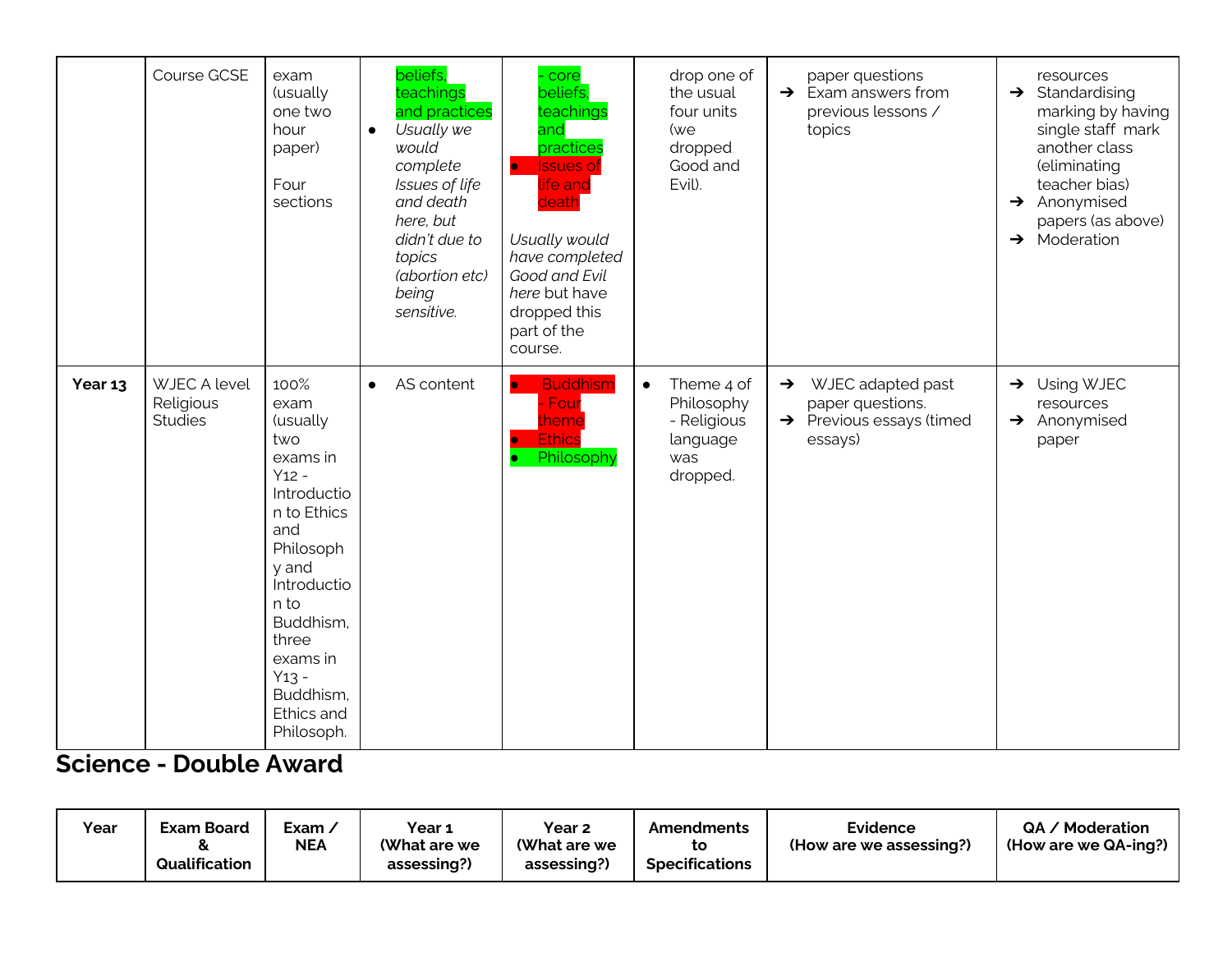| WJEC, GCSE<br><b>Physics:</b><br>Year 11<br>90% exam,<br>10%<br>DA Science<br>Distance, speed<br>controlled<br>and<br>acceleration<br>assessme<br>Newton's laws<br>nt<br><b>Work and</b><br>energy<br><b>Stars and</b><br>planets<br><b>Types of</b><br>radiation<br><b>Half-life</b><br><b>Biology:</b><br>Classification<br>and biodiversity<br><b>Cell division</b><br>and stem cells<br><b>DNA</b> and<br>inheritance<br>Variation and<br>evolution<br>Response and<br>regulation<br>Disease,<br>defence and<br>treatment<br>Chemistry:<br>Bonding,<br>structure and<br>properties<br>Acids, bases<br>and salts<br>Metals and<br>their extraction<br>Chemical<br>reactions and<br>energy<br>Crude oil, fuels<br>and carbon<br>compounds | · School assessments -<br>mock exam grades from<br>December as an initial<br>guide<br>• Adapted WJEC papers -<br>1 in April and one later -<br>May? | • Using WJEC<br>resources<br>• Standardising<br>marking by having<br>single staff mark<br>another class<br>(eliminating teacher<br>bias) or papers with<br>just candidate<br>numbers<br>• Moderation |
|---------------------------------------------------------------------------------------------------------------------------------------------------------------------------------------------------------------------------------------------------------------------------------------------------------------------------------------------------------------------------------------------------------------------------------------------------------------------------------------------------------------------------------------------------------------------------------------------------------------------------------------------------------------------------------------------------------------------------------------------|-----------------------------------------------------------------------------------------------------------------------------------------------------|------------------------------------------------------------------------------------------------------------------------------------------------------------------------------------------------------|
|---------------------------------------------------------------------------------------------------------------------------------------------------------------------------------------------------------------------------------------------------------------------------------------------------------------------------------------------------------------------------------------------------------------------------------------------------------------------------------------------------------------------------------------------------------------------------------------------------------------------------------------------------------------------------------------------------------------------------------------------|-----------------------------------------------------------------------------------------------------------------------------------------------------|------------------------------------------------------------------------------------------------------------------------------------------------------------------------------------------------------|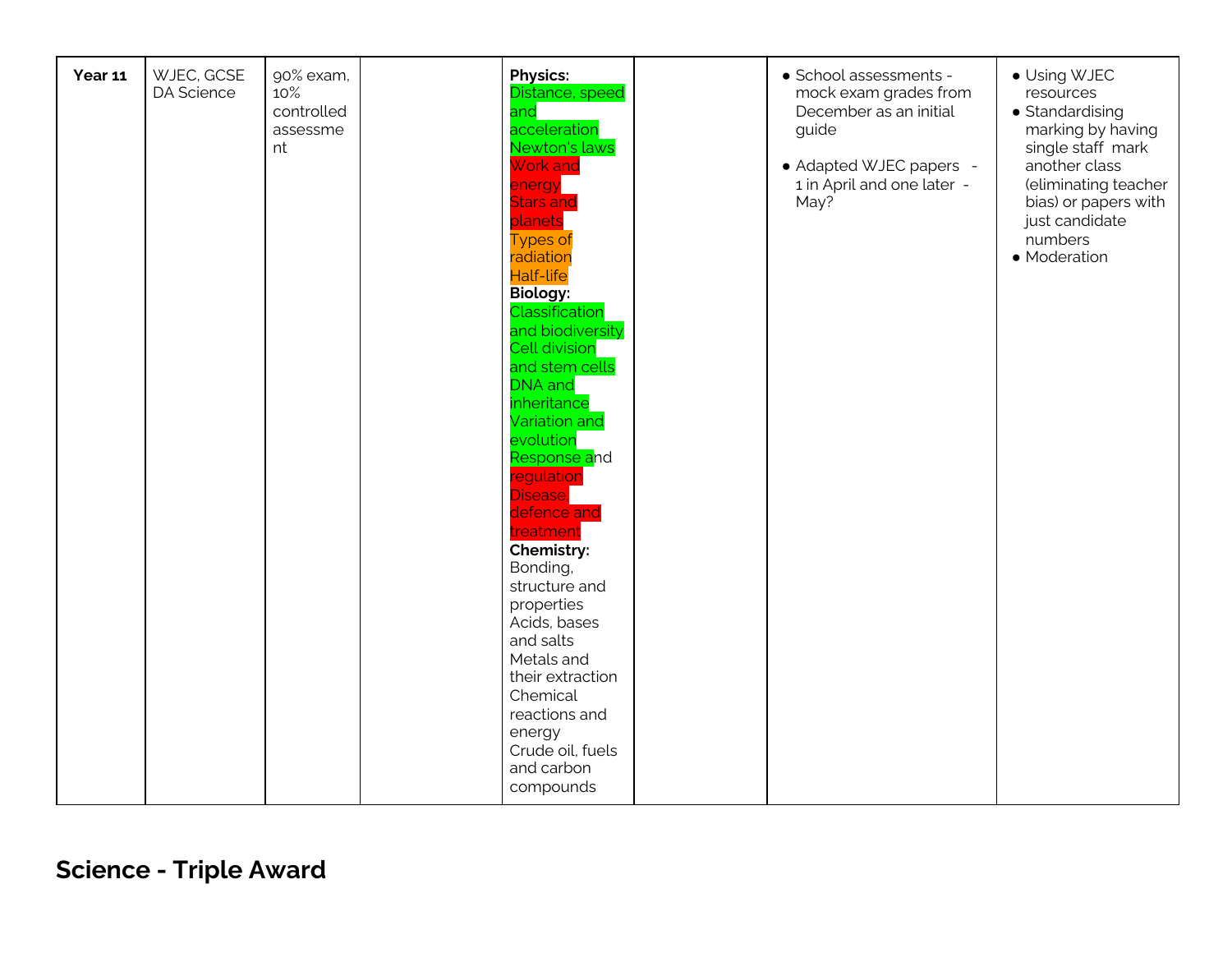| Year           | <b>Exam Board</b><br>&<br>Qualification | Exam /<br><b>NEA</b>                             | Year 1<br>(What are we<br>assessing?) | Year 2<br>(What are we<br>assessing?)                                                                                                                                                                                                                                                                         | <b>Amendments</b><br>to<br><b>Specifications</b> | <b>Evidence</b><br>(How are we assessing?)                                                                                                                            | QA / Moderation<br>(How are we QA-ing?)                                                                                                                                                                                        |
|----------------|-----------------------------------------|--------------------------------------------------|---------------------------------------|---------------------------------------------------------------------------------------------------------------------------------------------------------------------------------------------------------------------------------------------------------------------------------------------------------------|--------------------------------------------------|-----------------------------------------------------------------------------------------------------------------------------------------------------------------------|--------------------------------------------------------------------------------------------------------------------------------------------------------------------------------------------------------------------------------|
| <b>Biology</b> | WJEC, GCSE<br>Biology                   | 90% exam,<br>10%<br>controlled<br>assessme<br>nt |                                       | Classification<br>and biodiversity<br><b>Cell division</b><br>and stem cells<br><b>DNA</b> and<br>inheritance<br>Variation and<br>evolution<br><b>Response and</b><br>regulation<br>Kidneys and<br><u>nomeostasis</u><br>Micro-organism<br>s and their<br>applications<br>Disease,<br>defence and<br>reatment | No prrac exam                                    | · School assessments -<br>mock exam grades from<br>December as an initial<br>guide<br><b>Adapted WJEC</b><br>$\bullet$<br>papers - 1 in April<br>and one later - May? | Using WJEC<br>$\bullet$<br>resources<br>Standardising<br>$\bullet$<br>marking by<br>having single<br>staff mark<br>another class<br>(eliminating<br>teacher bias)<br>or papers with<br>just candidate<br>numbers<br>Moderation |
| Chem.          | WJEC, GCSE<br>Chemistry                 | 90% exam,<br>10%<br>controlled<br>assessme<br>nt |                                       | Bonding,<br>structure and<br>properties<br>Acids, bases<br>and salts<br><b>Metals and</b><br>their extraction<br>Chemical<br>reactions and<br>energy<br>Crude oil, fuels<br>and organic<br>chemistry<br>Reversible<br>reactions,<br>industrial<br>processes and<br>important<br>chemical                      |                                                  | · School assessments -<br>mock exam grades from<br>December as an initial<br>guide<br><b>Adapted WJEC</b><br>papers - 1 in April<br>and one later - May?              | Using WJEC<br>$\bullet$<br>resources<br>Standardising<br>$\bullet$<br>marking by<br>having single<br>staff mark<br>another class<br>(eliminating<br>teacher bias)<br>or papers with<br>just candidate<br>numbers<br>Moderation |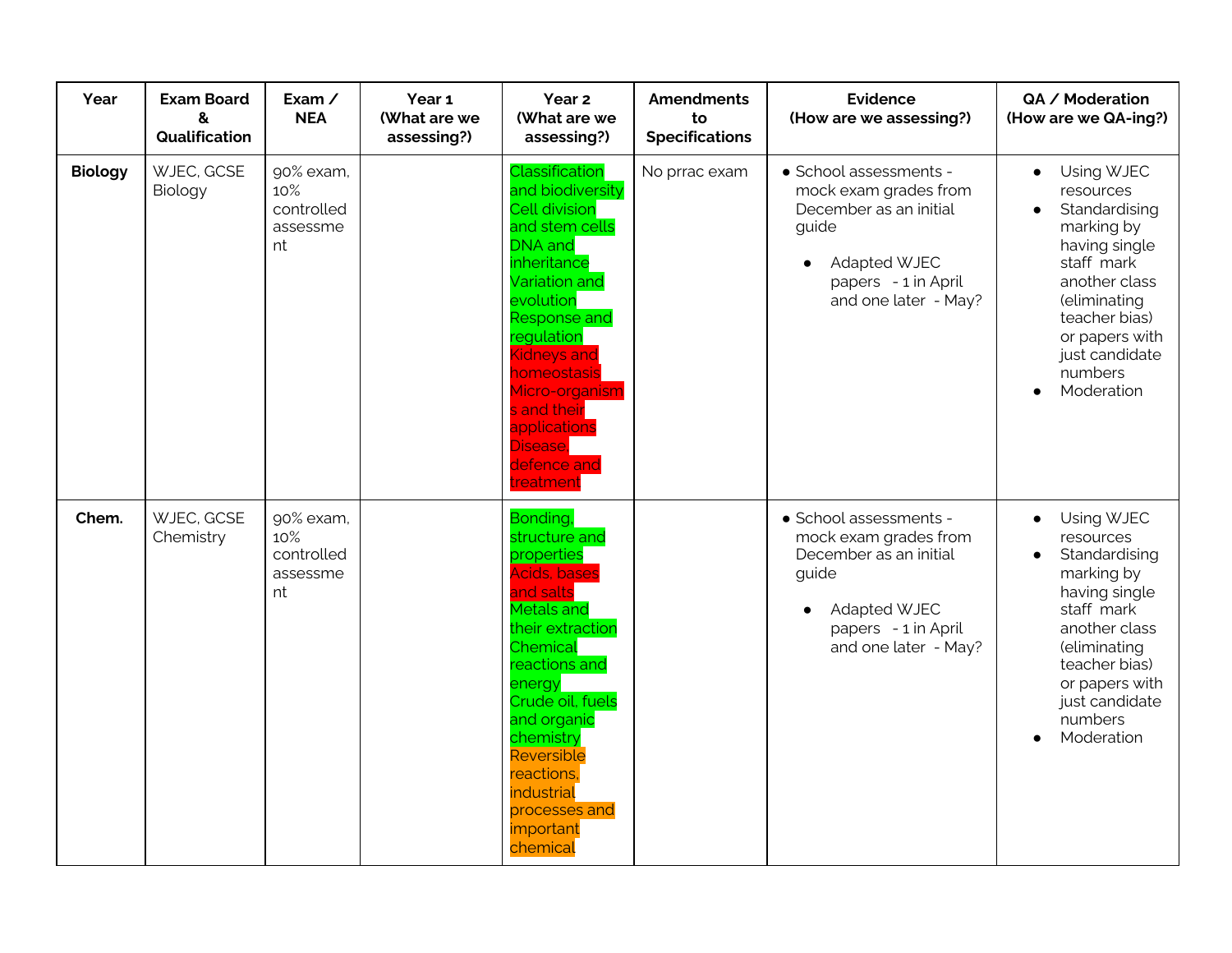| <b>Physics</b> | WJEC, GCSE<br>Physics | 90% exam,<br>10%<br>controlled<br>assessme<br>nt |  | <b>Physics:</b><br>Distance, speed<br>and<br>acceleration<br>Newton's laws<br>Work and<br>energy<br><b>Further motion</b><br>concepts<br><b>Stars and</b><br>planets<br><b>The Universe</b><br><b>Types of</b><br>radiation<br><b>Half-life</b><br>Nuclear decay<br>and nuclear<br>energy |  | • School assessments -<br>mock exam grades from<br>December as an initial<br>guide<br><b>Adapted WJEC</b><br>papers - 1 in April<br>and one later - May? | Using WJEC<br>$\bullet$<br>resources<br>Standardising<br>$\bullet$<br>marking by<br>having single<br>staff mark<br>another class<br>(eliminating<br>teacher bias)<br>or papers with<br>just candidate<br>numbers<br>Moderation<br>$\bullet$ |
|----------------|-----------------------|--------------------------------------------------|--|-------------------------------------------------------------------------------------------------------------------------------------------------------------------------------------------------------------------------------------------------------------------------------------------|--|----------------------------------------------------------------------------------------------------------------------------------------------------------|---------------------------------------------------------------------------------------------------------------------------------------------------------------------------------------------------------------------------------------------|
|----------------|-----------------------|--------------------------------------------------|--|-------------------------------------------------------------------------------------------------------------------------------------------------------------------------------------------------------------------------------------------------------------------------------------------|--|----------------------------------------------------------------------------------------------------------------------------------------------------------|---------------------------------------------------------------------------------------------------------------------------------------------------------------------------------------------------------------------------------------------|

## **Science - Biology**

| Year    | <b>Exam Board</b><br>&<br><b>Qualification</b> | Exam $\angle$<br><b>NEA</b>                                             | Year 1<br>(What are we<br>assessing?)                                                                                                                      | Year 2<br>(What are we<br>assessing?)                                                                                   | <b>Amendments</b><br>to<br><b>Specifications</b> | Evidence<br>(How are we assessing?)                                                                                                           | QA / Moderation<br>(How are we QA-ing?)                                                                                                                          |
|---------|------------------------------------------------|-------------------------------------------------------------------------|------------------------------------------------------------------------------------------------------------------------------------------------------------|-------------------------------------------------------------------------------------------------------------------------|--------------------------------------------------|-----------------------------------------------------------------------------------------------------------------------------------------------|------------------------------------------------------------------------------------------------------------------------------------------------------------------|
| Year 12 | <b>WJEC</b><br>AS biology                      | 2 exams<br>$(100\%$ as<br>AS)                                           | Unit 1<br><b>Basic</b><br><b>Biochemistry</b> and<br><b>Cell Organisation</b><br>Unit 2<br><b>Biodiversity and</b><br>Physiology of<br><b>Body Systems</b> |                                                                                                                         | None                                             | Adapted WJEC papers<br>$\rightarrow$<br>for unit 1 and 2<br>Could use Assessment<br>→<br>booklet for unit 1                                   | Using WJEC<br>$\rightarrow$<br>standardised<br>exams<br>Moderation<br>$\rightarrow$<br>Single person<br>$\rightarrow$<br>marking - for<br>marking<br>consistency |
| Year 13 | <b>WJEC</b><br>A2 biology                      | 2 exams<br>(40%<br>AS exams)<br>50% A2<br>exams<br>2 practical<br>exams |                                                                                                                                                            | Unit 3 Energy<br><b>Homeostasis</b><br>and the<br>Environment<br>Jnit 4 Variation,<br>Inheritance and<br><b>Options</b> | No practical<br>examination                      | Adapted WJEC papers<br>$\rightarrow$<br>for unit $3/4/5$<br>Could use centre<br>$\rightarrow$<br>Assessment booklet for<br>unit $\mathcal{R}$ | $\rightarrow$ Using WJES<br>standardised<br>exams<br>Moderation<br>$\rightarrow$<br>Single person<br>$\rightarrow$<br>marking - for<br>marking                   |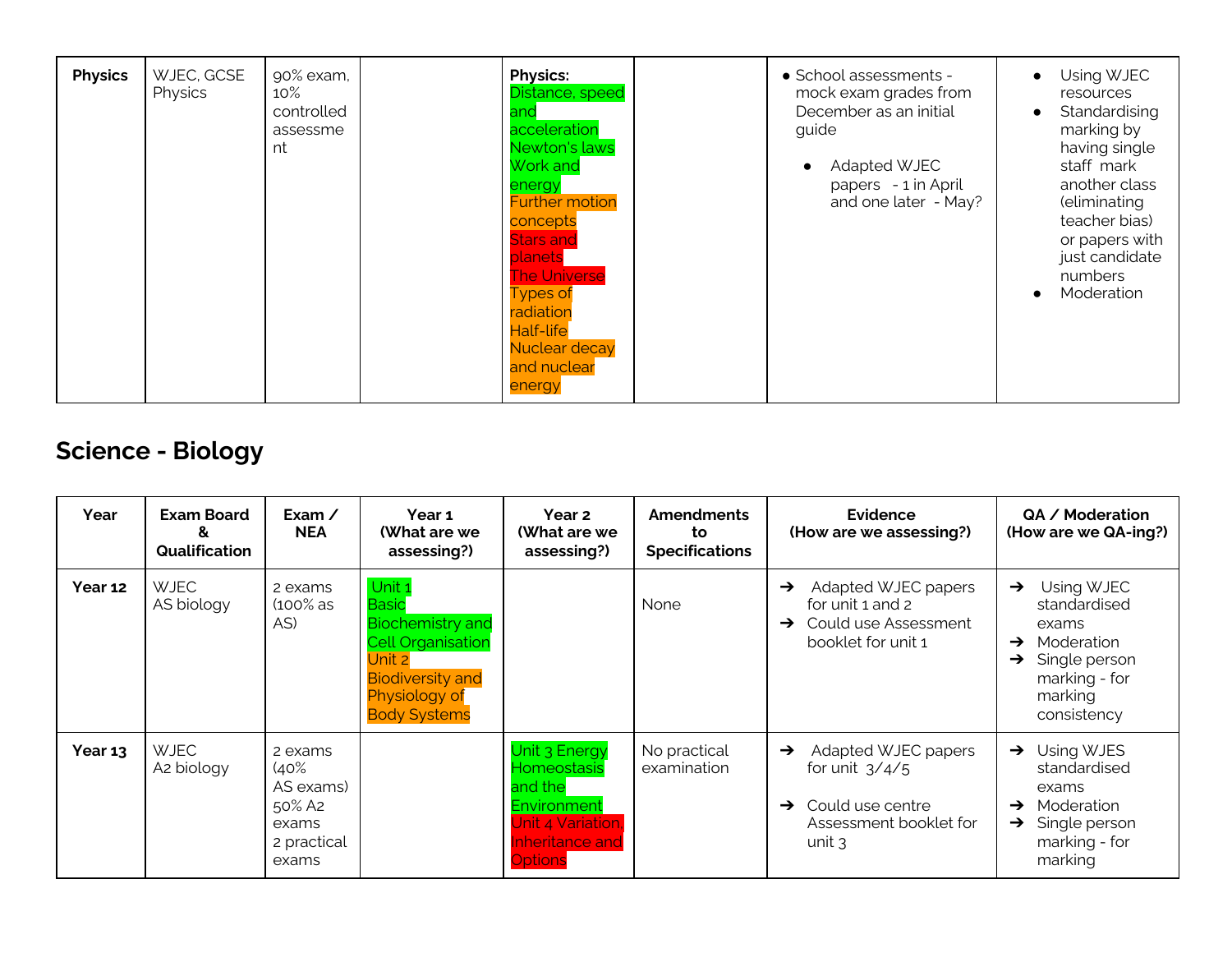|  | (10%) | Unit 5 Practical<br><b>Analysis Task</b> |  | consistency. |
|--|-------|------------------------------------------|--|--------------|
|  |       |                                          |  |              |

## **Science - Chemistry**

| Year    | <b>Exam Board</b><br>&<br>Qualification | Exam /<br><b>NEA</b> | Year 1<br>(What are we<br>assessing?)                                                                                                                                                                                                                                         | Year <sub>2</sub><br>(What are we<br>assessing?)                                                                                                                                                              | <b>Amendments</b><br>to<br><b>Specifications</b>                                | <b>Evidence</b><br>(How are we assessing?)                                                                                                     | QA / Moderation<br>(How are we QA-ing?)                                                                                                                                                                                                                                                                |
|---------|-----------------------------------------|----------------------|-------------------------------------------------------------------------------------------------------------------------------------------------------------------------------------------------------------------------------------------------------------------------------|---------------------------------------------------------------------------------------------------------------------------------------------------------------------------------------------------------------|---------------------------------------------------------------------------------|------------------------------------------------------------------------------------------------------------------------------------------------|--------------------------------------------------------------------------------------------------------------------------------------------------------------------------------------------------------------------------------------------------------------------------------------------------------|
| Year 12 | <b>WJEC</b><br><b>AS Chemistry</b>      |                      | The<br>$\bullet$<br>Language Of<br>Chemistry,<br>Structure Of<br>Matter And<br>Simple<br>Reactions<br>1.1, 1.2 1.3 1.4<br>$\bullet$<br>1.5 1.6 1.7<br>Energy, Rate<br>$\bullet$<br>And<br>Chemistry Of<br>Carbon<br>Compounds<br>2.1 2.2 2.3 2.4<br>$\bullet$<br>2.52.62.72.8 |                                                                                                                                                                                                               |                                                                                 | WJEC papers for unit 1<br>$\rightarrow$<br>and 2<br>$\rightarrow$ completed some<br>assessments before<br>school closed so good<br>data        | $\rightarrow$ Using<br>WJECstandardise<br>d exam papers<br>and mark<br>schemes.<br>Standardising marking<br>by having single staff<br>mark another class<br>(eliminating teacher<br>bias)<br>$\rightarrow$ Moderation<br>Invigilators<br>$\rightarrow$<br>present during the<br>exam?<br>$\rightarrow$ |
| Year 13 | WJEC A2<br>Chemistry                    |                      |                                                                                                                                                                                                                                                                               | Physical<br>$\bullet$<br>And<br>Inorganic<br>Chemistry<br>3.1 3.2 3.3<br>$\bullet$<br>3.4 3.5 3.6<br>3.73.83.9<br>Organic<br>$\bullet$<br>Chemistry<br>And<br>Analysis<br>4.1 4.2 4.3<br>$\bullet$<br>4.44.54 | <b>No</b><br>$\bullet$<br>practical<br>analysis<br>task or<br>exam<br>$\bullet$ | WJEC papers for unit 3<br>$\rightarrow$<br>and $4$<br>$\rightarrow$ completed some<br>assessments before<br>school closed so good<br>data<br>→ | $\rightarrow$<br>Using<br>WJECstandardise<br>d exam papers<br>and mark<br>schemes.<br>Standardising marking<br>by having single staff<br>mark another class<br>(eliminating teacher<br>bias)<br>$\rightarrow$ Moderation<br>$\rightarrow$ Invigilators<br>present during the<br>exam?                  |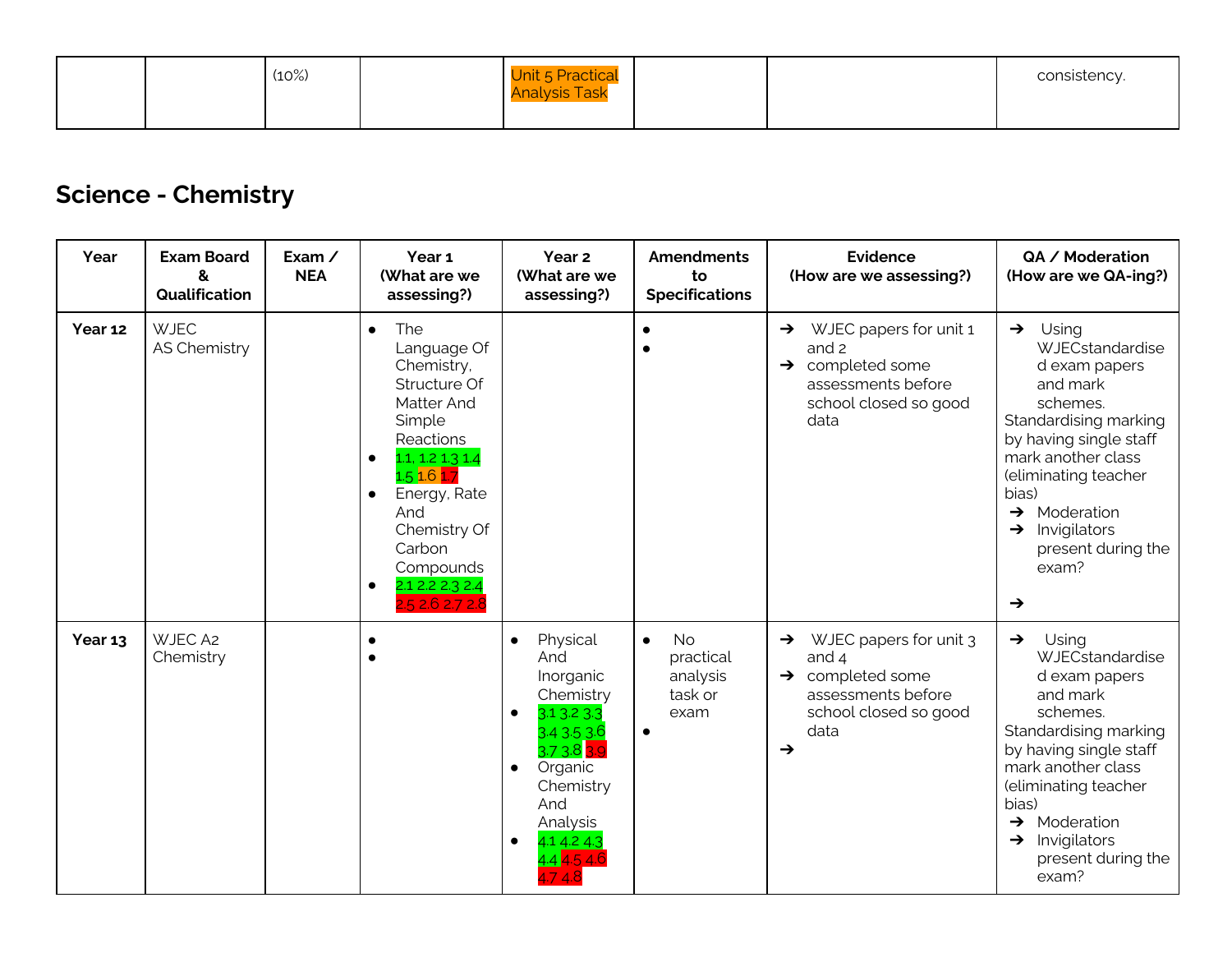## **Science - Physics**

| Year    | <b>Exam Board</b><br>&<br>Qualification | Exam $\angle$<br><b>NEA</b>                                              | Year 1<br>(What are we<br>assessing?)                                                               | Year 2<br>(What are we<br>assessing?)                                          | <b>Amendments</b><br>to<br><b>Specifications</b> | <b>Evidence</b><br>(How are we assessing?)                                                                                                                           | QA / Moderation<br>(How are we QA-ing?)                                                                                                                                                                                                                                                                                                                                                             |
|---------|-----------------------------------------|--------------------------------------------------------------------------|-----------------------------------------------------------------------------------------------------|--------------------------------------------------------------------------------|--------------------------------------------------|----------------------------------------------------------------------------------------------------------------------------------------------------------------------|-----------------------------------------------------------------------------------------------------------------------------------------------------------------------------------------------------------------------------------------------------------------------------------------------------------------------------------------------------------------------------------------------------|
| Year 12 | <b>WJEC AS</b><br>Physics               | Unit 1 exam<br>Unit 2 exam                                               | Unit 1 Topics 1-4,<br>Unit 1 Topics 6&7<br>Unit 1 Topic 5<br>Unit 2 Topics 1,-<br>Unit 2 Topics 4-7 |                                                                                | None                                             | $\rightarrow$ Unit 1 full & Unit 2 (part?)<br>Assessments (in<br>May/June?) using WJEC<br>material<br>Previous assessment<br>$\rightarrow$<br>data (if permissible?) | $\rightarrow$ WJEC exam<br>papers and mark<br>schemes<br>$\rightarrow$ Grade<br>boundaries??<br>$\rightarrow$ Class teacher<br>marking for<br>respective<br>sections but<br>anonymised<br>scripts<br>$\rightarrow$ Moderation (CF &<br>LW check a<br>sample to ensure<br>mark scheme has<br>been allocated<br>fairly<br>$\rightarrow$ Clerical checking<br>(3rd party to<br>check mark<br>counting) |
| Year 13 | <b>WJEC A</b><br>Level<br>Physics       | Unit 3 exam<br>Unit 4 exam<br>Unit 5<br>practical<br>assessment<br>(NEA) |                                                                                                     | Unit 3 Topics<br>$1 - 6$<br>Unit 4 Topic 1<br>Unit 4 Topic 2<br>Unit 4 Topic 3 | Unit 5 practical<br>assessment is<br>optional    | $\rightarrow$ Unit 3 full & Unit 4 (part?)<br>Assessments (in<br>May/June?) using WJEC<br>material<br>Previous assessment<br>→                                       | $\rightarrow$<br>$\rightarrow$                                                                                                                                                                                                                                                                                                                                                                      |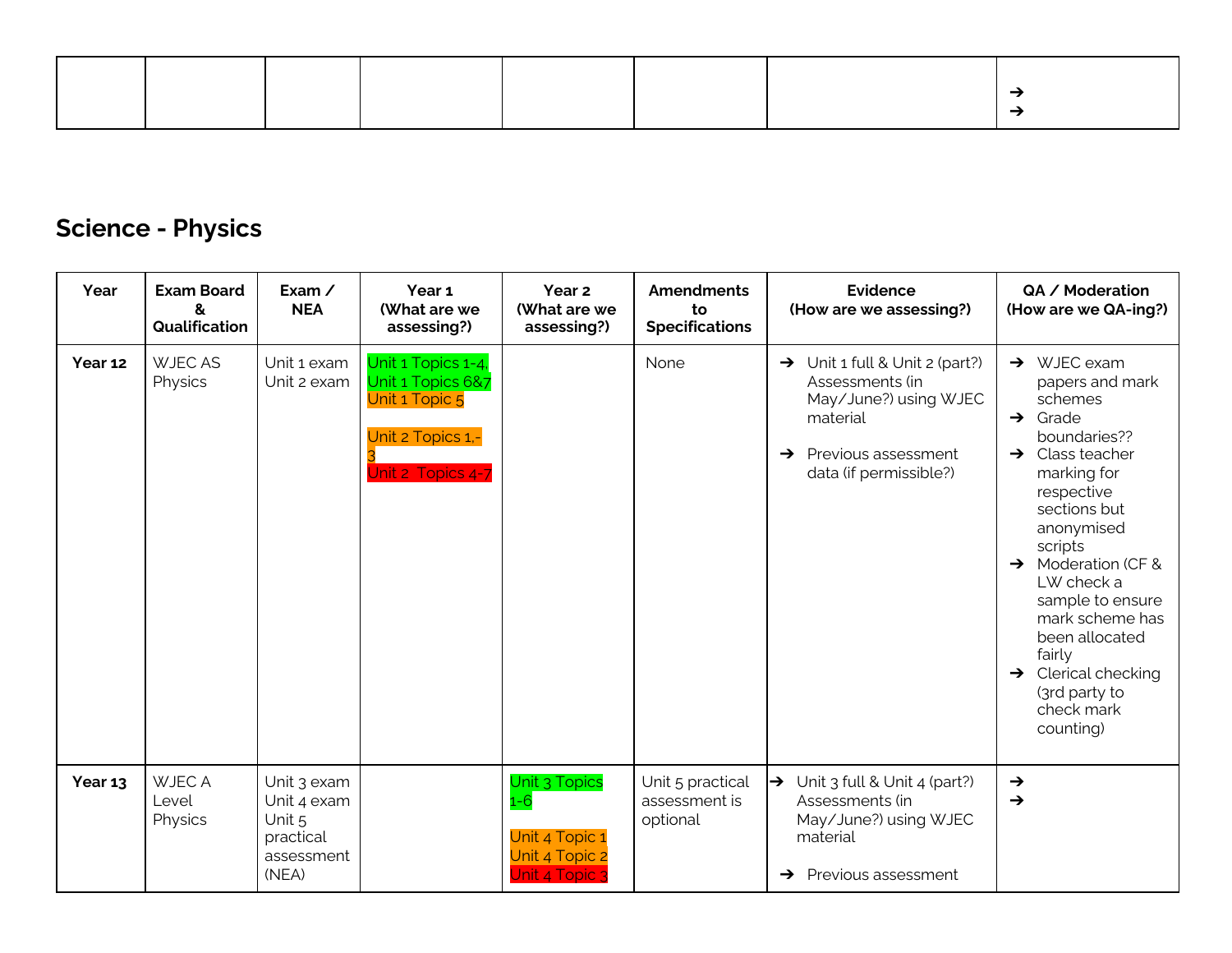|  |  |  | data (if permissible?) |  |
|--|--|--|------------------------|--|
|  |  |  |                        |  |

## **Sociology**

| Year    | <b>Exam Board</b><br>8<br>Qualification   | Exam $\angle$<br><b>NEA</b> | Year 1<br>(What are we<br>assessing?)                                                                 | Year 2<br>(What are we<br>assessing?)                                                                                       | <b>Amendments</b><br>to<br><b>Specifications</b>                                                                                | <b>Evidence</b><br>(How are we assessing?)                                                                                                   | QA / Moderation<br>(How are we QA-ing?)                                                                                                                                                                                                                  |
|---------|-------------------------------------------|-----------------------------|-------------------------------------------------------------------------------------------------------|-----------------------------------------------------------------------------------------------------------------------------|---------------------------------------------------------------------------------------------------------------------------------|----------------------------------------------------------------------------------------------------------------------------------------------|----------------------------------------------------------------------------------------------------------------------------------------------------------------------------------------------------------------------------------------------------------|
| Year 11 | <b>Edugas</b><br><b>GCSE</b><br>Sociology | <b>EXAM</b>                 | Studying<br>$\bullet$<br><b>Society</b><br><b>Families</b><br>Education<br>Research<br><b>Methods</b> | Crime<br>$\bullet$<br>Social<br>$\bullet$<br><b>Inequality</b><br>Applied<br>$\bullet$<br>Research<br><b>Methods</b>        | None<br>$\bullet$<br>$\bullet$                                                                                                  | <b>Awaiting further</b><br>$\rightarrow$<br>guidance - English exam<br>board                                                                 | $\rightarrow$<br>$\rightarrow$                                                                                                                                                                                                                           |
| Year 12 | <b>WJECAS</b><br>Sociology                | <b>EXAM</b>                 | Culture<br><b>Families and</b><br>households<br>Education<br>Research<br><b>Methods</b>               |                                                                                                                             | None<br>$\bullet$                                                                                                               | WJEC adapted past<br>$\rightarrow$<br>paper questions<br>$\rightarrow$ Exam answers / end of<br>unit tests from previous<br>lessons / topics | Using WJEC<br>$\rightarrow$<br>resources<br>Standardising<br>$\rightarrow$<br>marking<br>Moderation<br>$\rightarrow$<br>between EE and<br><b>KM</b><br>Marking question<br>$\rightarrow$<br>by question rather<br>than whole<br>papers)<br>$\rightarrow$ |
| Year 13 | WJEC A2<br>Sociology                      | <b>EXAM</b>                 | $\bullet$<br>$\bullet$                                                                                | Social<br>$\bullet$<br><b>Inequality</b><br>Crime<br>$\bullet$<br><b>Applied</b><br>$\bullet$<br>Research<br><b>Methods</b> | Q <sub>1</sub> b and c<br>$\bullet$<br>will only<br>focus on<br>theories<br>and<br>explanation<br>s of crime<br>and<br>deviance | WJEC adapted past<br>$\rightarrow$<br>paper questions<br>Exam answers / end of unit<br>tests from previous lessons /<br>topics               | Using WJEC<br>$\rightarrow$<br>resources<br>Standardising<br>$\rightarrow$<br>marking<br>$\rightarrow$ Moderation<br>between EE and<br>KM<br>Marking question<br>$\rightarrow$<br>by question rather<br>than whole                                       |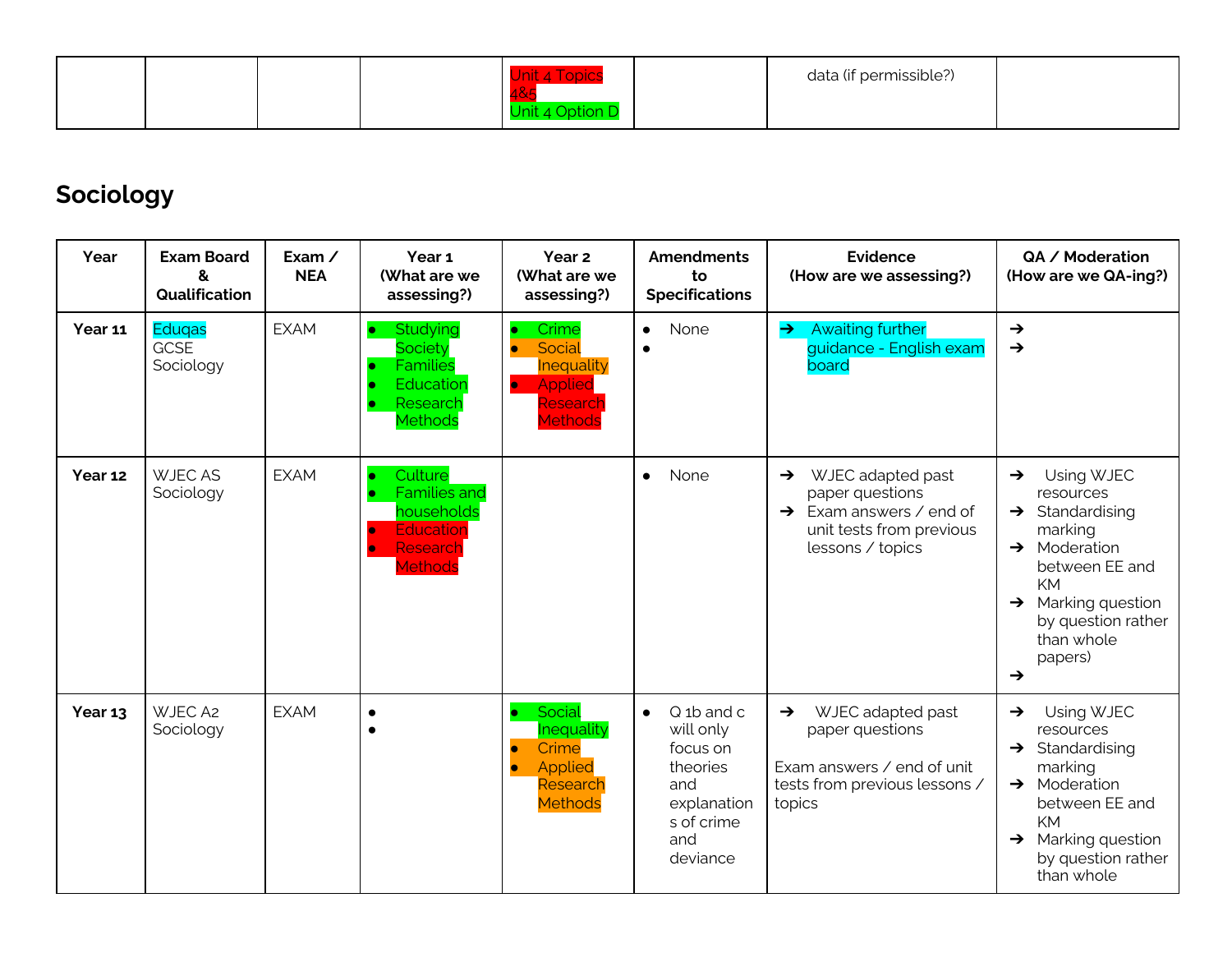|  |  |  |  | $-$<br>۲۱ ت<br>. |
|--|--|--|--|------------------|
|  |  |  |  |                  |

## **Spanish**

| Year    | <b>Exam Board</b><br>&<br>Qualification | Exam $\angle$<br><b>NEA</b>                                                              | Year <sub>1</sub><br>(What are we<br>assessing?)                                                                                                                                                                                                                                                                                                                                                               | Year <sub>2</sub><br>(What are we<br>assessing?)                                                                                                                                                                                                                                                                                                                                                                             | <b>Amendments</b><br>to<br><b>Specifications</b>                                                                                                                                                                                                                                                                                     | <b>Evidence</b><br>(How are we assessing?)                                                                                                                                                                                             | QA / Moderation<br>(How are we QA-ing?)                                                                                                                                                                                        |
|---------|-----------------------------------------|------------------------------------------------------------------------------------------|----------------------------------------------------------------------------------------------------------------------------------------------------------------------------------------------------------------------------------------------------------------------------------------------------------------------------------------------------------------------------------------------------------------|------------------------------------------------------------------------------------------------------------------------------------------------------------------------------------------------------------------------------------------------------------------------------------------------------------------------------------------------------------------------------------------------------------------------------|--------------------------------------------------------------------------------------------------------------------------------------------------------------------------------------------------------------------------------------------------------------------------------------------------------------------------------------|----------------------------------------------------------------------------------------------------------------------------------------------------------------------------------------------------------------------------------------|--------------------------------------------------------------------------------------------------------------------------------------------------------------------------------------------------------------------------------|
| Year 11 | <b>WJEC- GCSE</b>                       | 3 exams-<br>listening<br>(25%)<br>reading<br>(25%)<br>writing<br>(25%)<br>1 NEA<br>(25%) | Technology<br>$\bullet$<br>and social<br>media<br><b>Travel and</b><br>$\bullet$<br>Transport<br><b>Festivals and</b><br>$\bullet$<br>celebrations<br>Entertainmen<br>$\bullet$<br>t and leisure<br>Self and<br>$\bullet$<br><u>relationships</u><br><b>Holidays and</b><br>tourism<br><b>Local and</b><br>$\bullet$<br>regional<br>features of<br><b>Spain and</b><br><b>Spanish</b><br>speaking<br>countries | School/coll<br>$\bullet$<br>ege life<br>School/coll<br>$\bullet$<br>ege studies<br><b>Skills and</b><br>$\bullet$<br>personal<br>qualities<br>$\bullet$ Post 16<br>study<br>$\bullet$<br>Career<br>plans and<br>employmen<br>Environmer<br>$\bullet$<br>Social<br>$\bullet$<br>ssues<br><b>Local Areas</b><br>$\bullet$<br>of interest<br><b>Food and</b><br>$\bullet$<br>drink<br><b>Healthy and</b><br><b>D</b><br>fitness | Removal of<br>$\bullet$<br>a question<br>style from<br>oral NEA<br>(has no<br>impact for<br>us, this was<br>a stronger<br>skill).<br>Removal of<br>$\bullet$<br>certain<br>topics from<br>written<br>exam and<br>oral NEA.<br>Students<br>$\bullet$<br>have the<br>choice of<br>conversatio<br>n topics in<br>the exam.<br>$\bullet$ | School assessments<br>$\rightarrow$<br>(taken from WJEC<br>textbook and other exam<br>boards)<br>$\rightarrow$ Adapted WJEC papers<br>$\rightarrow$ Orals marks                                                                        | Using WJEC<br>$\rightarrow$<br>resources<br>$\rightarrow$ Standardising<br>marking by having<br>single staff mark,<br>CB and student<br>teacher to<br>moderate KS<br>marking.<br>$\rightarrow$ Anonymised<br>papers (as above) |
| Year 13 | WJEC-GCE                                | 1 NEA<br>(18%)- Oral<br>exam on<br>Independ<br>ent<br>research<br>project.               | $\bullet$<br>$\bullet$                                                                                                                                                                                                                                                                                                                                                                                         | Como agua<br>$\bullet$<br>para<br>chocolate-<br>literature<br>study.<br><b>Diversity</b><br>$\bullet$<br>and<br>difference                                                                                                                                                                                                                                                                                                   | None                                                                                                                                                                                                                                                                                                                                 | Regular essays (we<br>$\rightarrow$<br>studied a book for Unit 5<br>for Autumn term)<br>$\rightarrow$ In the early stages of<br>diversity and difference<br>topic so will be able to<br>undertake more past<br>paper questions, etc KS | Using WJEC<br>$\rightarrow$<br>resources<br>$\rightarrow$ Standardising<br>marking by having<br>single staff mark<br>$\rightarrow$ CB and student<br>teacher to help<br>with                                                   |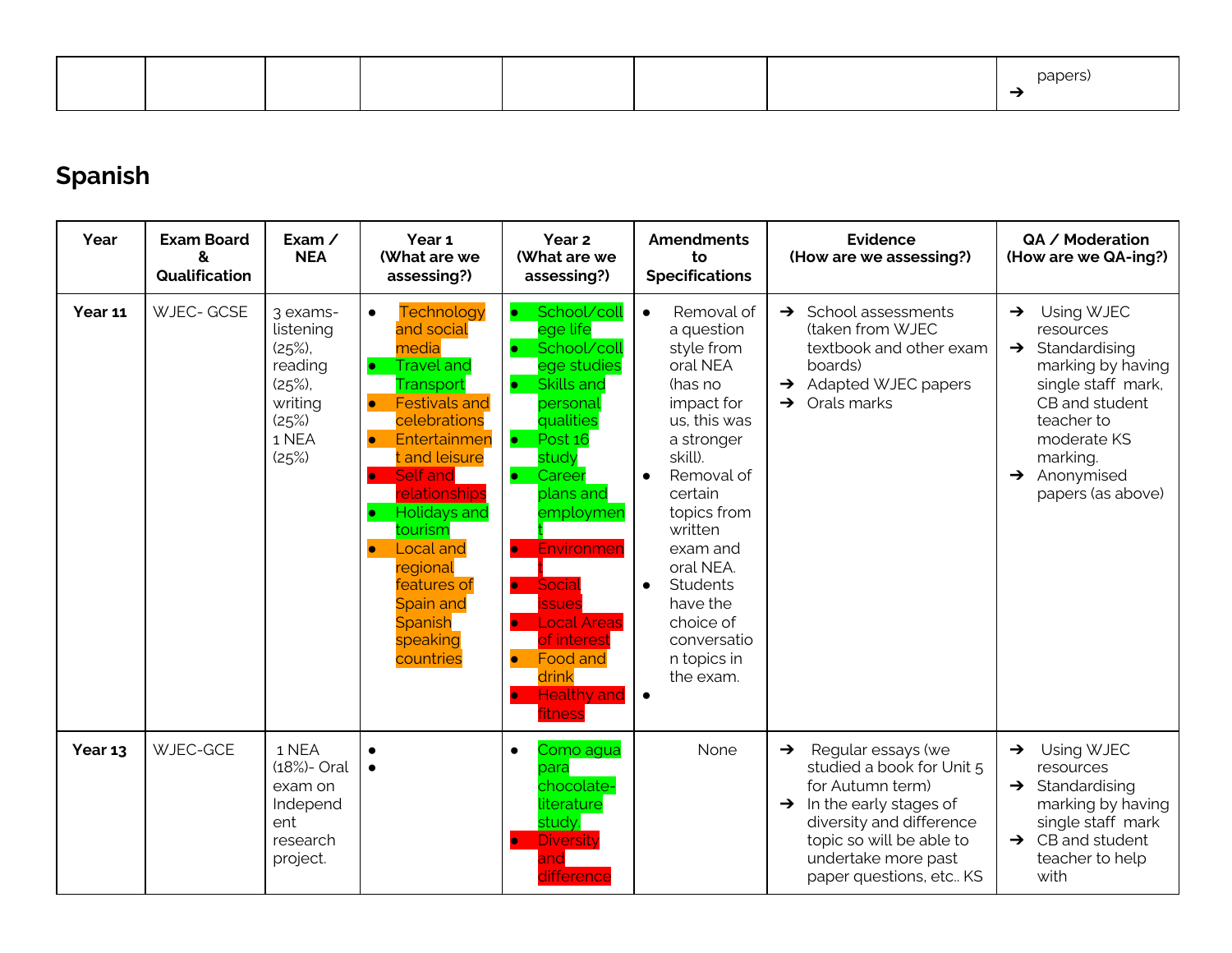| reading<br>and<br>exam<br>$-30\%$<br>Writing<br>exam<br>$-12%$ | Listening,<br>translation<br>(literature) | Franco's<br><b>Spain</b><br>Independen<br>t research<br>project<br><b>(teachers</b><br>can have no<br>influence/i<br>nput on this.<br><b>Students</b><br>must to it<br>independen | mapped old<br>specification for<br>questions that could be<br>recycled for assessment<br>purposes. | moderation/awar<br>ding of marks<br>$\rightarrow$ Anonymised<br>papers (as above) |
|----------------------------------------------------------------|-------------------------------------------|-----------------------------------------------------------------------------------------------------------------------------------------------------------------------------------|----------------------------------------------------------------------------------------------------|-----------------------------------------------------------------------------------|
|----------------------------------------------------------------|-------------------------------------------|-----------------------------------------------------------------------------------------------------------------------------------------------------------------------------------|----------------------------------------------------------------------------------------------------|-----------------------------------------------------------------------------------|

### **Travel & Tourism**

| Year    | <b>Exam Board</b><br>&<br>Qualification                    | Exam /<br><b>NEA</b>    | Year 1<br>(What are we<br>assessing?) | Year 2<br>(What are we<br>assessing?) | <b>Amendments</b><br>to<br><b>Specifications</b> | <b>Evidence</b><br>(How are we assessing?)                                                                                                                                                                                                                   | QA / Moderation<br>(How are we QA-ing?)                                                                            |
|---------|------------------------------------------------------------|-------------------------|---------------------------------------|---------------------------------------|--------------------------------------------------|--------------------------------------------------------------------------------------------------------------------------------------------------------------------------------------------------------------------------------------------------------------|--------------------------------------------------------------------------------------------------------------------|
| Year 11 | N/A                                                        |                         |                                       |                                       |                                                  | $\rightarrow$<br>$\rightarrow$                                                                                                                                                                                                                               | $\rightarrow$<br>$\rightarrow$                                                                                     |
| Year 12 | Pearson L <sub>3</sub><br>Sub Dip<br>Travel and<br>Tourism | 100%<br>coursewor<br>k  | Units 1,2,4<br>$\bullet$<br>$\bullet$ | Units 3,6,8<br>$\bullet$              | <b>CDG</b><br>$\bullet$<br>awarded to<br>Unit 2  | All units internally<br>$\rightarrow$<br>assessed.then verified<br>via Pearsons standards<br><b>verification process</b><br>HR in discussion with SV.<br>$\rightarrow$<br>Decision to be made<br>about CDG and sampling<br>upon students return to<br>school | Internal<br>$\rightarrow$<br>verification of<br>student work as<br>per department<br>QAs schedule                  |
| Year 13 | Pearson L3<br>Sub Dip<br>Travel and<br>Tourism             | 100%<br>coursewor<br>k. | Units 1,2,4                           | Units 3,6,8<br>$\bullet$              | CDG Unit 8<br>$\bullet$                          | All units internally<br>$\rightarrow$<br>assessed, then verified<br>via Pearsons standards<br><b>verification process</b><br>Unit 3 complete and IVd<br>$\rightarrow$<br>HR in discussion with SV.<br>→<br>Decision to be made<br>about CDG and sampling     | Internal<br>$\rightarrow$<br>verification of<br>student work as<br>per department<br>QAs schedule<br>$\rightarrow$ |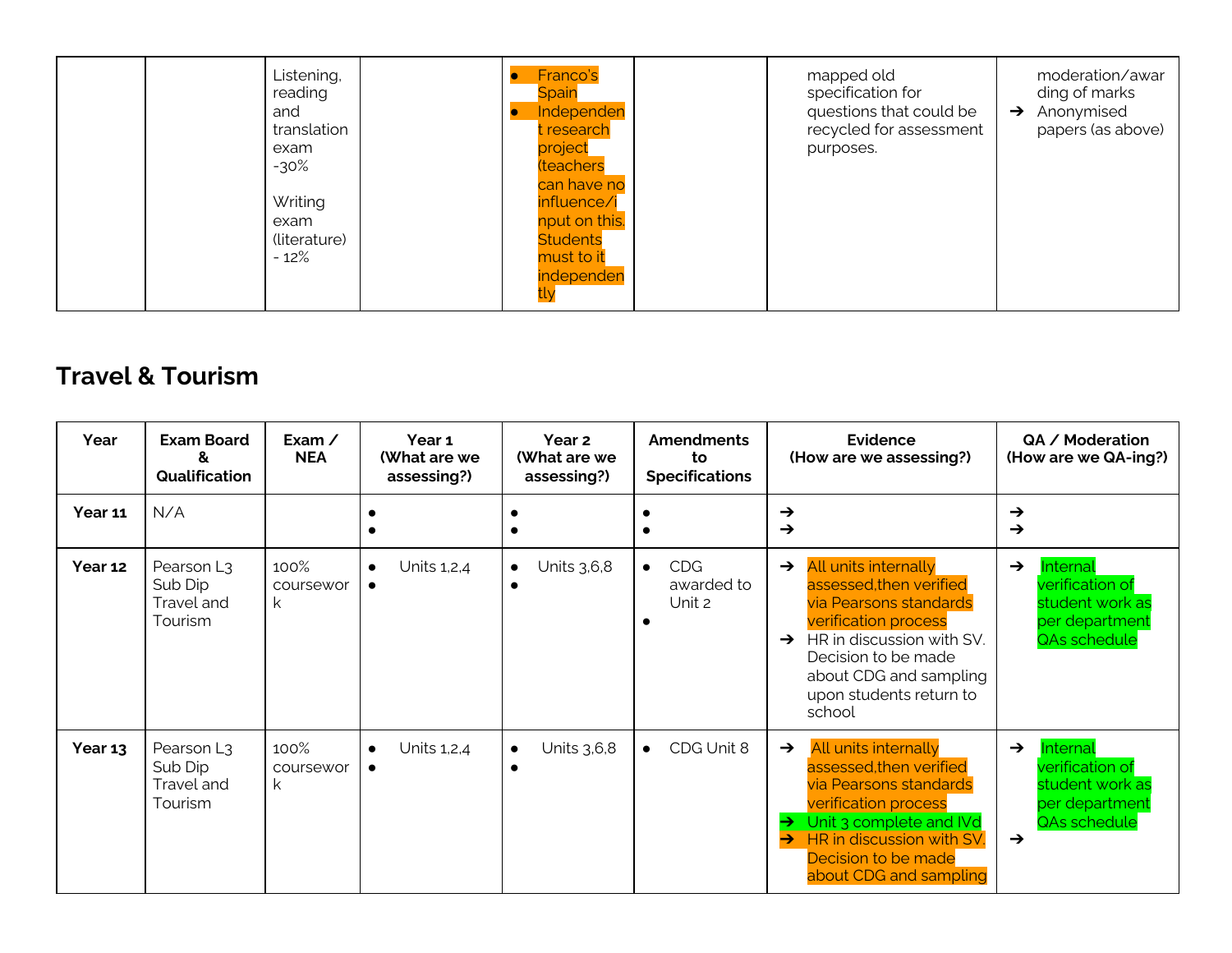|--|--|

### **WBQ - SCC**

| Year    | <b>Exam Board</b><br>&<br>Qualification                              | Exam $\angle$<br><b>NEA</b> | Year 1<br>(What are we<br>assessing?)                                   | Year <sub>2</sub><br>(What are we<br>assessing?) | <b>Amendments</b><br>to<br><b>Specifications</b>      | Evidence<br>(How are we assessing?)                                                                                                                                                                                                                                                                                                                     | QA / Moderation<br>(How are we QA-ing?)                                                              |
|---------|----------------------------------------------------------------------|-----------------------------|-------------------------------------------------------------------------|--------------------------------------------------|-------------------------------------------------------|---------------------------------------------------------------------------------------------------------------------------------------------------------------------------------------------------------------------------------------------------------------------------------------------------------------------------------------------------------|------------------------------------------------------------------------------------------------------|
| Year 11 | <b>WJEC</b><br><b>GCSE SCC</b><br><b>WBQ</b><br>Nat/Found<br>Diploma | CA                          | Enterprise<br>$\bullet$<br>and<br>Employability<br>(normally<br>$20\%)$ | IP (Project)<br>$\bullet$<br>Global<br>Challenge | N <sub>o</sub><br>$\bullet$<br>Community<br>Challenge | Route 1: Learners<br>$\rightarrow$<br>complete the Individual<br>Project and one other<br>Challenge of their choice<br><b>AND</b><br>$\rightarrow$<br>Route 2: Learners<br>$\rightarrow$<br>complete the Global<br>Citizenship Challenge,<br>the Enterprise and<br>Employability Challenge,<br>and the planning<br>element from one other<br>Component. | CB1 moderates a<br>$\rightarrow$<br>cross section of<br>each teacher's<br>marking at every<br>level. |
| Year 13 | <b>WJEC</b><br>A level SCC<br>Advanced<br>WBQ Diploma                | CA                          | <b>Enterprise</b><br>and<br>Employability<br>(normally<br>$20\%)$       | Global<br>$\bullet$<br><b>IP</b>                 | N <sub>o</sub><br>$\bullet$<br>Community<br>Challenge | Need to use IP and ONE<br>$\rightarrow$<br>other challenge to<br>evidence CDG.                                                                                                                                                                                                                                                                          | CB1 moderates a<br>$\rightarrow$<br>cross section of<br>each teacher's<br>marking at every<br>level. |

## **Welsh**

| Year | <b>Exam Board</b><br>Qualification | Exam ∕<br>NEA | Year 1<br>(What are we<br>assessing?) | Year <sub>2</sub><br>(What are we<br>assessing?) | Amendments<br><b>Specifications</b> | Evidence<br>(How are we assessing?) | QA / Moderation<br>(How are we QA-ing?) |
|------|------------------------------------|---------------|---------------------------------------|--------------------------------------------------|-------------------------------------|-------------------------------------|-----------------------------------------|
|------|------------------------------------|---------------|---------------------------------------|--------------------------------------------------|-------------------------------------|-------------------------------------|-----------------------------------------|